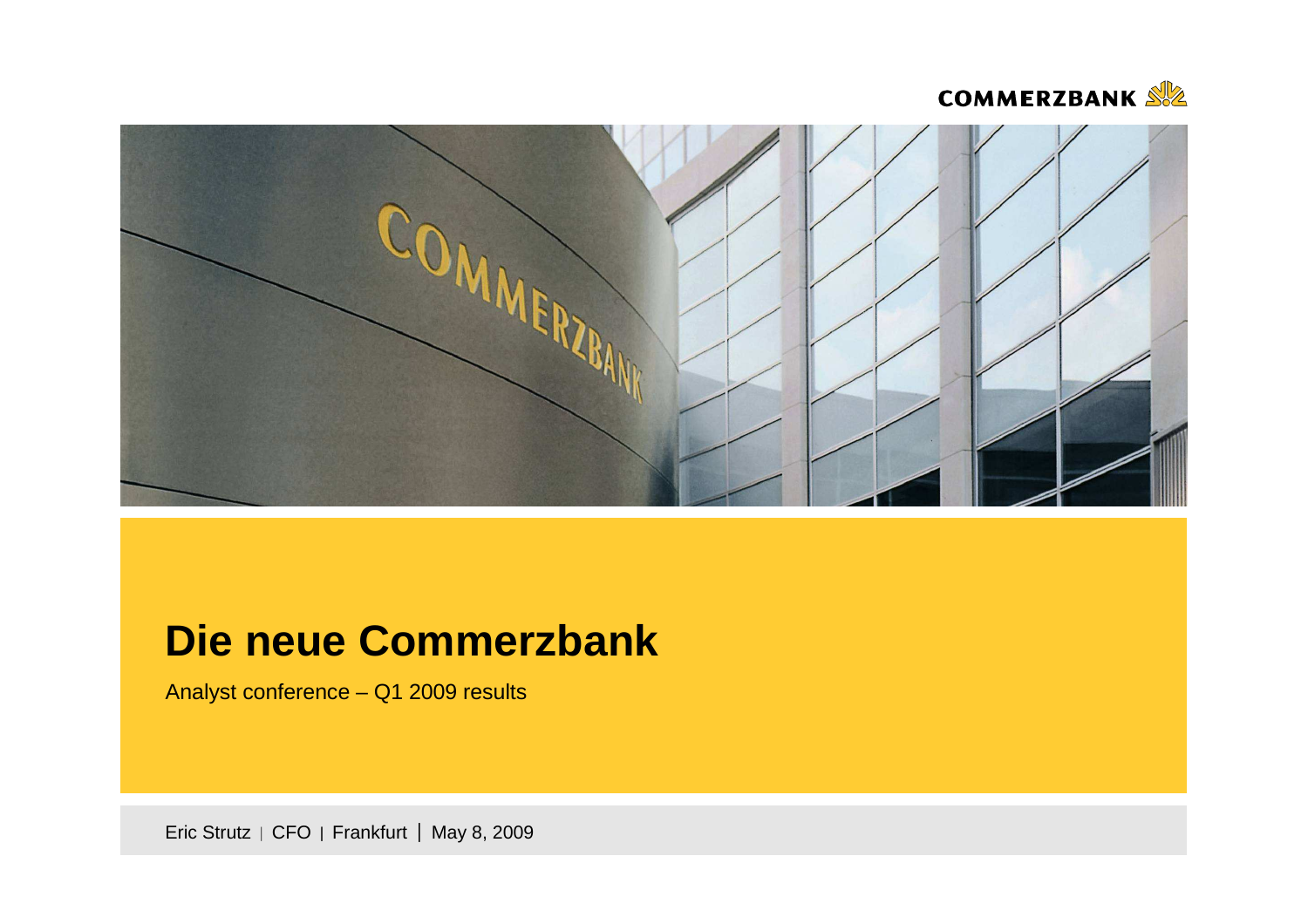

# **Agenda**

### **1. Q1 Reporting**

 Milestones in the integration2.

### 3. Appendix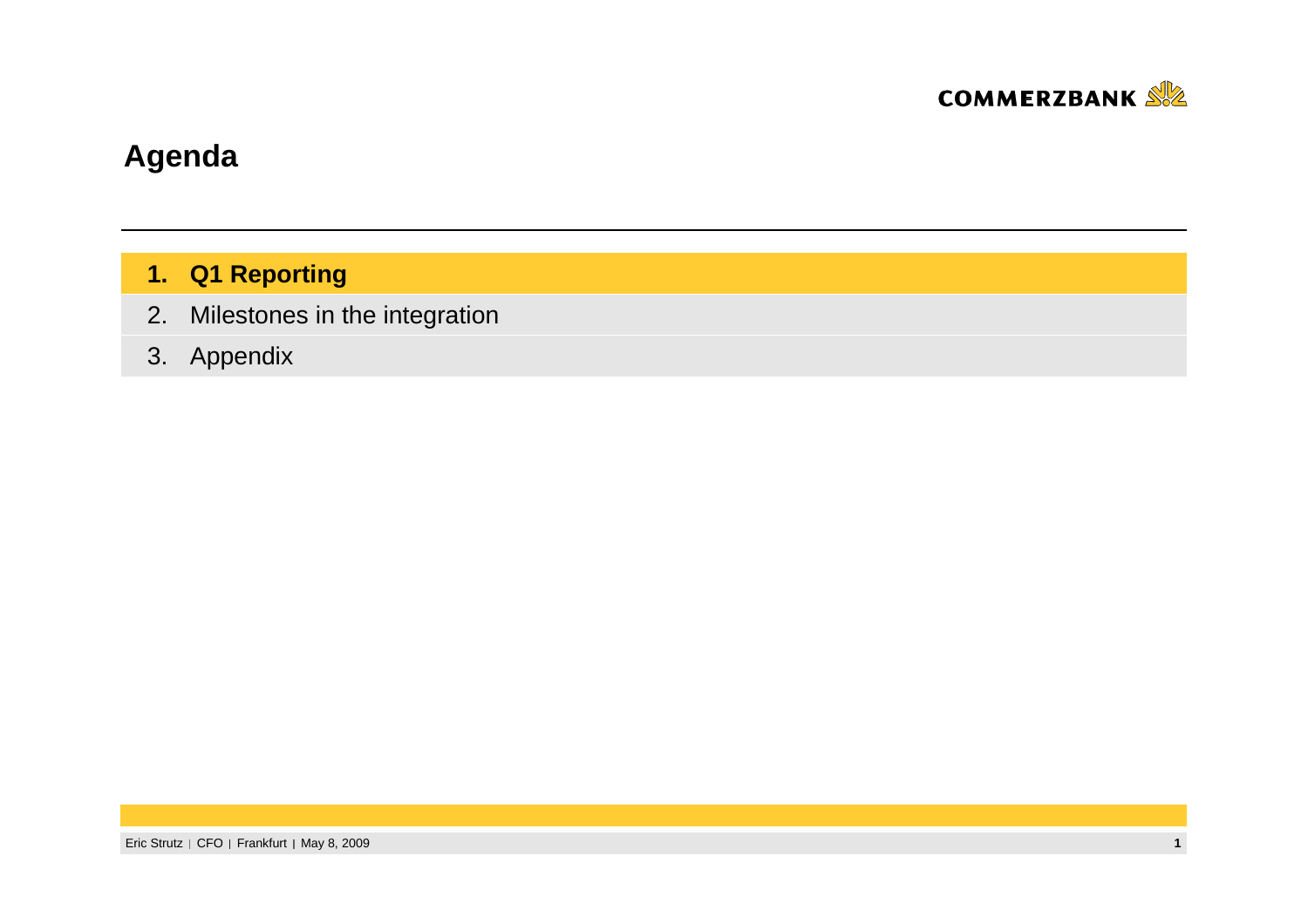

### **General Remarks for Q1 2009**

- **1.**Full consolidation of Dresdner Bank as of 12th January
- First twelve days will not be accounted within the profit and loss account, but **2.** within the PPA against Dresdner Banks equity
- Operating Segments shown with full January 2009 results, adjustments included in Segment 'Others and Consolidation' **3.**
- **4.**Respective adjustment of Dresdner Bank figures in Q1 2008
- Full period accounting for Commerzbank**5.**
- All figures are "pro-forma" for a meaningful comparison**6.**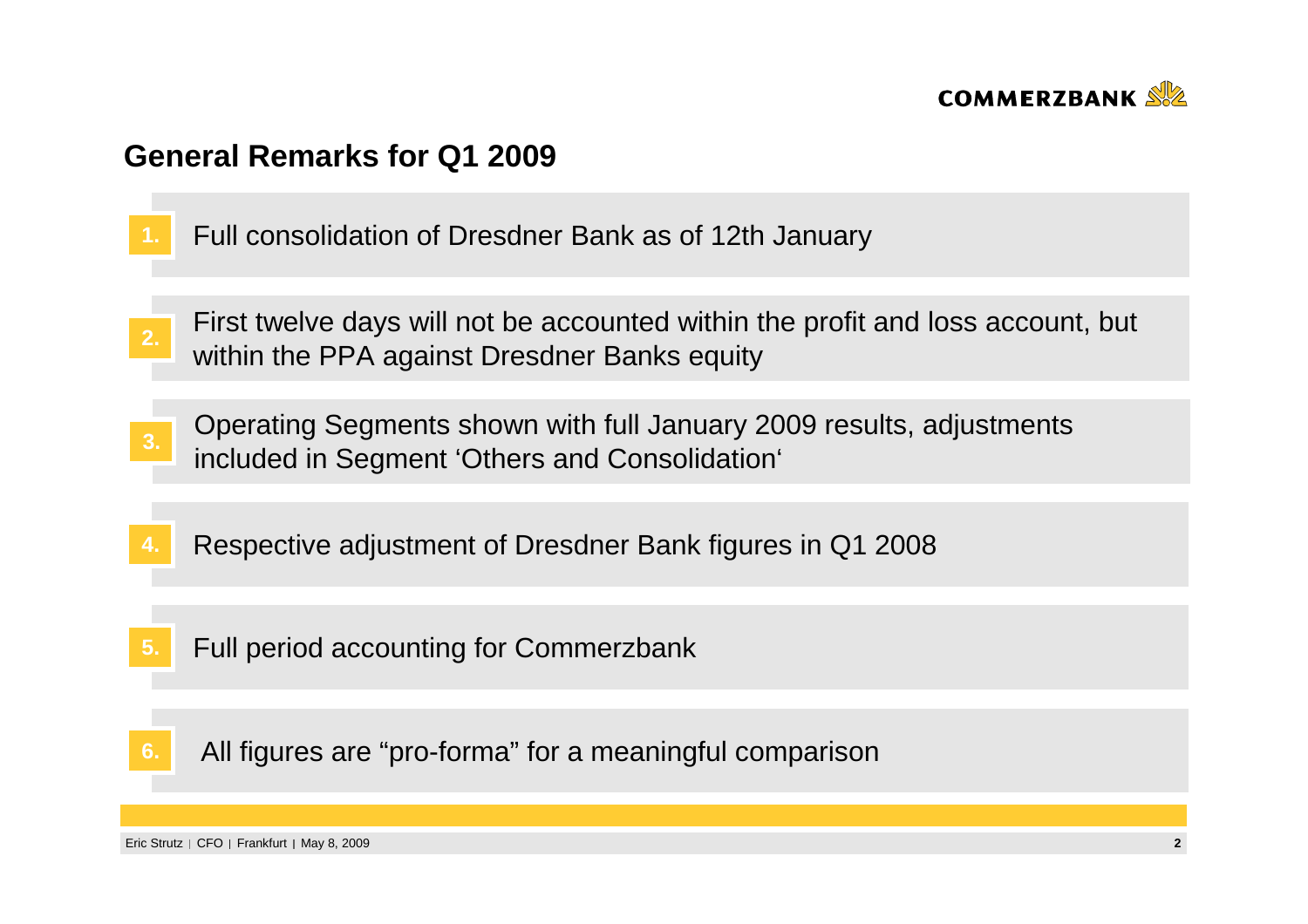

## **Operating performance was hit by write downs**

|                        |                 | Q1 2009 | vs. Q1 08*  | vs. Q4 08*   |
|------------------------|-----------------|---------|-------------|--------------|
| Revenues <sup>1</sup>  | in $\epsilon$ m | 2,334   | $-602$      | $+2,756$     |
| Operating profit       | in $\epsilon$ m | $-591$  | $-1,061$    | $+3,744$     |
| Clean operating profit | in $\epsilon$ m | 643     | $-542$      | $+856$       |
| Net profit             | in $\epsilon$ m | $-861$  | $-1,097$    | $+4,589$     |
| <b>Operating RoE</b>   | in $%$          | $-10.0$ | $-23.0$ ppt | $+104.7$ ppt |
| Clean operating RoE    | in $%$          | 10.9    | $-21.9$ ppt | $+16.5$ ppt  |

1 before LLP

- > Net interest income on sound level, net commission income suffered from strong reduced trading activities
- > Trading profit suffered from hits in ABS portfolios
- Loan loss provisions up due to deteriorated economic conditions
- Operating costs down due to strict cost management and reduced bonus accruals
- Clean operating profit of €643m underlines the sound business model

\* pro-forma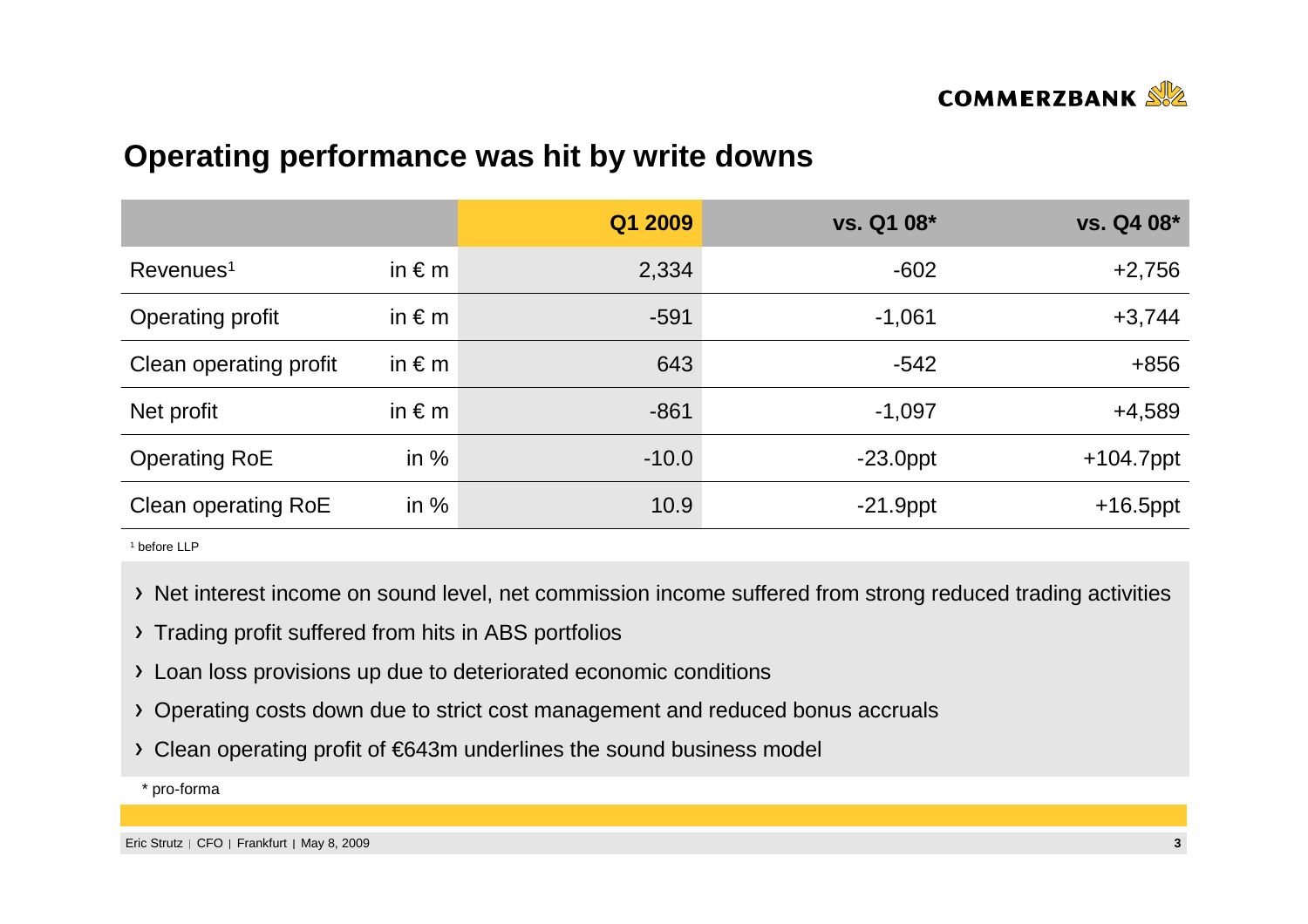

# **Q1 continued to suffer from extreme market conditions**

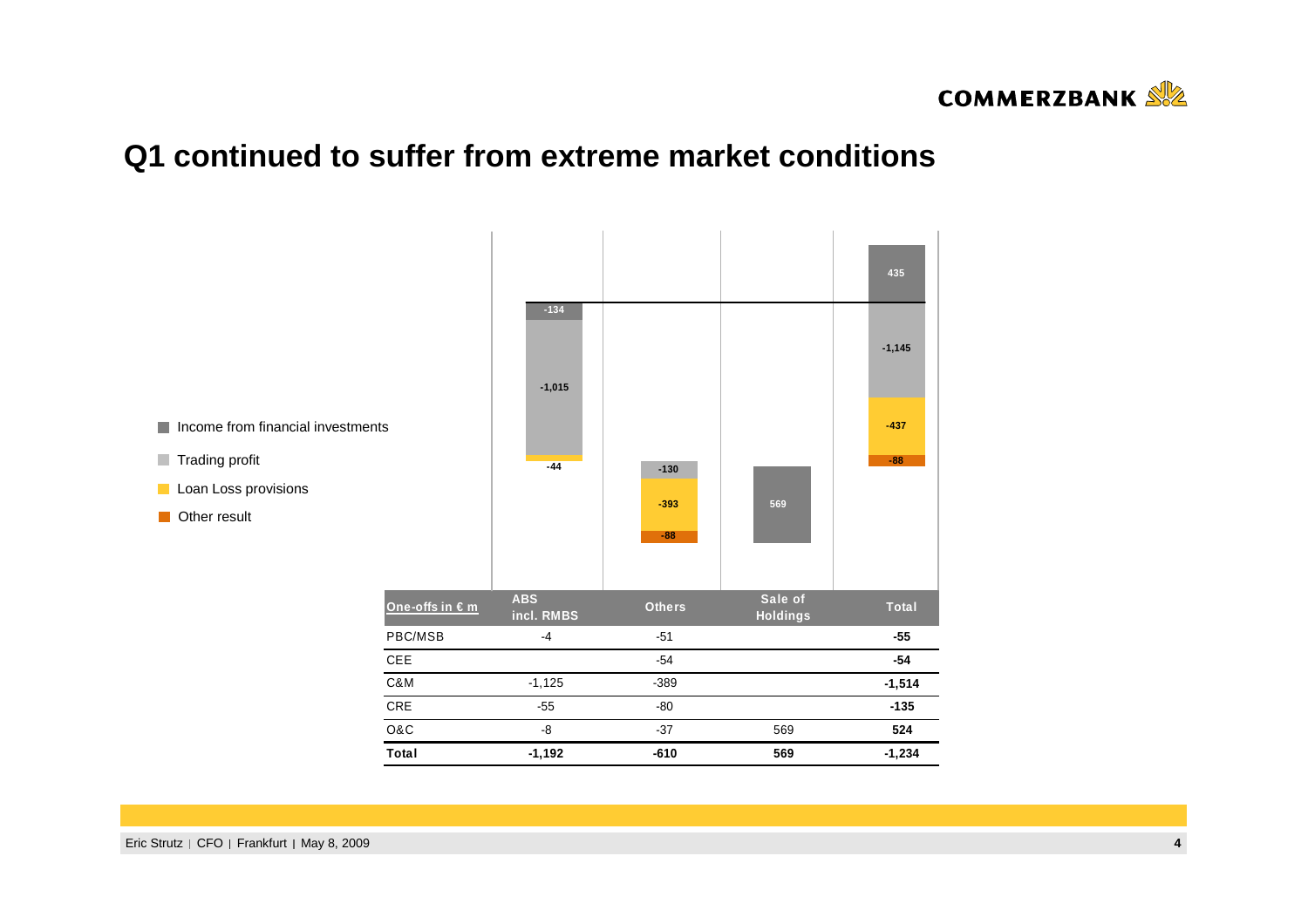

## **Deposits grew by more than 26 billion euros y-o-y**



<sup>1)</sup> Only retail and corporate customers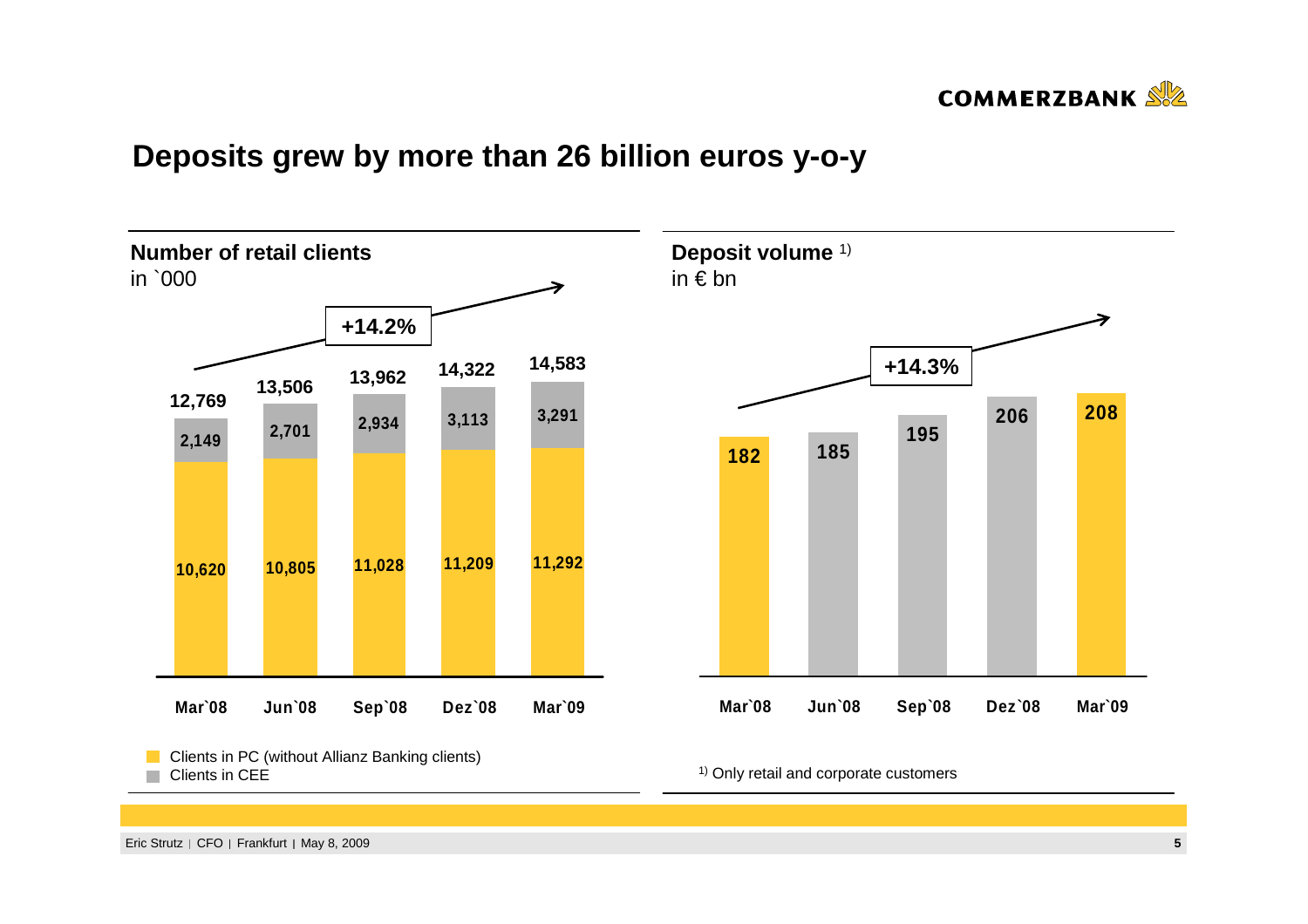

### **Net interest income**

### **Net interest income \***in € <sup>m</sup>



#### \* 2008 pro-forma

- $\rightarrow$  NII rose by 13% y-o-y but down by 25% q-o-q
- Q1 2009 remained on sound level
	- strong contribution from MSB and **CEE**
	- ongoing deposit growth (€26bn vs. Q1 2008)
	- despite strong decline in deposit margin
	- benefit of €25m due to non-accrual of interest for HT1/UT2
- One-off effect in Q4 2008 Dresdner Bank (€361m from capital gain and dissolution of interest accruals on own hybrids)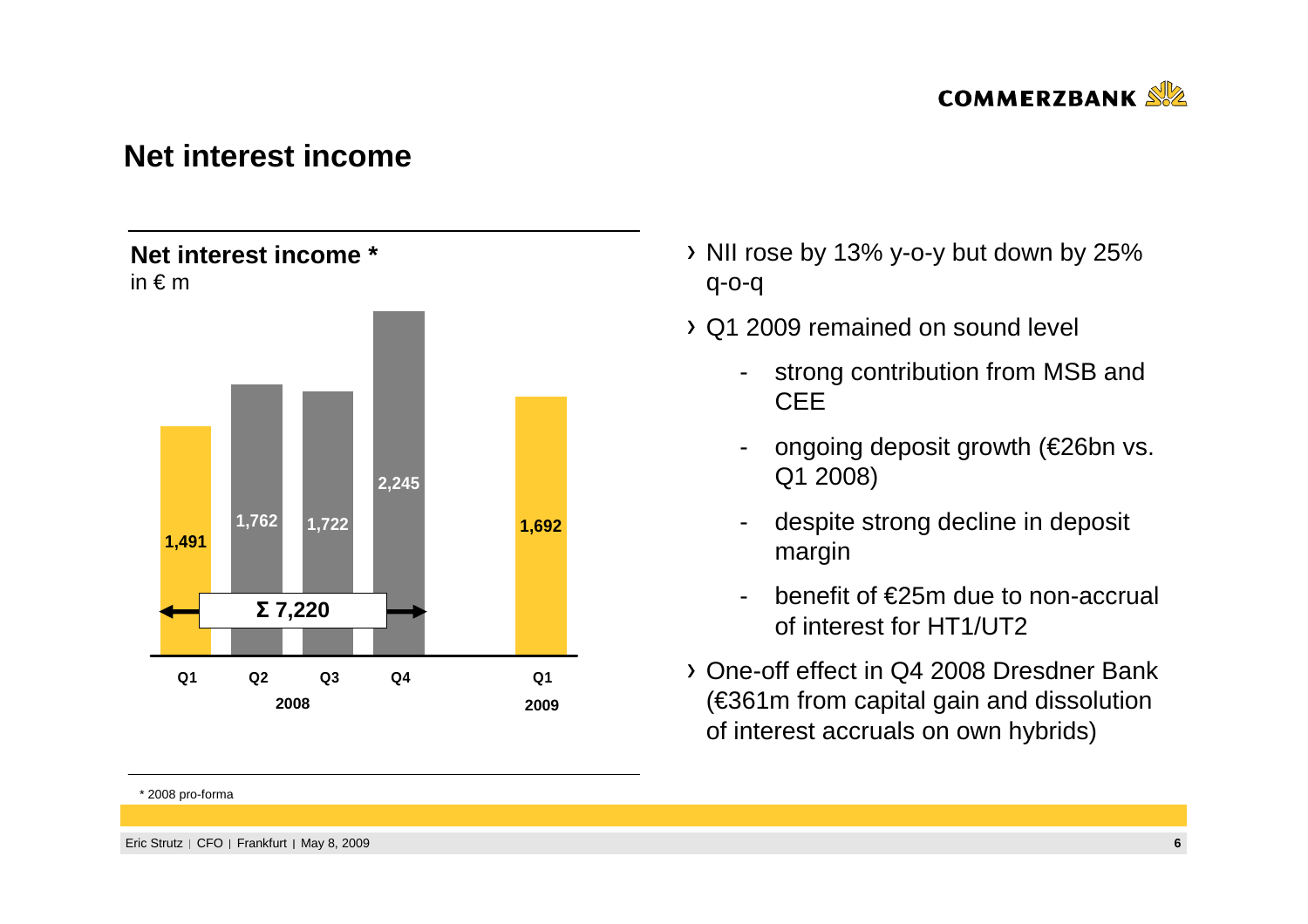

## **Commission income**

### **Commission income \***in € <sup>m</sup>



### Commission income decreased by 28% y-o-y and 20% q-o-q

- decrease by 3/4 due to weak equity markets
- - 1/4 due to down-sizing of investment banking activities (i.e. cash equities, agency lending business, M&A) and less new business in CRE

#### \* 2008 pro-forma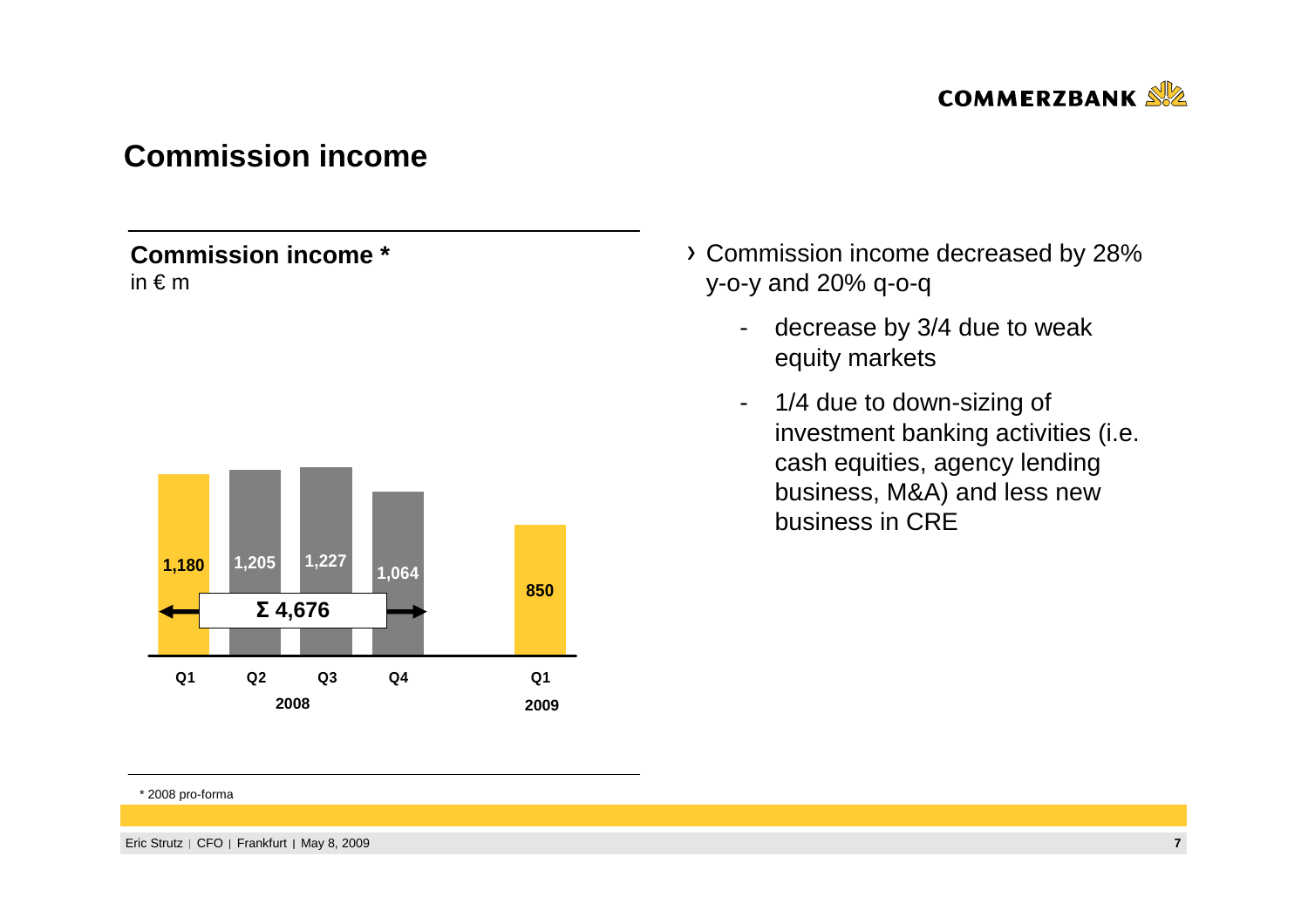

# **Trading profit**

### **Trading profit \***in  $\epsilon$  m



- Underlying client business was offset by strong fair value effects
	- impairments on ABS portfolio of €1.0bn main loss pool in trading profit
- Sound profit contribution from client driven business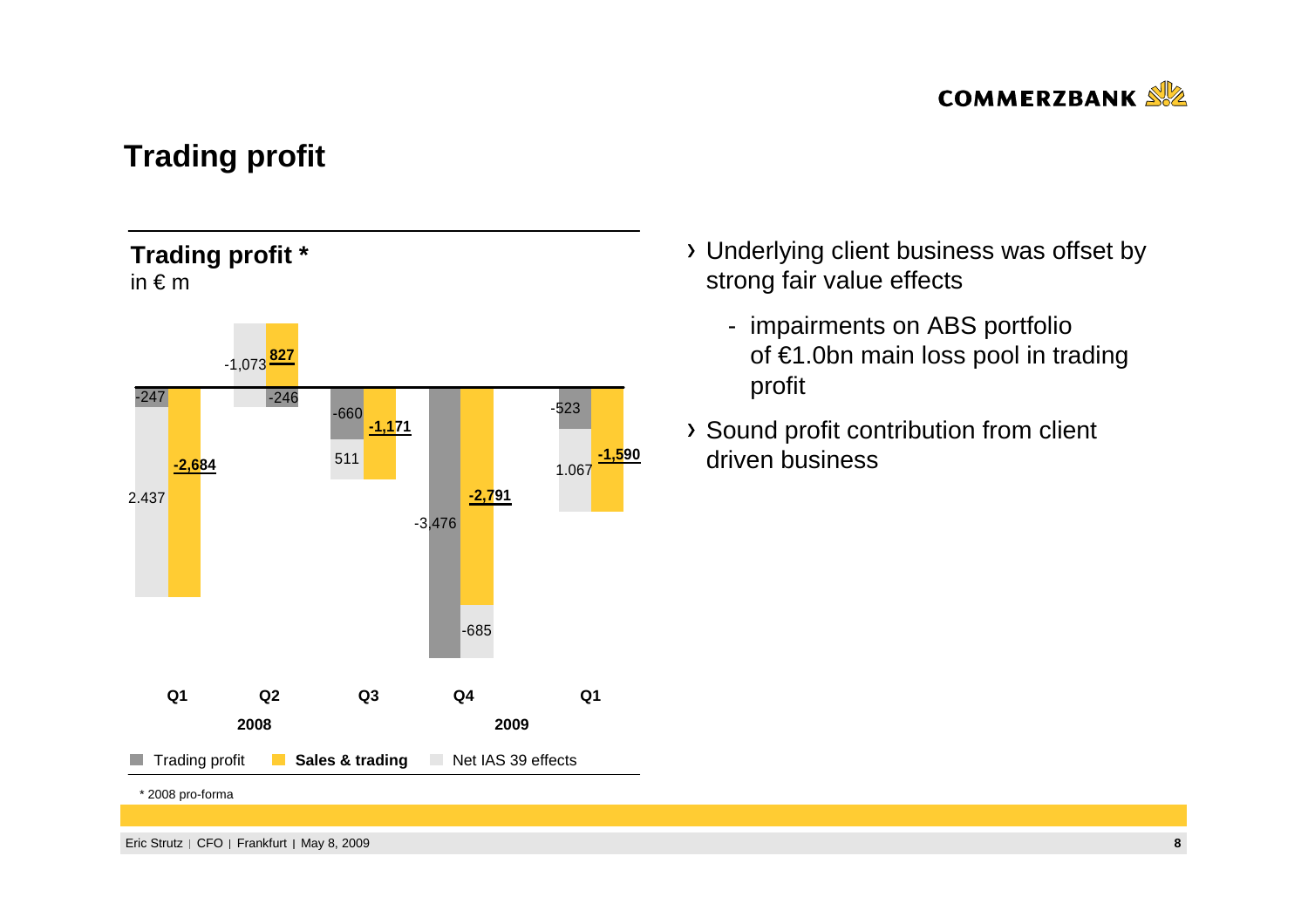

### **Net investment income**

### **Net investment income \***in € <sup>m</sup>



### Q1 2009 result includes

- + €450m from sale of cominvest to Allianz (also included in pro-forma figures Q1 2008)
- + €300m from sale of Linde and Thyssen
- offset by impairments in various Holdings (i.e. Generali, GEA, EADS)
- impairments in RMBS and ABS portfolios

#### \* 2008 pro-forma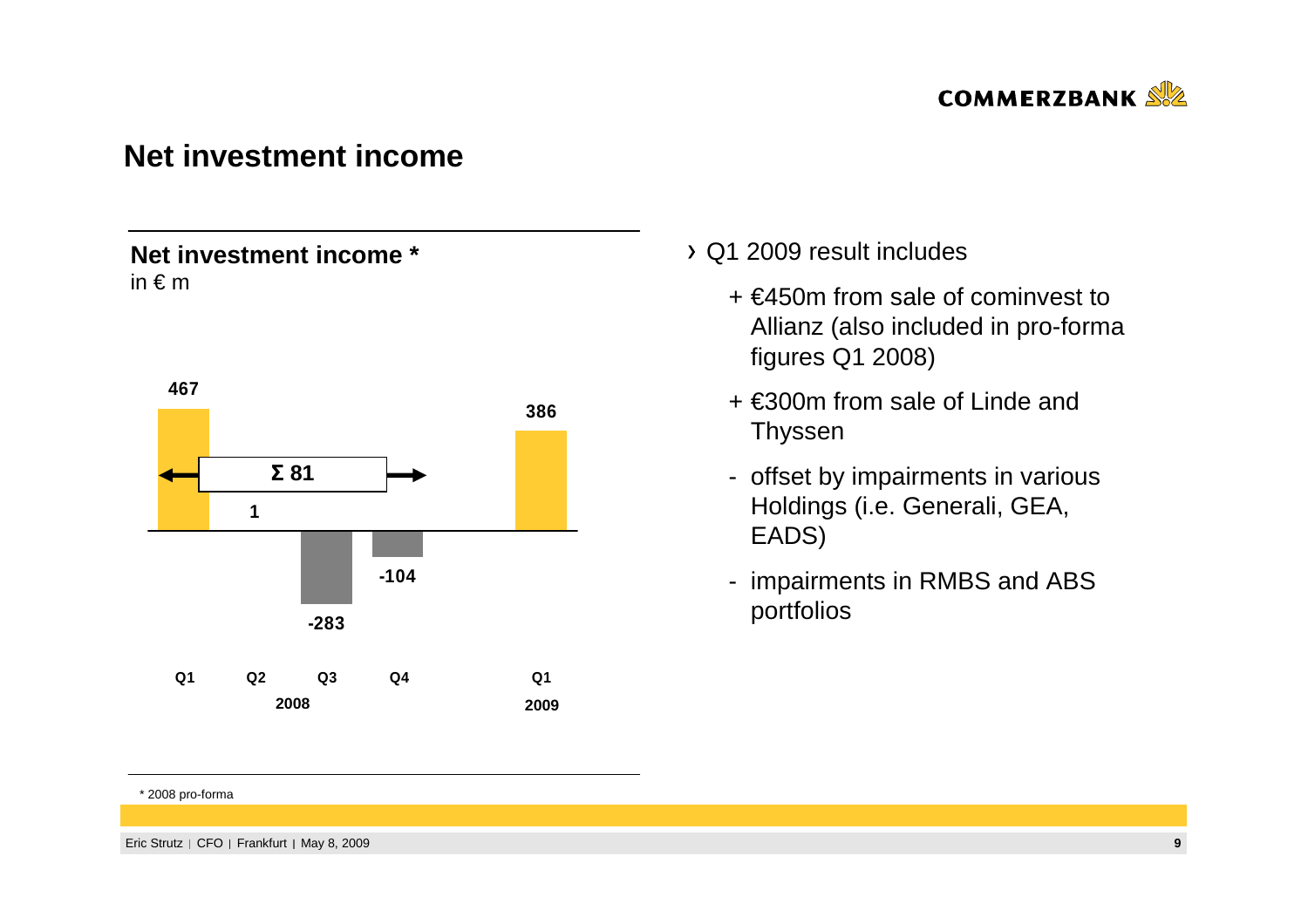

# **Loan loss provisions reflecting weak global economy**



- LLP remains on high levels due to ongoing deterioration in the global economy
- $\rightarrow$  CEE overall increase in the region
- C&M hit on structured loan commitments
- CRE mainly outside of Germany

#### \* 2008 pro-forma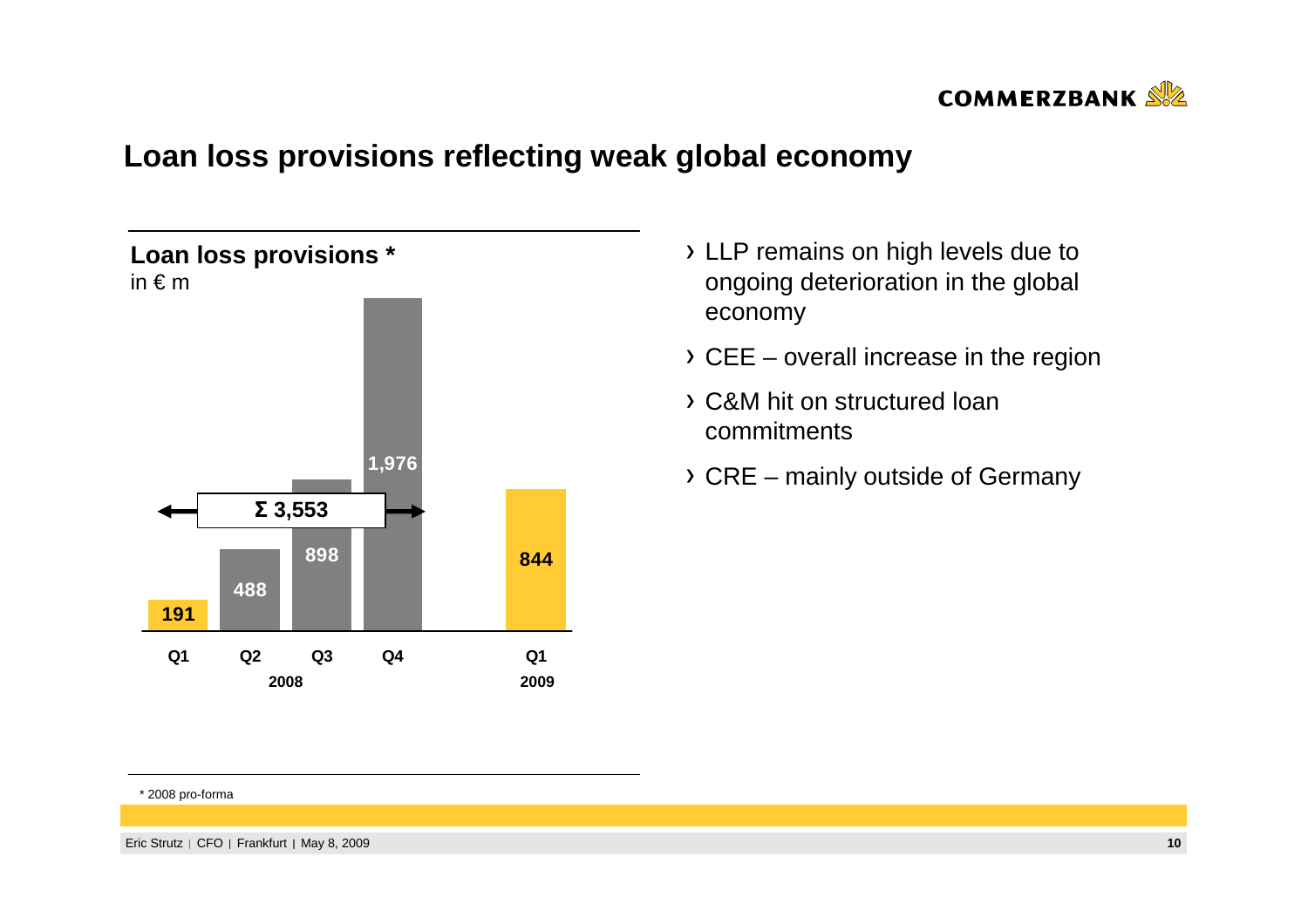

## **Operating expenses under strict management**



\* 2008 pro-forma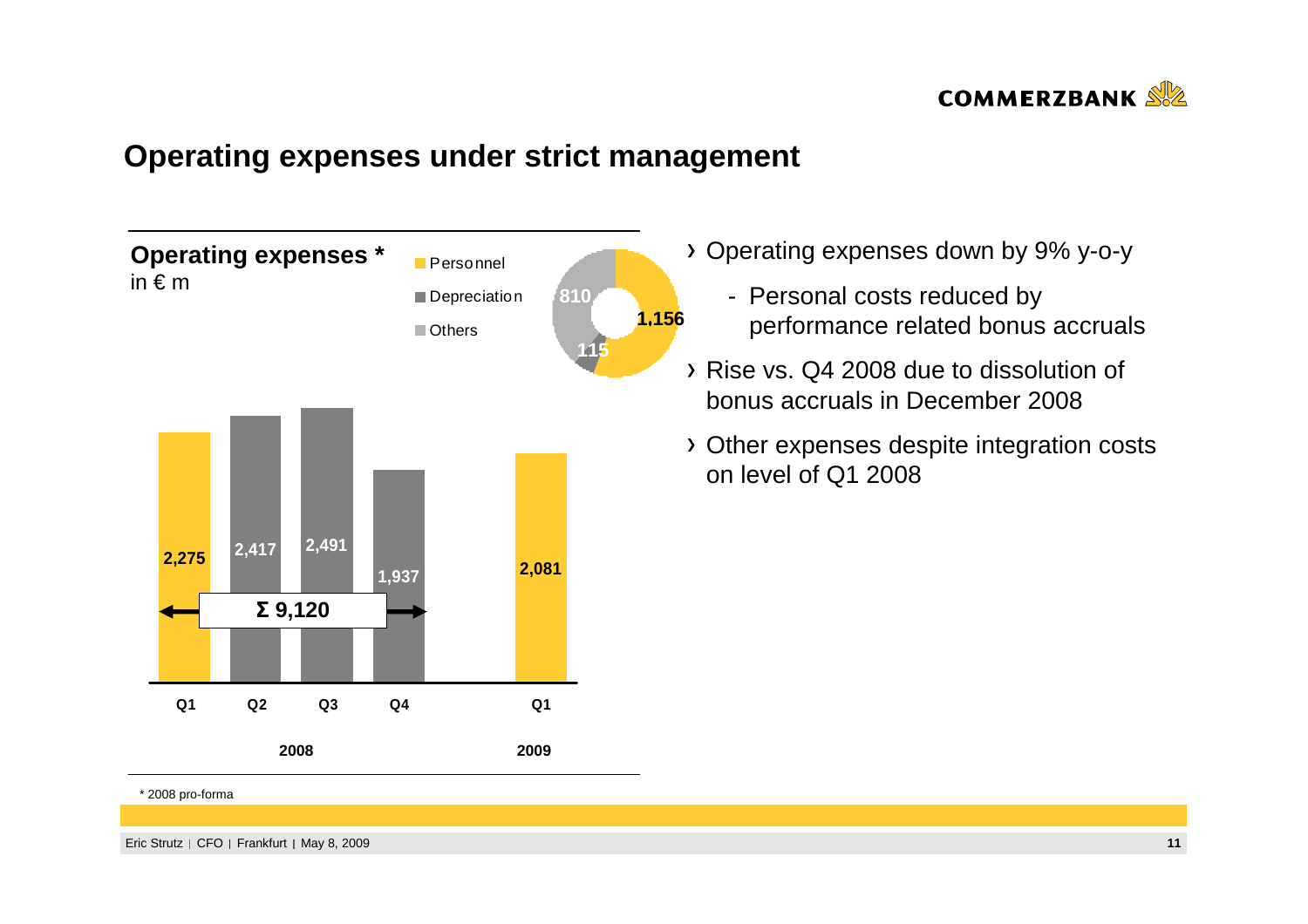

## **Operating profit & Net profit**



Operating profit Net profit attributable to Commerzbank shareholders

Operating profit in Q1 was minus €591m

- one-off effects of minus €1.2bn
- Pre-tax profit of minus €880m effected from restructuring charges
- Taxes were effected by limited use of deferred tax assets and non-tax deductable write-downs
- Net loss of €861m

\* 2008 pro-forma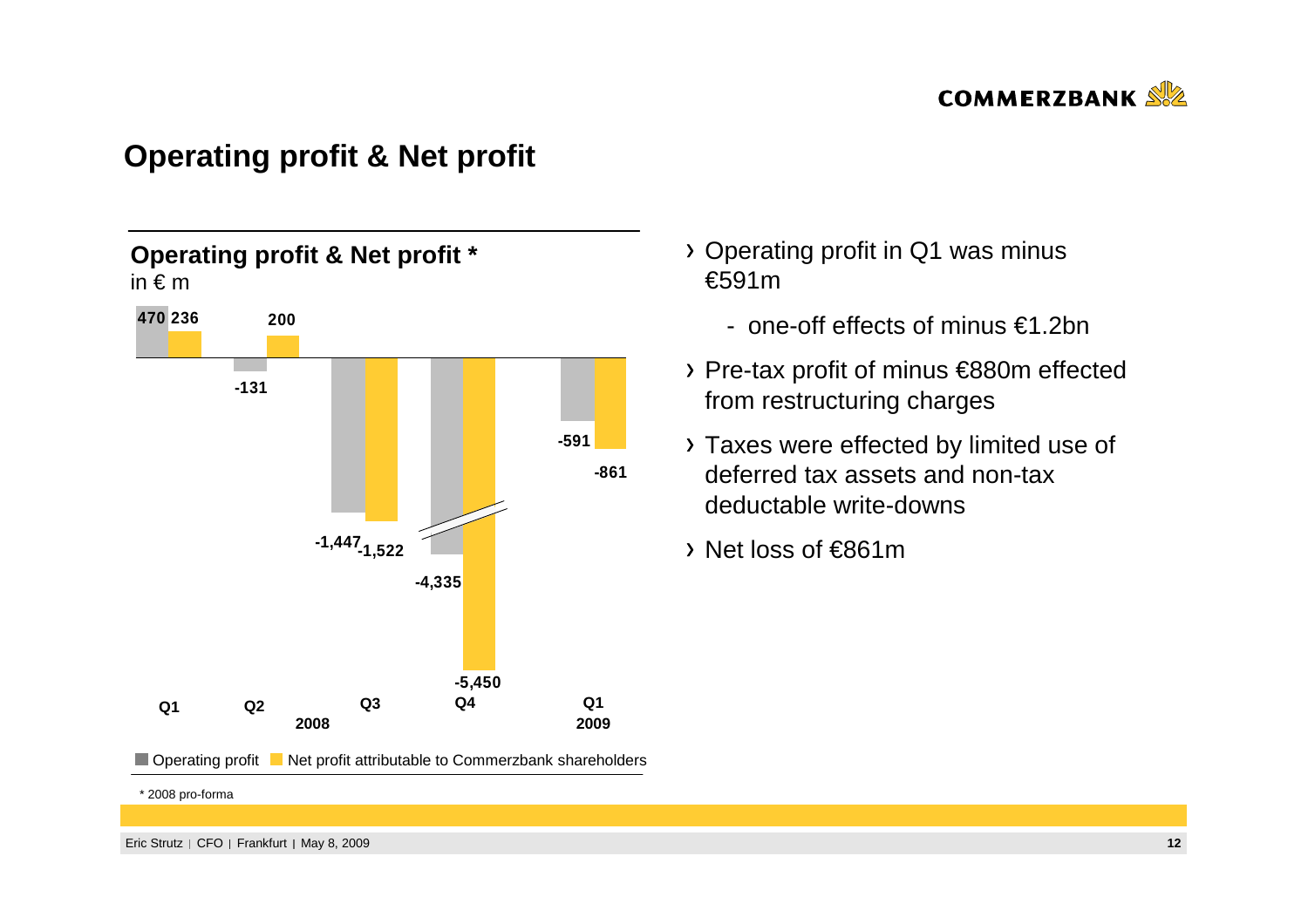

### **Tier 1**



|                                     | <b>Dec'08</b> | <b>Mar'09</b> | Mar'09 incl.<br><b>SoFFin 2</b><br>$+ AZ$ |
|-------------------------------------|---------------|---------------|-------------------------------------------|
| Risk weighted assets ( $\notin$ bn) | 222           | 316           | 316                                       |
| Revaluation reserves $(\epsilon m)$ | $-2,221$      | $-2,852$      | $-2,852$                                  |
| Tier I capital $(\epsilon m)$       | 22,500        | 21,346        | 32,096                                    |

- Confirmation of high capital ratios
- 2. Silent participation from SoFFin of €8.2bn (Tier-1 capital) approved by the EU commission
- RWA decreased due to
	- De-risking of total assets
	- FX effects
	- Certification of rating tool for the entire shipping portfolio

- > Revaluation reserve effected by
	- Sale of financial investments (i.e. Linde, Thyssen)
	- Reclassification from AfS into LaR (nominal €2.6bn)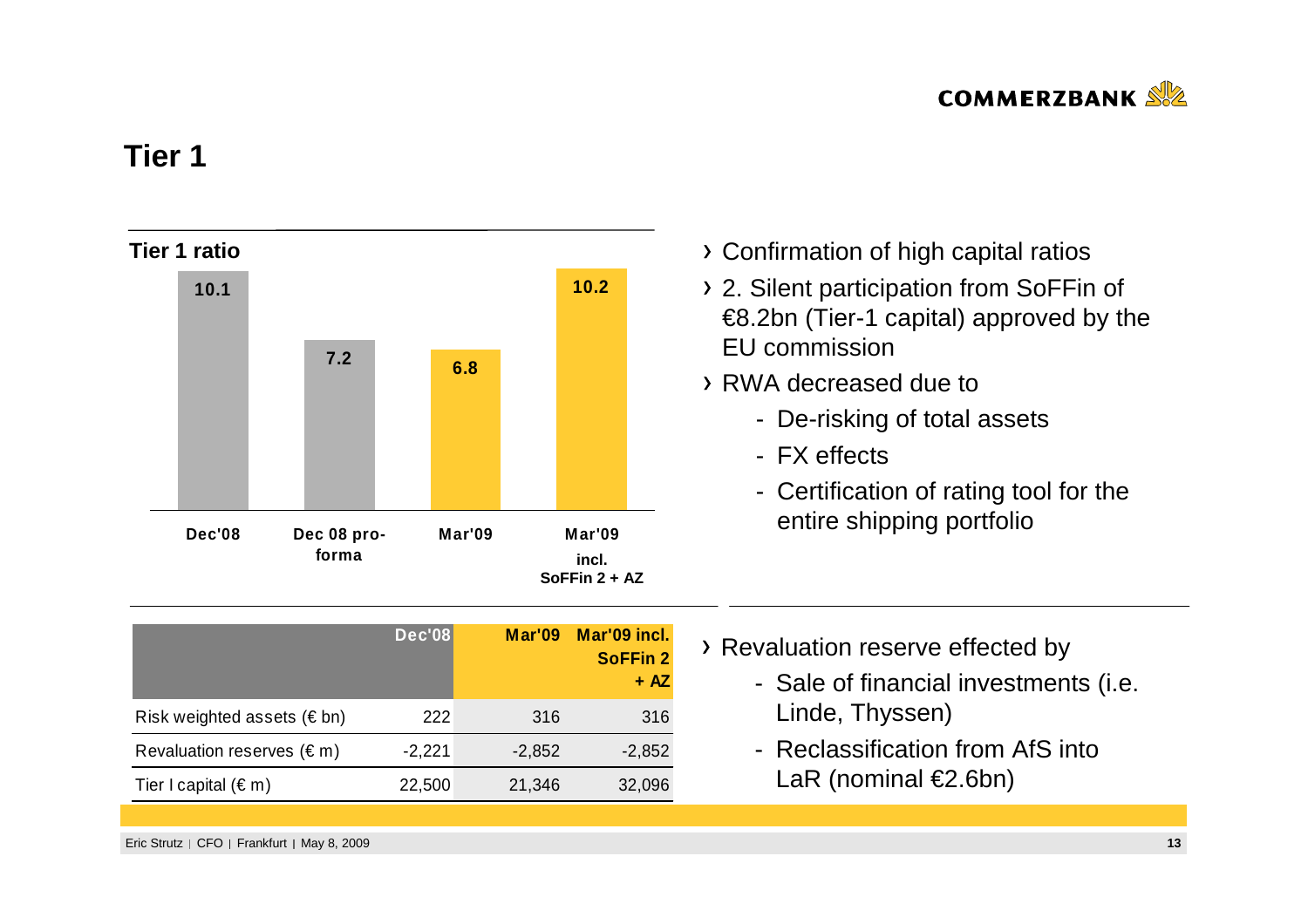

# **Balance Sheet Leverage Ratio**

| $(in \in m)$                         | 31.12.2008 pro-forma | 31.03.2009 |
|--------------------------------------|----------------------|------------|
| <b>Equity</b>                        | 21,122               | 29,434*    |
|                                      |                      |            |
| <b>Total Assets</b>                  | 1,045,612            | 1,011,535  |
| Derivatives netting                  | $-10,708$            | $-15,180$  |
| Trading assets / liabilities netting | $-256,523$           | $-261,333$ |
| Deferred taxes netting               | $-3,000$             | $-6,907$   |
| Other assets / liabilities netting   | $-8,499$             | $-6,352$   |
| <b>Total Adjusted Assets</b>         | 766,882              | 721,763    |
|                                      |                      |            |
| <b>Leverage Ratio</b>                | 36                   | $25^{1}$   |

\* including SoFFin 2 + Allianz

1) Leverage ratio incl. pro-forma post-tax FV gains on own financial instruments: 20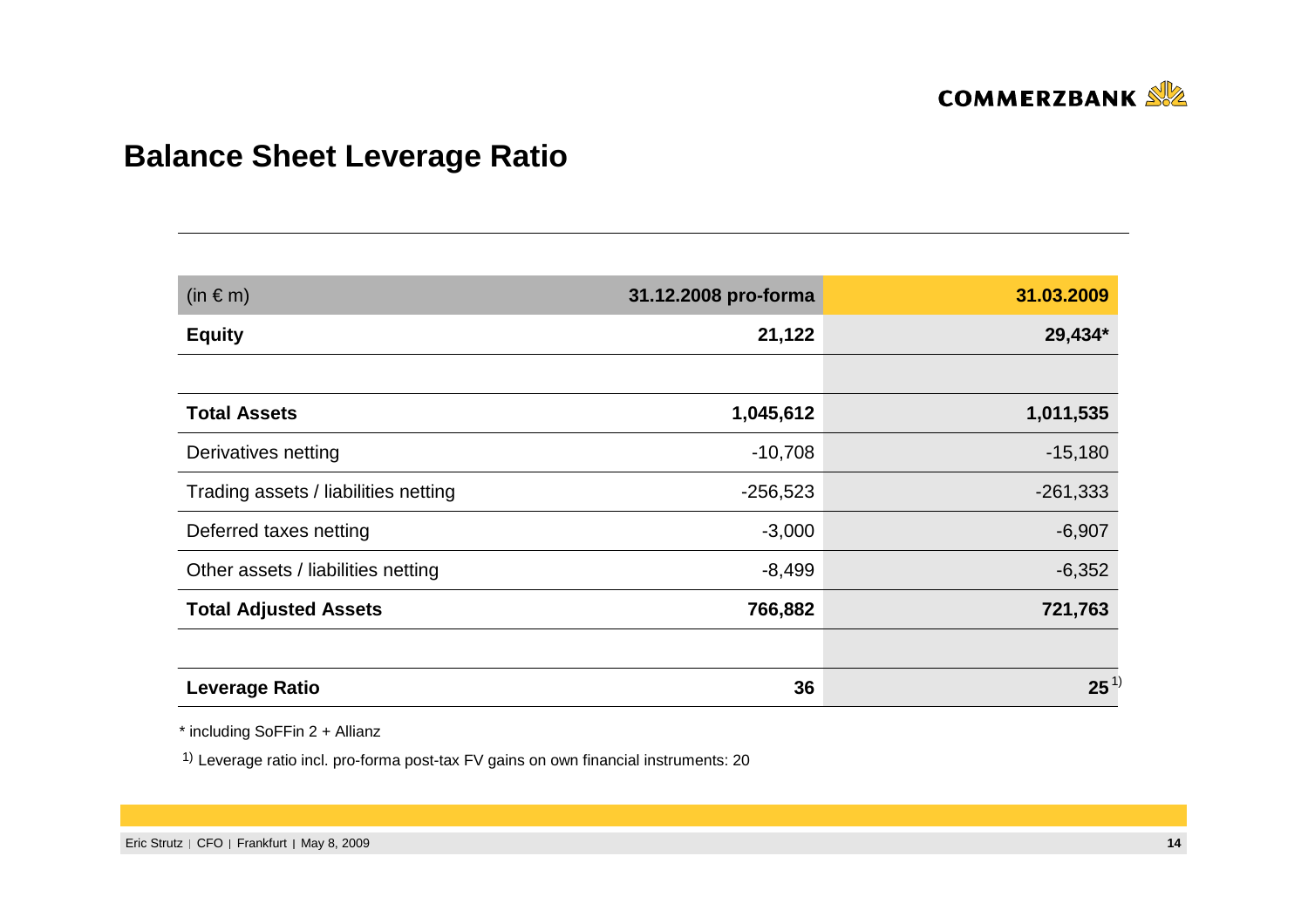

# **Client deposits grow significantly - sound funding plan**



- Funding mix benefited from deposit growth
- Good start in 2009 (€5bn Government-guaranteed benchmark bond, €1.5bn Senior unsecured bond, €1.25bn mortgage covered bond more than €3.5bn Private placements)

1) Only retail and corporate customers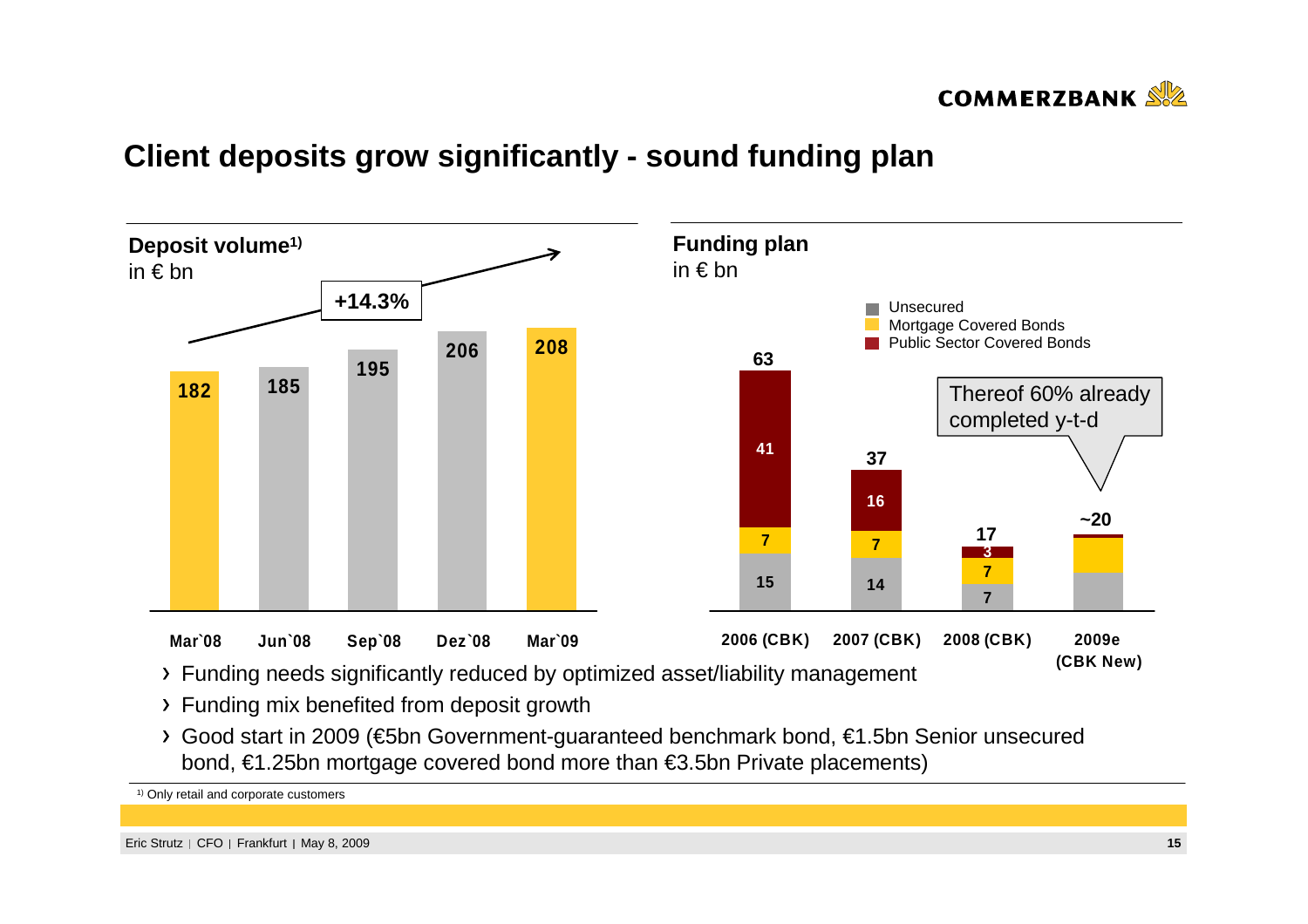

## **Risk portfolios**

| <b>Portfolio</b>                   | by year end 2009                                                                                                                                                   |
|------------------------------------|--------------------------------------------------------------------------------------------------------------------------------------------------------------------|
| <b>Private customers:</b>          | Sound risk situation since 2006. Higher unemployment rate, but stable development<br>since 2009.                                                                   |
| Corporates:                        | Clear increase of insolvencies for SMEs and bulk risks. USA with higher risks<br>compared to other international markets and Germany                               |
| <b>Central and Eastern Europe:</b> | Economic downturn, primarily in Russia, Ukraine and Hungary                                                                                                        |
| <b>Financial Institutions:</b>     | Support programmes of sovereign states and central banks will have positive effects<br>on systemic banks; challenges for regional banks                            |
| <b>Commercial Real Estate:</b>     | Further decrease in market values in all regions and property types. Apart from the<br>hot spots Spain, USA and UK other markets are affected (e.g. France, Italy) |
| Shipping:                          | Clear reduction in ship values and freight rates for bulk and container markets.<br>Continued overcapacity.                                                        |
| <b>Structured Finance:</b>         | Significant burdens expected above all for ABS,<br>Monoline structures and LBOs of Dresdner Bank                                                                   |

**Risk provisions** to be expected on 2008 levels

In terms of impairment **charges arising from available-for-sale holdings and defaults in the trading book**, the current assumption for reaching the peak for the New Commerzbankwas in 2008. A reduction for this area is expected in 2009 under our "realistic-case" scenario.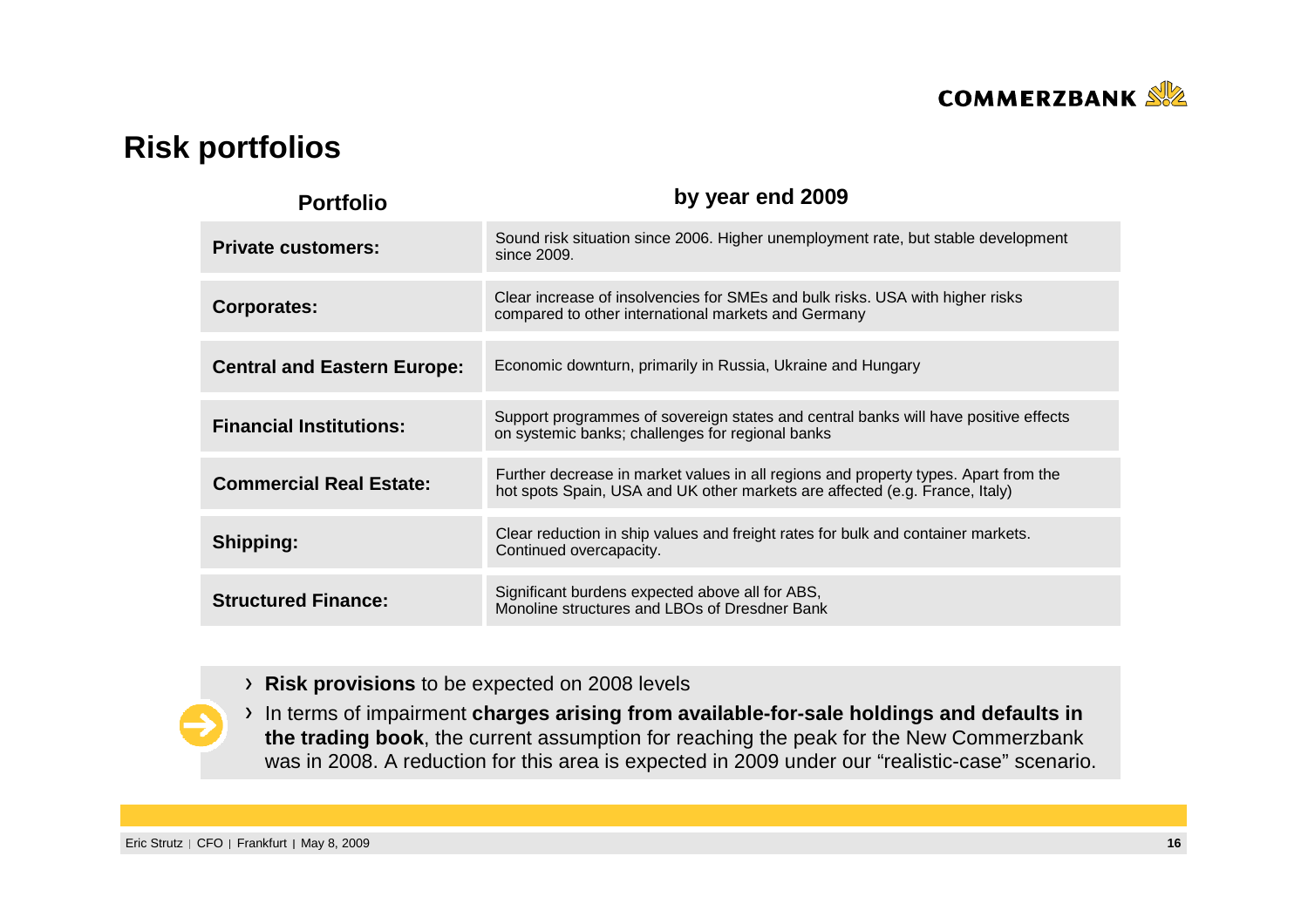# **Charges on ABS Portfolio in Q1 2009**

### **Overview - ABS portfolio**

As of March 2009

| $(in \in m)$                   | <b>Nominal</b><br>values | <b>Market</b><br>values | $Q1 -$<br><b>Charges</b> | <b>P&amp;L</b><br>effect | <b>Effect on</b><br>revaluation<br>reserve | Mark-<br>down-<br>Ratio** |
|--------------------------------|--------------------------|-------------------------|--------------------------|--------------------------|--------------------------------------------|---------------------------|
| Secondary Market ABS           | 22,426                   | 15,049                  | $-791$                   | $-622$                   | $-169$                                     | 33%                       |
| thereof critical portfolio     | 16,394                   | 9,199                   | $-798$                   | $-622$                   | $-176$                                     | 44%                       |
| thereof government guaranteed  | 6,032                    | 5,850                   | 7                        | 0                        | $\overline{7}$                             | 3%                        |
| Conduits***                    | 10,636                   | 10,636                  | 0                        | 0                        | $\Omega$                                   | $0\%$                     |
| thereof critical portfolio     | 4,531                    | 4,531                   | 0                        | 0                        | 0                                          | 0%                        |
| thereof other conduits         | 6,105                    | 6,105                   | 0                        | 0                        | 0                                          | 0%                        |
| ABS Hedge book                 | 14,675                   | 11,200                  | $-472$                   | $-472$                   | 0                                          | 24%                       |
| $SIV - K2^*$                   | 3,239                    | 3,175                   | -64                      | -64                      | 0                                          | N/A                       |
| <b>CIRC</b>                    | 820                      | 850                     | $-19$                    | $-19$                    | $\Omega$                                   | N/A                       |
| Others (incl. Term Structures) | 595                      | 584                     | $-15$                    | $-15$                    | $\Omega$                                   | 2%                        |
| Total                          | 52,391                   | 41,494                  | $-1,361$                 | $-1,192$                 | $-169$                                     | 21%                       |
| thereof critical portfolio     | 40,254                   | 29,539                  | $-1,368$                 | $-1,192$                 | $-176$                                     | 27%                       |
| thereof other ABS positions    | 12,137                   | 11,955                  | $\overline{7}$           | 0                        | $\overline{7}$                             | 1%                        |

#### **Details**

> The Q1 2009 charges resulting from ABS portfolio are totalling €1.4bn; thereof €1.2bn as P&L effect and €0.2bn as effect on revaluation reserve

#### **Outlook**

- $\triangleright$  Due to further shift of financial market crisis to real economy and the weak fundamental situation more charges from ABS portfolio are expected for 2009
- Further charges are expected from US CDO of ABS and RMBS (US and Non-US), CMBS and CDO Corporates as well as effects from weak monolinecounterparts concerning protected ABS assets
- > No significant losses expected % with regard to conduit business

\* Nominal figures not available, market values are used as a proxy

\*\* Markdown-Ratio = 1-(Market Value / Nominal Value)

\*\*\* Includes drawn and undrawn back-up lines

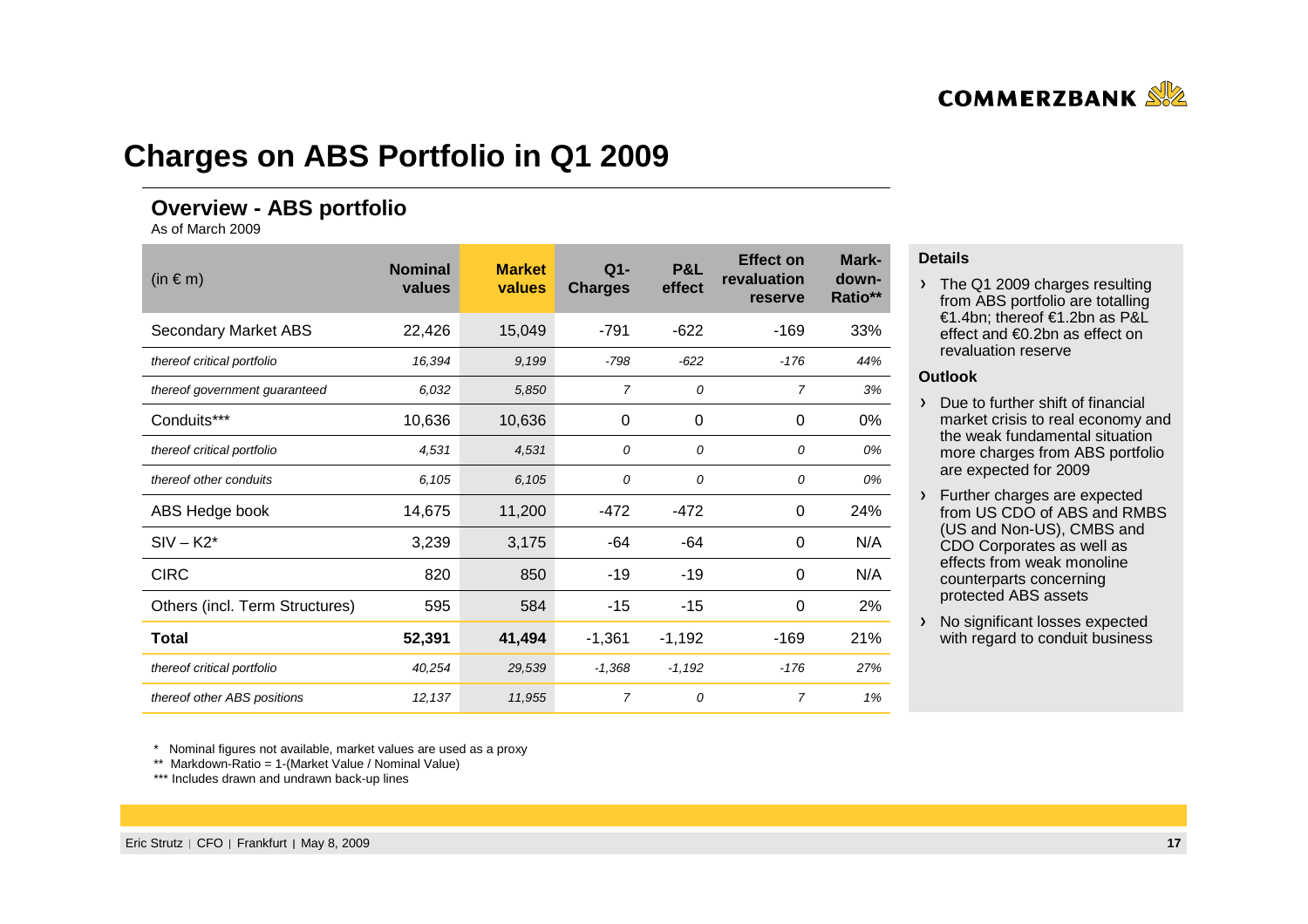

## **CDA and Counterparty Risk from Monolines**



#### **Details**

- M-t-M of derivatives is adjusted to the creditworthiness of the counterparty. The fair value of the derivative needs to be corrected through P&L. Main driver of the increase in Q1 2009 were **increased market values** of credit derivatives and **widening spread curves** concerning monolines.
- > P&L effect of €529m refers to monoline counterparts, thereof €453m ABS. The overall gross P&L impact of €529m is partly offset by a release in CDA-adjustments of €57m from non-monoline counterparts (mainly driven by increases in the own credit spread). Thus, net P&L-Impact is €472m.

#### **Outlook**

Further P&L impact in 2009 is expected due to restructuring of monolines and / or widening spread curves.

1) CDAs refering to monoline and non-monoline counterparts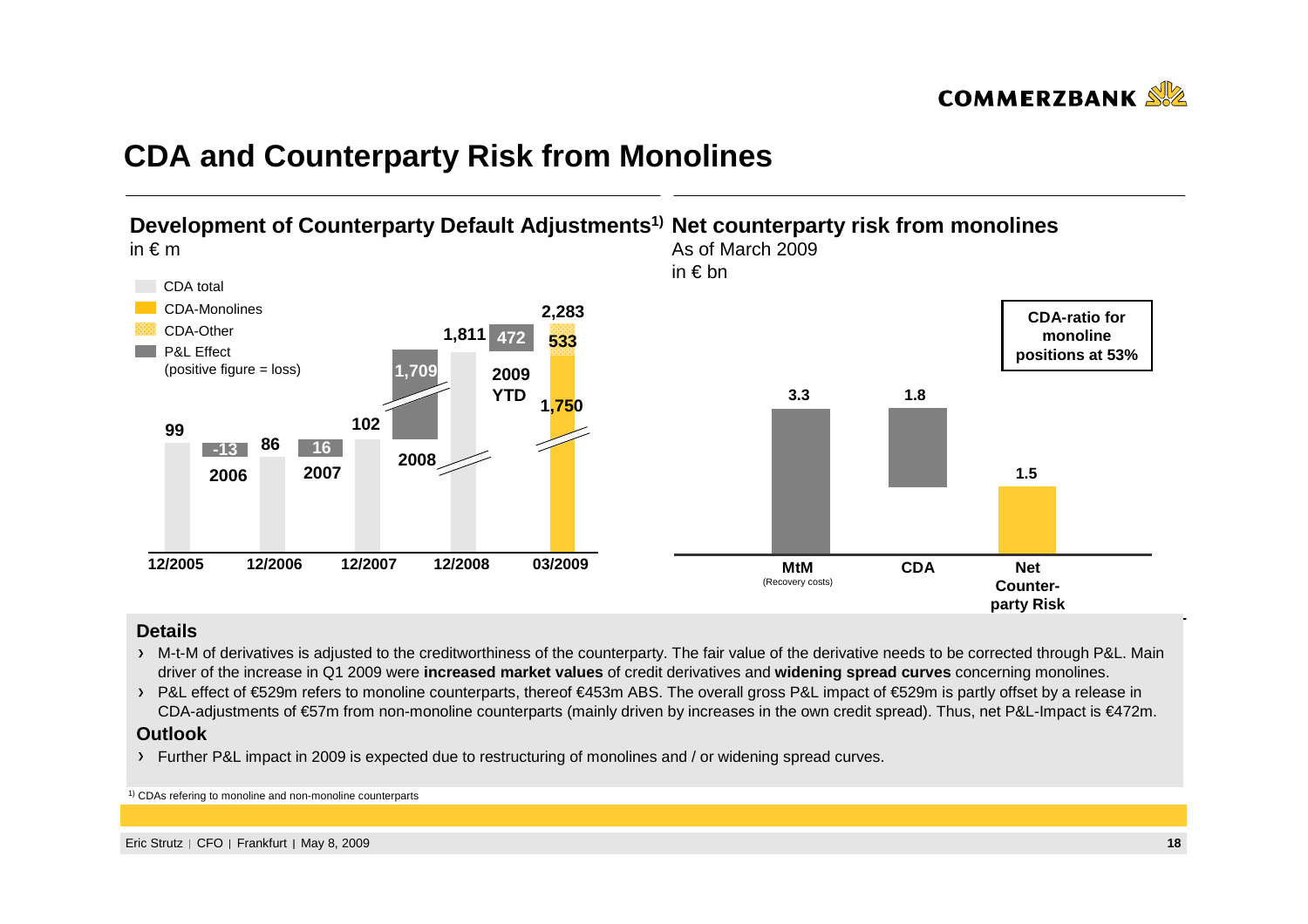

# **Sound core client businesses, main burden in Corporates & Markets**



### **Operating profit<sup>1,2</sup>,** in  $\in$  m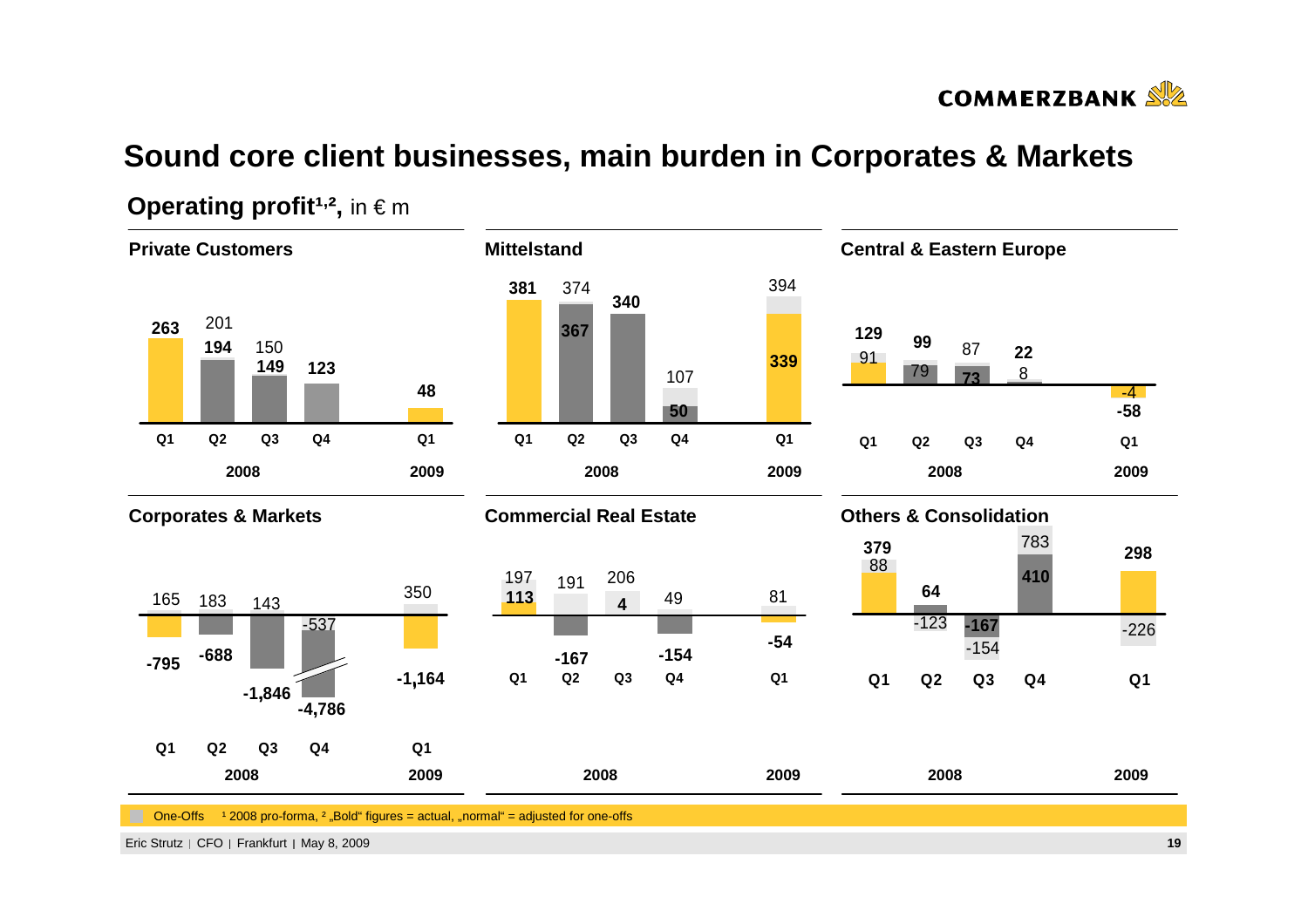

## **Private Customers: Profitable despite difficult capital markets**



### **Main P&L items ¹ ,<sup>²</sup>**

| in $\epsilon$ m           | $Q1$ 08 | $Q2$ 08 | Q3`08 | Q4`08 | Q1`09 |
|---------------------------|---------|---------|-------|-------|-------|
| Net interest income       | 599     | 613     | 619   | 635   | 594   |
| Risk provisioning         | -45     | $-55$   | -57   | $-55$ | $-65$ |
| Commission income         | 719     | 681     | 620   | 513   | 502   |
| Trading profit            | 1       |         | -4    | 34    | 3     |
| Net investment income     | -3      | -5      | $-15$ | $-15$ | $-2$  |
| <b>Operating expenses</b> | 1,003   | 1,037   | 1,000 | 936   | 981   |
| <b>Operating profit</b>   | 263     | 194     | 149   | 123   | 48    |

- > NII down -1% y-o-y and -7% q-o-q, effected by reduced deposit margins and ongoing planned reduction in mortgage lending
- > Slightly increased risk provisioning in line with expectations
- Lower securities business leads to decreased commission income
- Stable operating expenses due to strict cost management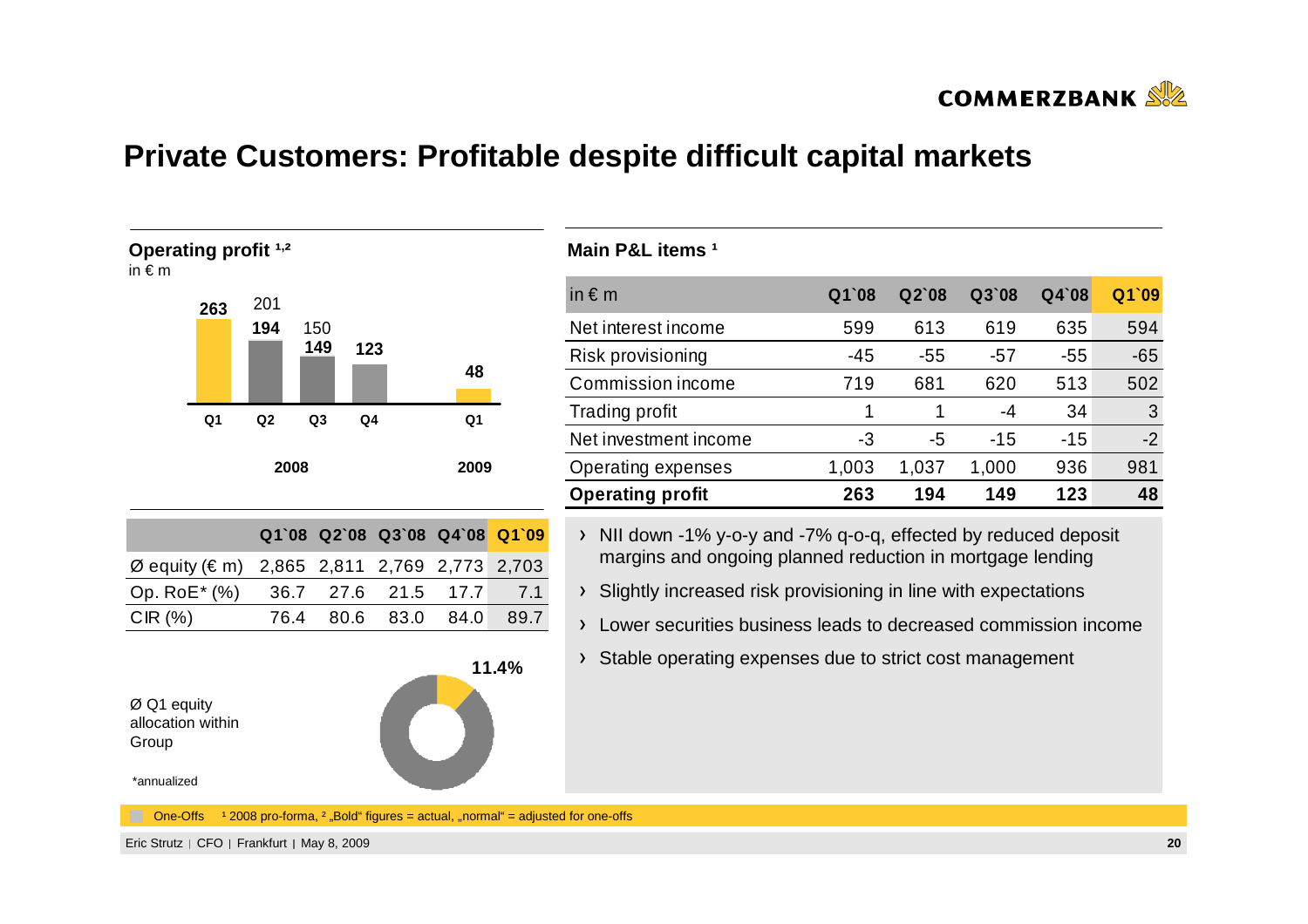

## **Mittelstandsbank again with strong quarter**



#### **Main P&L items 1**

| in $\epsilon$ m         | $Q1$ 08 | $Q2$ 08 | Q3`08 | $Q4$ 08 | Q1`09 |
|-------------------------|---------|---------|-------|---------|-------|
| Net interest income     | 467     | 473     | 528   | 555     | 573   |
| Risk provisioning       | -10     | $-33$   | -89   | $-423$  | $-90$ |
| Commission income       | 242     | 257     | 222   | 286     | 238   |
| <b>Trading profit</b>   | 24      | -2      | 7     | 15      | 6     |
| Net investment income   | -5      | $-11$   |       | -3      | $-7$  |
| Operating expenses      | 337     | 326     | 330   | 276     | 328   |
| <b>Operating profit</b> | 381     | 367     | 340   | 50      | 339   |

- $\rightarrow$  NII up by 23% y-o-y and 3% q-o-q, mainly driven by volume increase and significantly improved margins
- Risk provisions at reasonable level
- Operating expenses below comparable quarters in 2008 due to lower bonus accruals
- Further expansion of the strong domestic market share

\*annualized

One-Offs  $12008$  pro-forma,  $2 \cdot$  Bold" figures = actual,  $\ldots$  normal" = adjusted for one-offs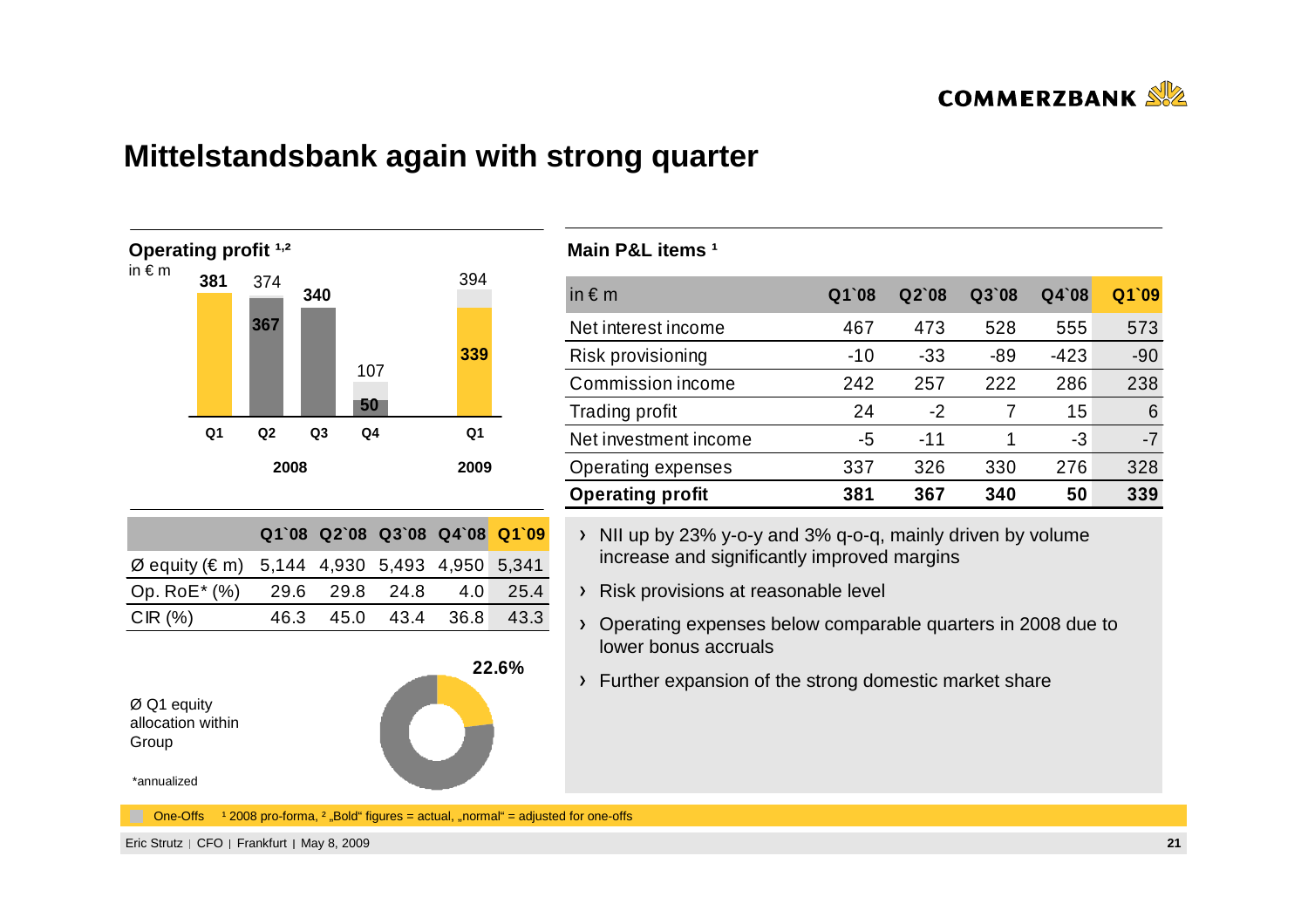

# **Central & Eastern Europe: Q1 effected by strong increase of riskprovisions**

| <b>Operating profit 1,2</b><br>in $\epsilon$ m           |                |                |                |                         |                |         | Ма         |
|----------------------------------------------------------|----------------|----------------|----------------|-------------------------|----------------|---------|------------|
|                                                          | 129            |                |                |                         |                |         | in +       |
|                                                          | 91             | 99             | 87             | 22                      |                |         | Ne         |
|                                                          |                | 79             | 73             | 8                       | $-4$           |         | <b>Ris</b> |
|                                                          |                |                |                |                         | $-58$          |         | Co         |
|                                                          | Q <sub>1</sub> | Q <sub>2</sub> | Q <sub>3</sub> | Q4                      | Q <sub>1</sub> |         | Tra        |
|                                                          |                |                |                |                         |                |         | Ne         |
|                                                          |                | 2008           |                |                         | 2009           |         | Op         |
|                                                          |                |                |                |                         |                |         | Op         |
|                                                          |                |                |                | Q1`08 Q2`08 Q3`08 Q4`08 |                | Q1`09   | $\lambda$  |
| $\varnothing$ equity ( $\in$ m)                          |                | 1,547          | 1,872          | 1,991                   | 1,876          | 1,690   | $\lambda$  |
| Op. RoE* (%)                                             |                | 33.3           | 21.2           | 14.7                    | 4.7            | $-13.7$ | $\lambda$  |
| CIR(%)                                                   |                | 42.1           | 53.9           | 50.3                    | 62.5           | 50.0    |            |
|                                                          |                |                |                |                         |                | 7.1%    |            |
| Ø Q1 equity<br>allocation within<br>Group<br>*annualized |                |                |                |                         |                |         | $\lambda$  |
|                                                          |                |                |                |                         |                |         |            |

#### **Main P&L items 1**

| in $\epsilon$ m         | $Q1$ 08 | $Q2$ 08 | Q3'08 | $Q4$ 08 | Q1`09  |
|-------------------------|---------|---------|-------|---------|--------|
| Net interest income     | 128     | 150     | 211   | 189     | 167    |
| Risk provisioning       | -17     | $-25$   | $-71$ | -76     | $-173$ |
| Commission income       | 47      | 57      | 50    | 46      | 33     |
| Trading profit          | 36      | 37      | 31    | -6      | 29     |
| Net investment income   | 39      | 21      |       | 8       | -5     |
| Operating expenses      | 107     | 144     | 147   | 163     | 115    |
| <b>Operating profit</b> | 129     | 99      | 73    | 22      | $-58$  |

- Increase in risk provisions due to economic environment
- Net interest income continuously solid
- Cost containment programs in Poland and Ukraine are taking effect
- Net new customers gained in line with positive development of previous quarters
- BRE-Bank with €16m positive contribution

One-Offs  $12008$  pro-forma,  $2$  "Bold" figures = actual, "normal" = adjusted for one-offs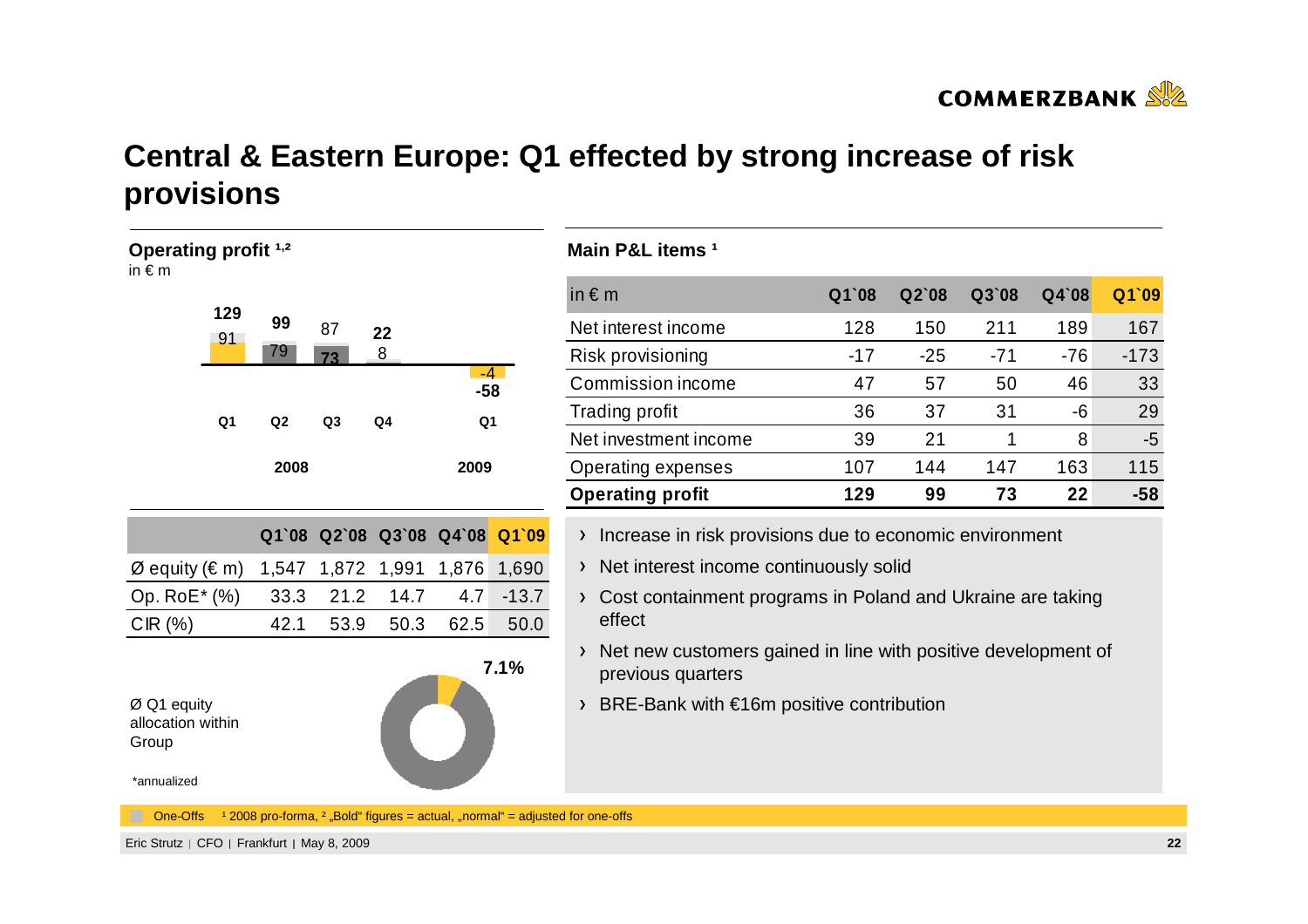

# **Corporates & Markets suffered heavily from ongoing financial crisis**



### **Main P&L items 1**

| in $\epsilon$ m         | $Q1$ 08 | $Q2$ 08 | $Q3$ 08  | $Q4$ 08  | Q1`09    |
|-------------------------|---------|---------|----------|----------|----------|
| Net interest income     | 283     | 260     | 249      | 290      | 219      |
| Risk provisioning       | $-65$   | $-63$   | -547     | $-1,241$ | $-327$   |
| Commission income       | 139     | 116     | 207      | 98       | 86       |
| <b>Trading profit</b>   | $-311$  | $-309$  | $-739$   | $-3,543$ | $-447$   |
| Net investment income   | $-138$  | $-13$   | $-252$   | $-100$   | $-134$   |
| Operating expenses      | 719     | 693     | 768      | 351      | 552      |
| <b>Operating profit</b> | -795    | $-688$  | $-1,846$ | $-4,786$ | $-1,164$ |

- Q1 2009 result impacted by de-risking activities but underlying businesses with good performance
- Operating loss in Q1 at -€1,164m due to ABS impairments
- > LLPs significantly up particularly caused by a hit on structured loan commitments (-€218m)
- > Trading result negatively affected by charges on secondary market ABS and ABS Hedge Book
- > Drop in costs due to lower bonus accruals and staff reductions

One-Offs  $12008$  pro-forma,  $2 \cdot$  Bold" figures = actual,  $\ldots$  normal" = adjusted for one-offs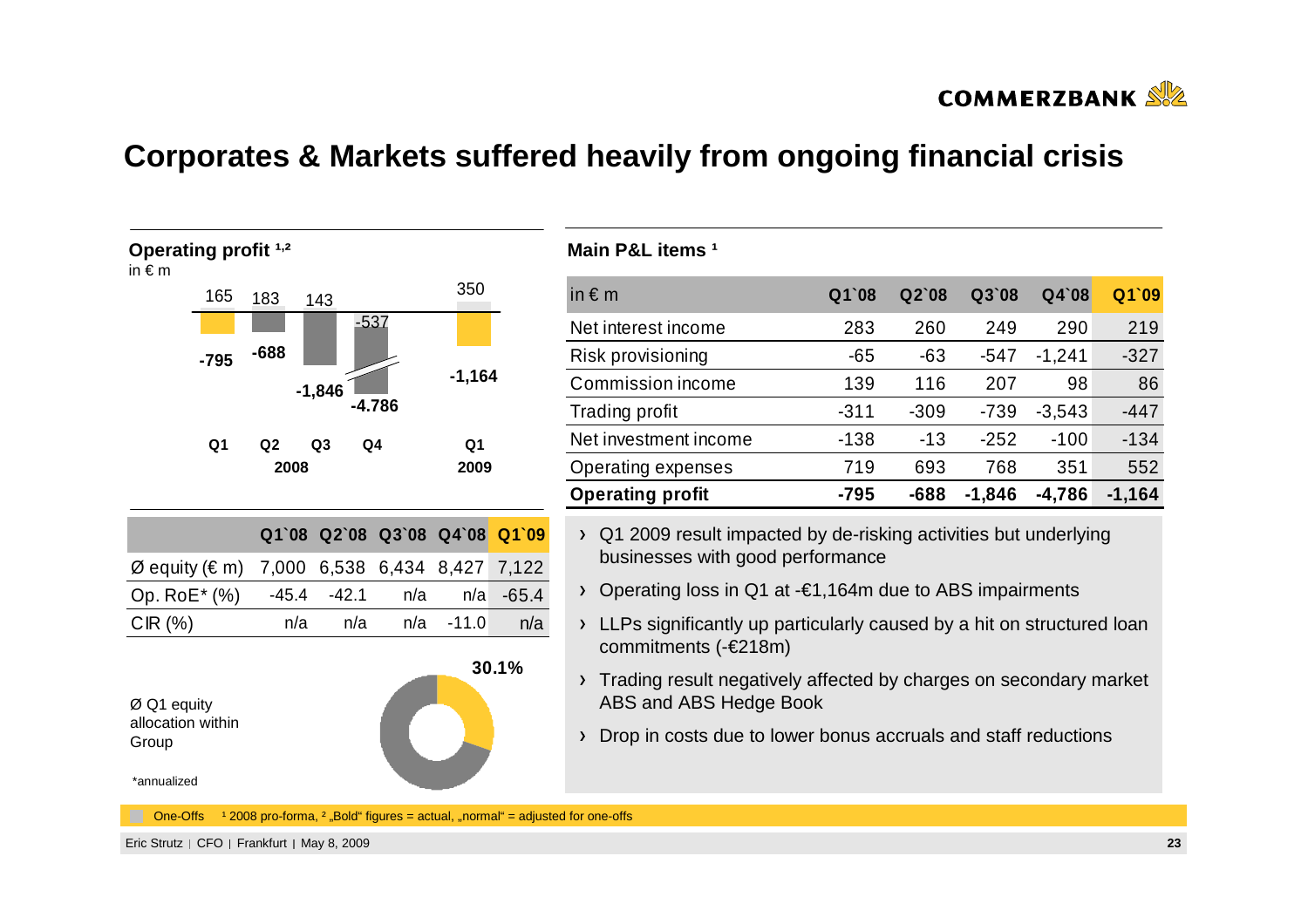

## **CRE continues to be affected by financial turmoil**



#### **Main P&L items 1**

| in $\epsilon$ m         | $Q1$ 08 | Q2'08  | Q3`08  | $Q4$ 08 | Q1`09  |
|-------------------------|---------|--------|--------|---------|--------|
| Net interest income     | 260     | 264    | 271    | 253     | 221    |
| Risk provisioning       | $-62$   | $-309$ | $-103$ | $-192$  | $-189$ |
| Commission income       | 115     | 99     | 128    | 99      | 69     |
| Trading profit          | 20      | 19     | 16     | 0       | 31     |
| Net investment income   | $-86$   | $-121$ | $-146$ | $-129$  | $-58$  |
| Operating expenses      | 131     | 145    | 148    | 96      | 126    |
| <b>Operating profit</b> | 113     | -167   | 4      | $-154$  | -54    |

> NII down as effect of higher funding costs

> Lower commission income due to only minimal new business volume in Q1 09

 $\rightarrow$  Risk provisions up by €127m y-o-y due to charges on single loans in the US & Spain

Write-downs on RMBS of €55m below previous quarters **26.1%**

One-Offs  $12008$  pro-forma,  $2 \text{...}$  Bold" figures = actual,  $\text{...}$  normal" = adjusted for one-offs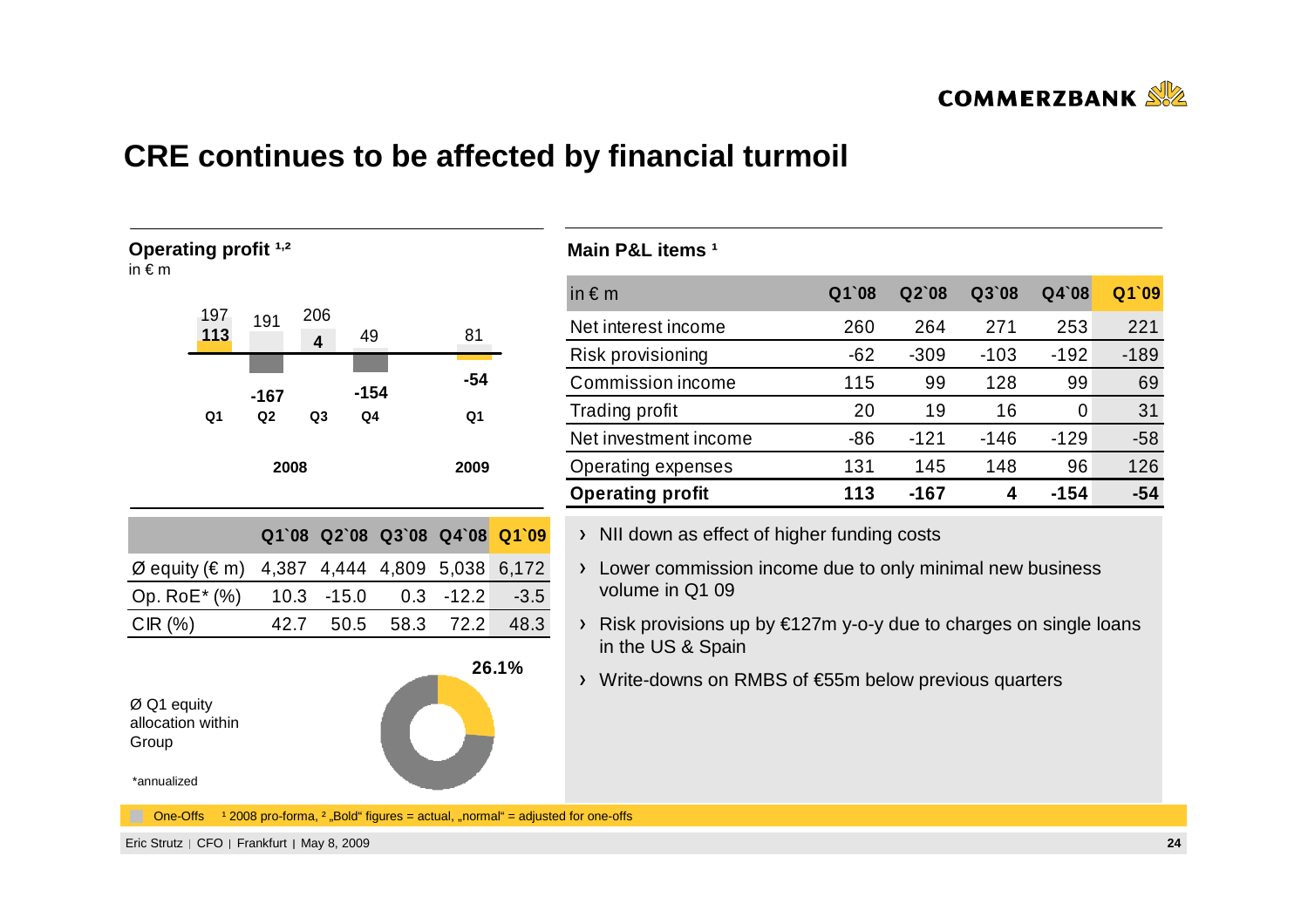

### **Others & Consolidation benefited from the sale of participations**



#### **Main P&L items 1**

| in $\epsilon$ m         | Q1`08  | Q2'08 | Q3`08  | Q4`08 | Q1`09    |
|-------------------------|--------|-------|--------|-------|----------|
| Net interest income     | $-246$ | 3     | $-156$ | 321   | $-82$    |
| Risk provisioning       | 8      | -3    | -31    | 12    | $\Omega$ |
| Commission income       | -82    | -5    | -1     | 23    | $-78$    |
| Trading profit          | $-16$  |       | 29     | 23    | $-145$   |
| Net investment income   | 661    | 128   | 130    | 134   | 592      |
| Operating expenses      | $-22$  | 73    | 97     | 114   | $-21$    |
| <b>Operating profit</b> | 379    | 64    | -167   | 410   | 298      |

O&C includes correction effect of first 12 days January 2009 as operating segments show full quarter results, consequently strong impacts in all P&L lines

- Treasury with sound contribution due to volatility in markets
- > Net investment income includes sale of cominvest, Linde and Thyssen (total €750m), offset by write-downs in several stakes and impairments in assets (€384m)

One-Offs  $12008$  pro-forma,  $2 \cdot$  Bold" figures = actual,  $\ldots$  normal" = adjusted for one-offs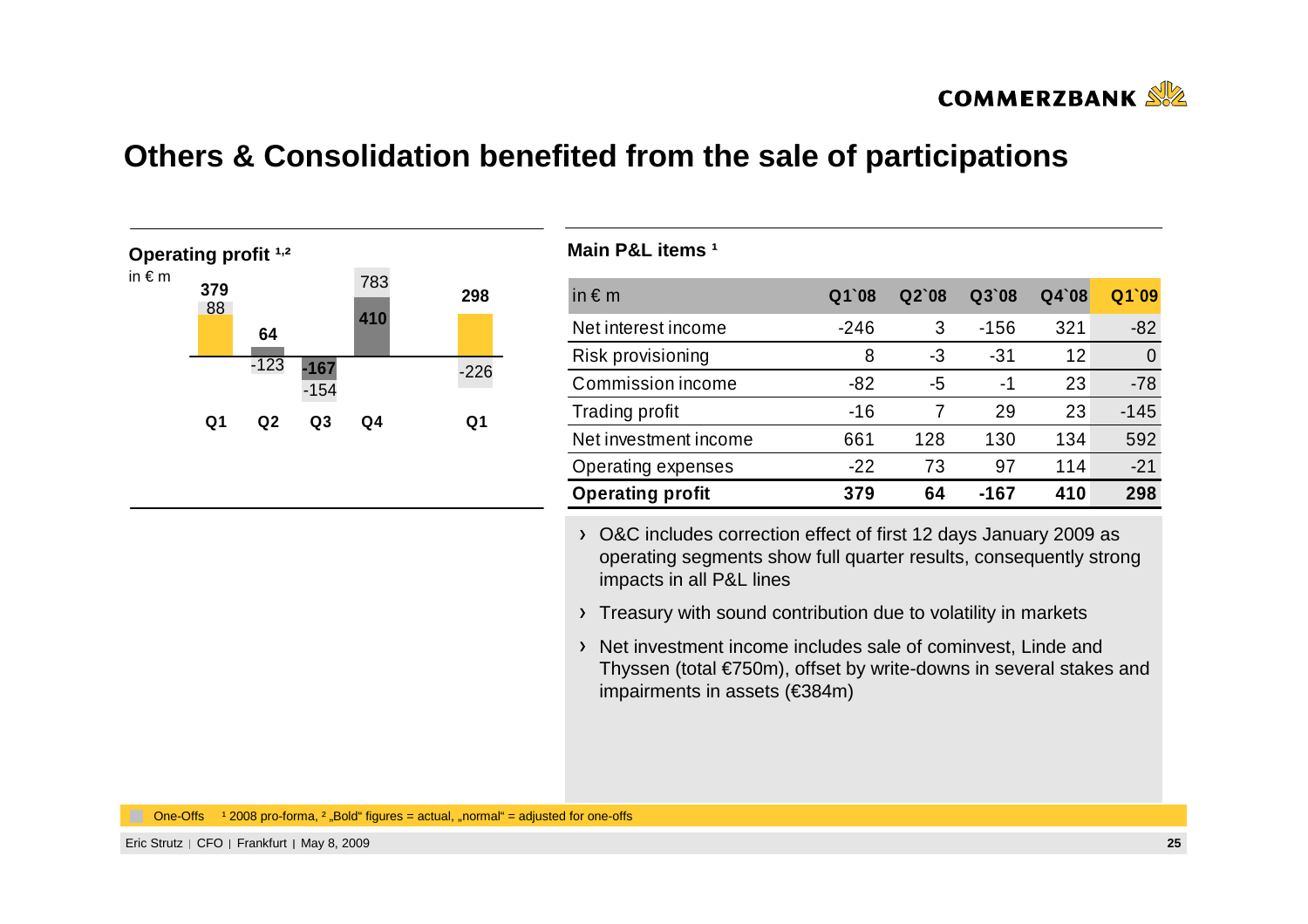

# **Agenda**

- 1.Q1 Reporting
- **2.Milestones in the Integration**
- 3. Appendix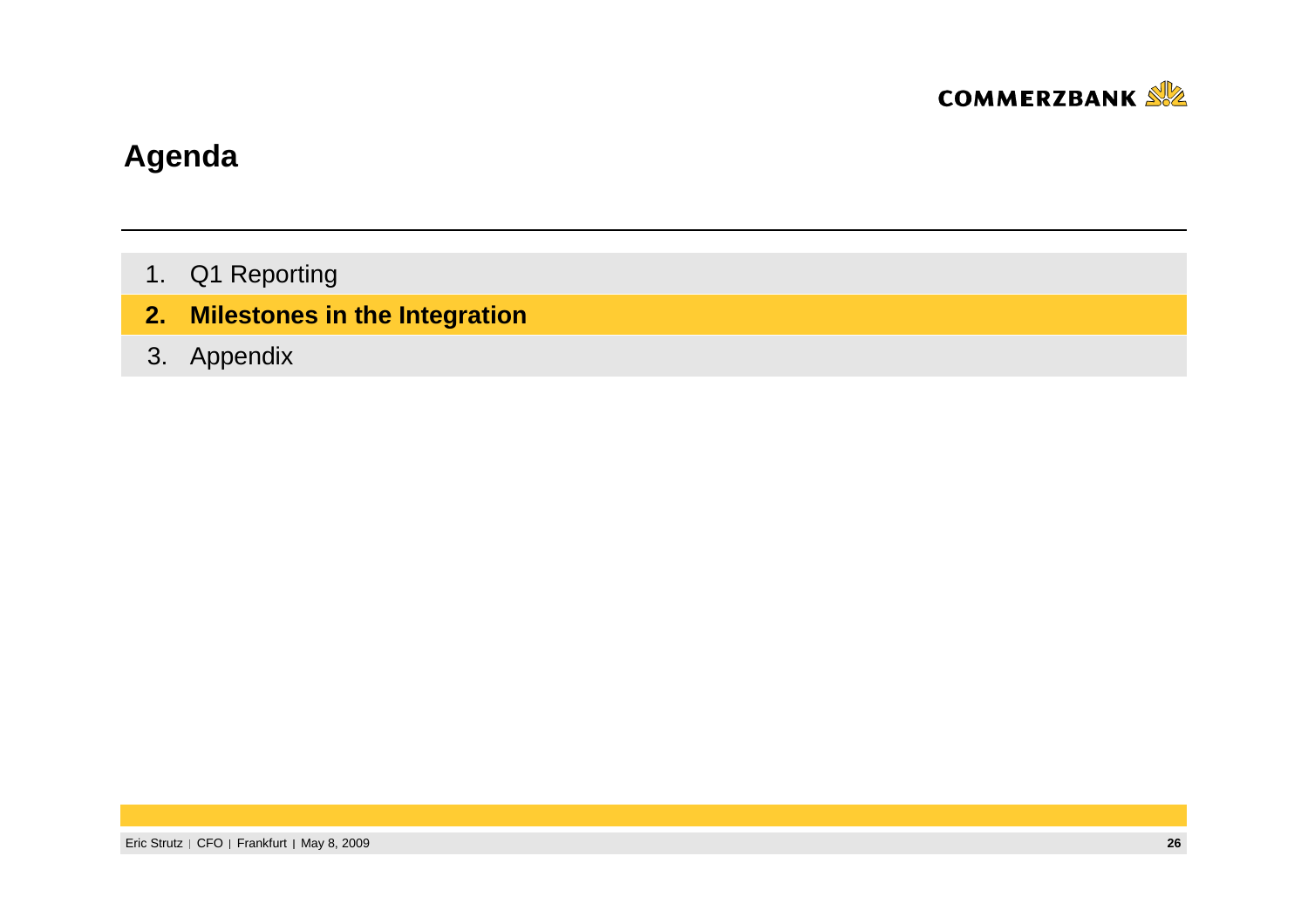

# **Integration: "Growing Together" project running on schedule and making good progress**

Dresdner Bank transaction nearly complete – merger to be finalized May 11, 2009

Integration cultivates advantages - both banks complement each other strategically (product portfolio, franchise) to create Germany's leading customer bank

 $\mathbf{E}$ by not glob rabin Synergies identified

Integration slated to progress at high speed

The lead has been taken: full commitment to integration within the entire Bank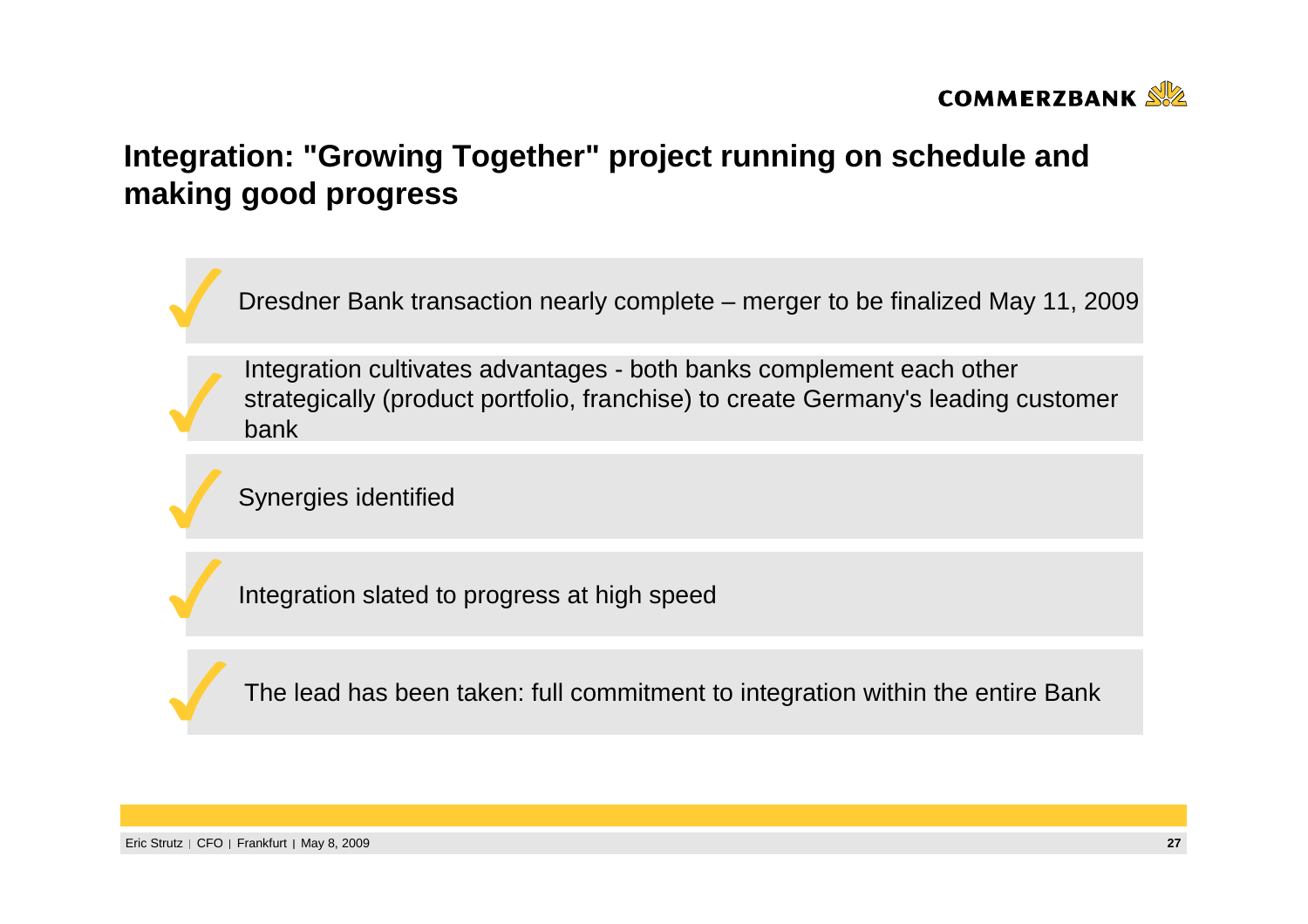

# **Dresdner Bank transaction nearly complete - merger to be finalized May 11, 2009**



**Prompt conclusion of transaction underlines ambitious integration schedule**

**Before SoFFin participation of 25% plus one share**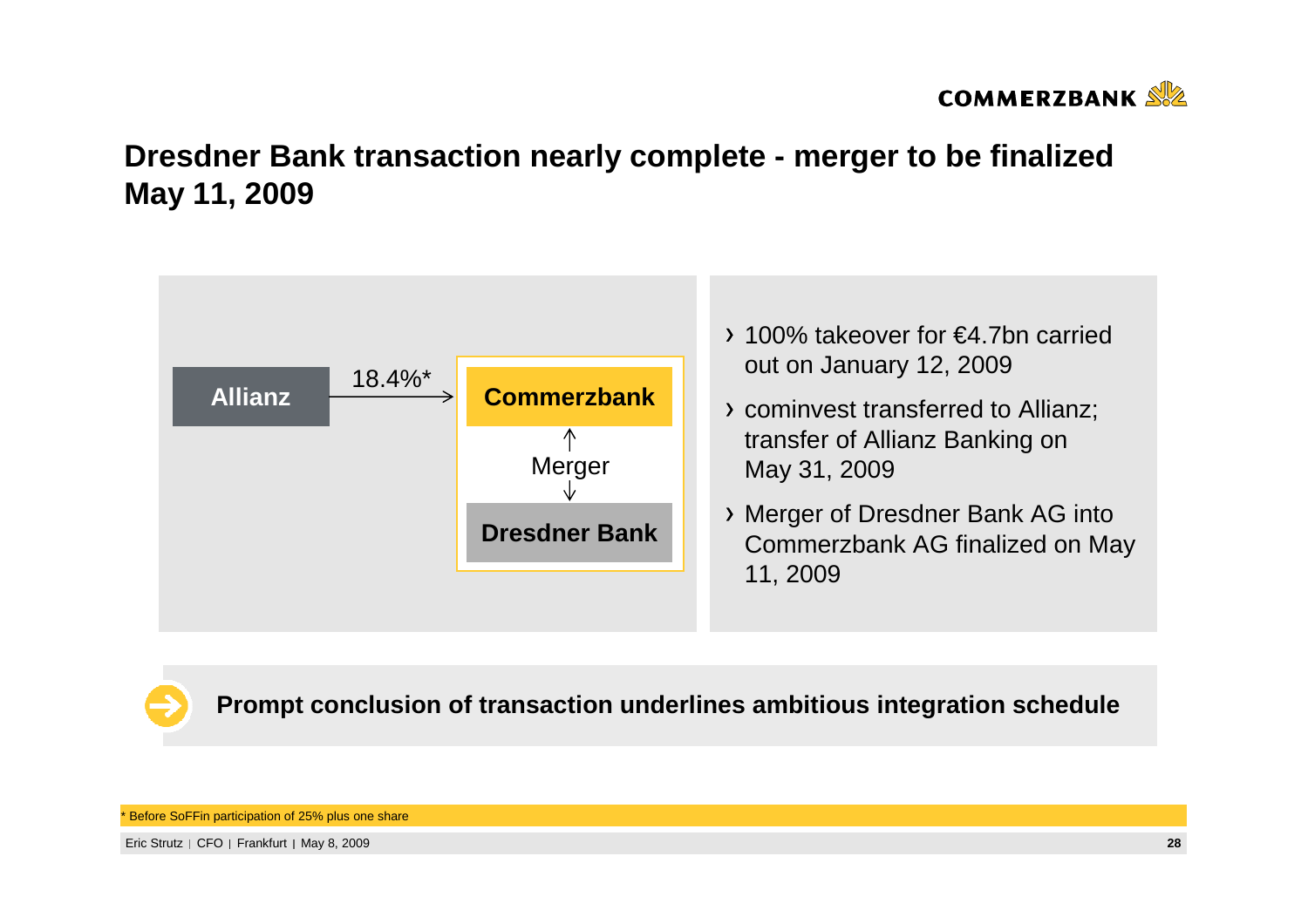

# **Integration cultivates advantages - both banks complement each other strategically**

| <b>Commerzbank</b>                                | <b>Dresdner Bank</b>                              | <b>New Commerzbank</b>                                                                  |
|---------------------------------------------------|---------------------------------------------------|-----------------------------------------------------------------------------------------|
| > 6 million private<br>customers in Germany       | > 5 million private<br>customers in Germany       | $\rightarrow$ 11 million private<br>customers in Germany                                |
| > 3 million private<br>customers in CEE           |                                                   | $\rightarrow$ 3 million private<br>customers in CEE                                     |
| > 820 branches in<br>Germany                      | > 720 branches in<br>Germany                      | > With 1,200 branches<br>the largest branch<br>network in Germany<br>(medium-term plan) |
| > 7% market share in<br><b>German Mittelstand</b> | > 6% market share in<br><b>German Mittelstand</b> | $\rightarrow$ 11 - 13% market share<br>in German Mittelstand                            |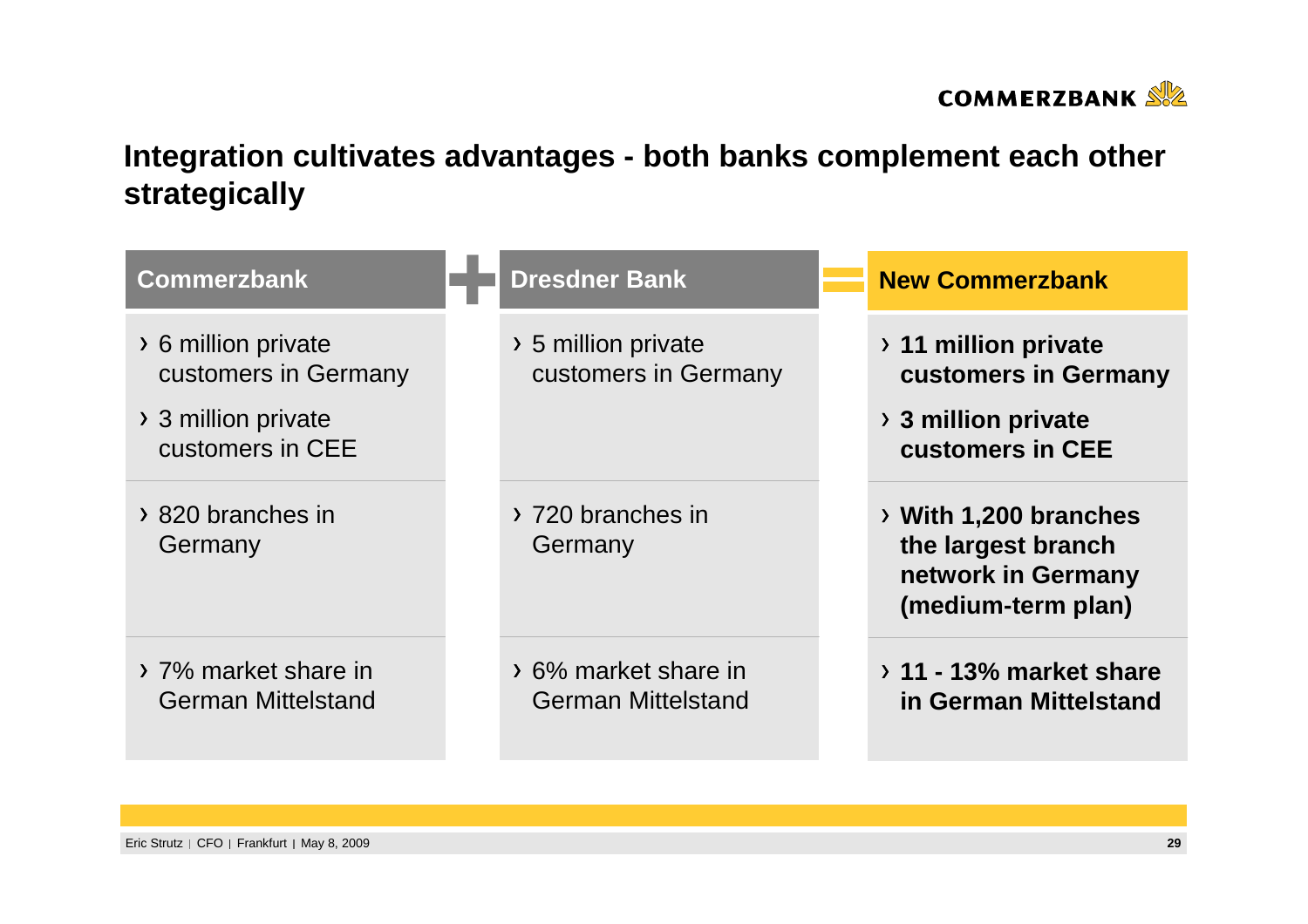

## **Cost synergies identified**

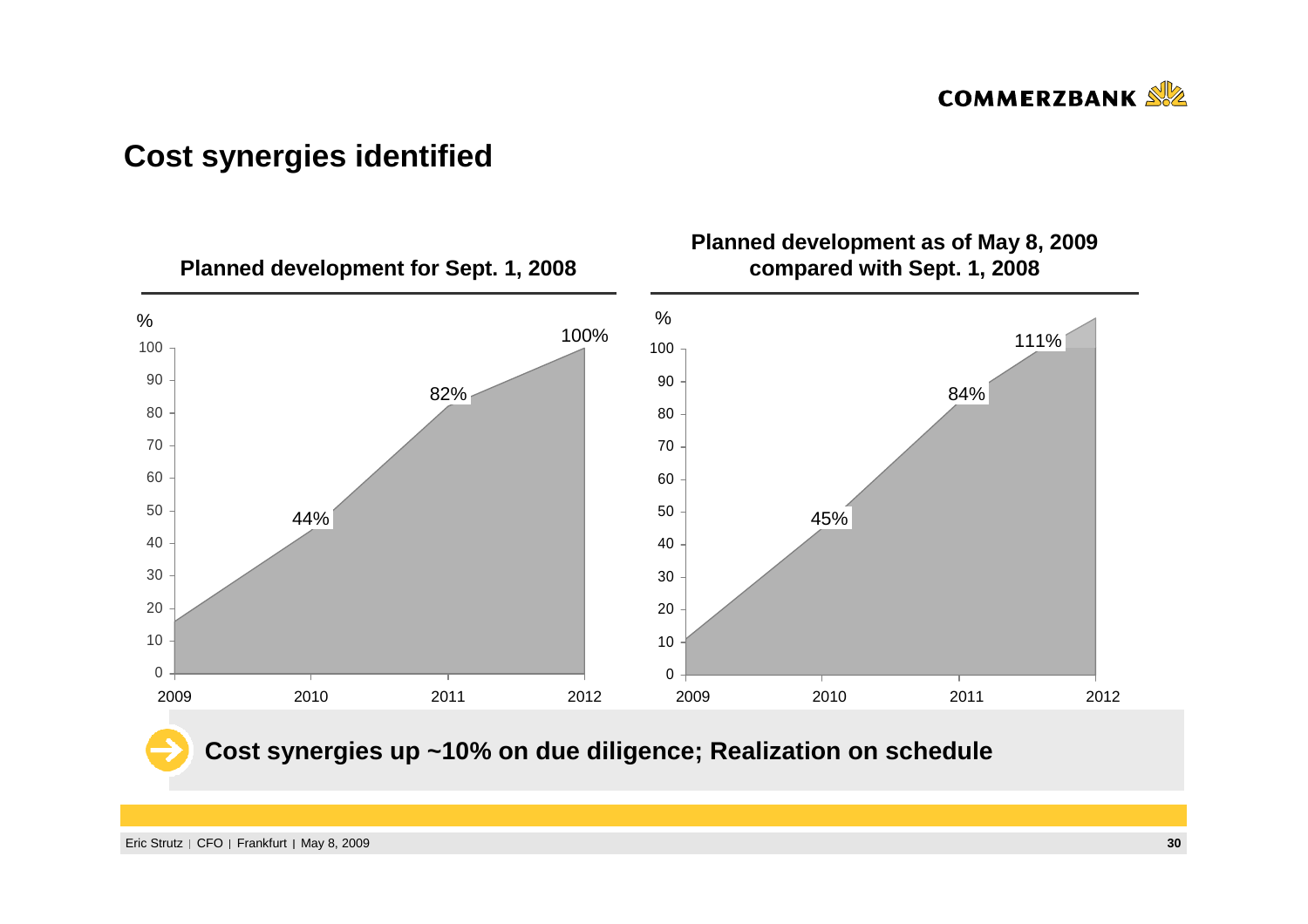

# **Integration slated to progress at high speed**





**Employee committee negotiations for headquarters concluded early**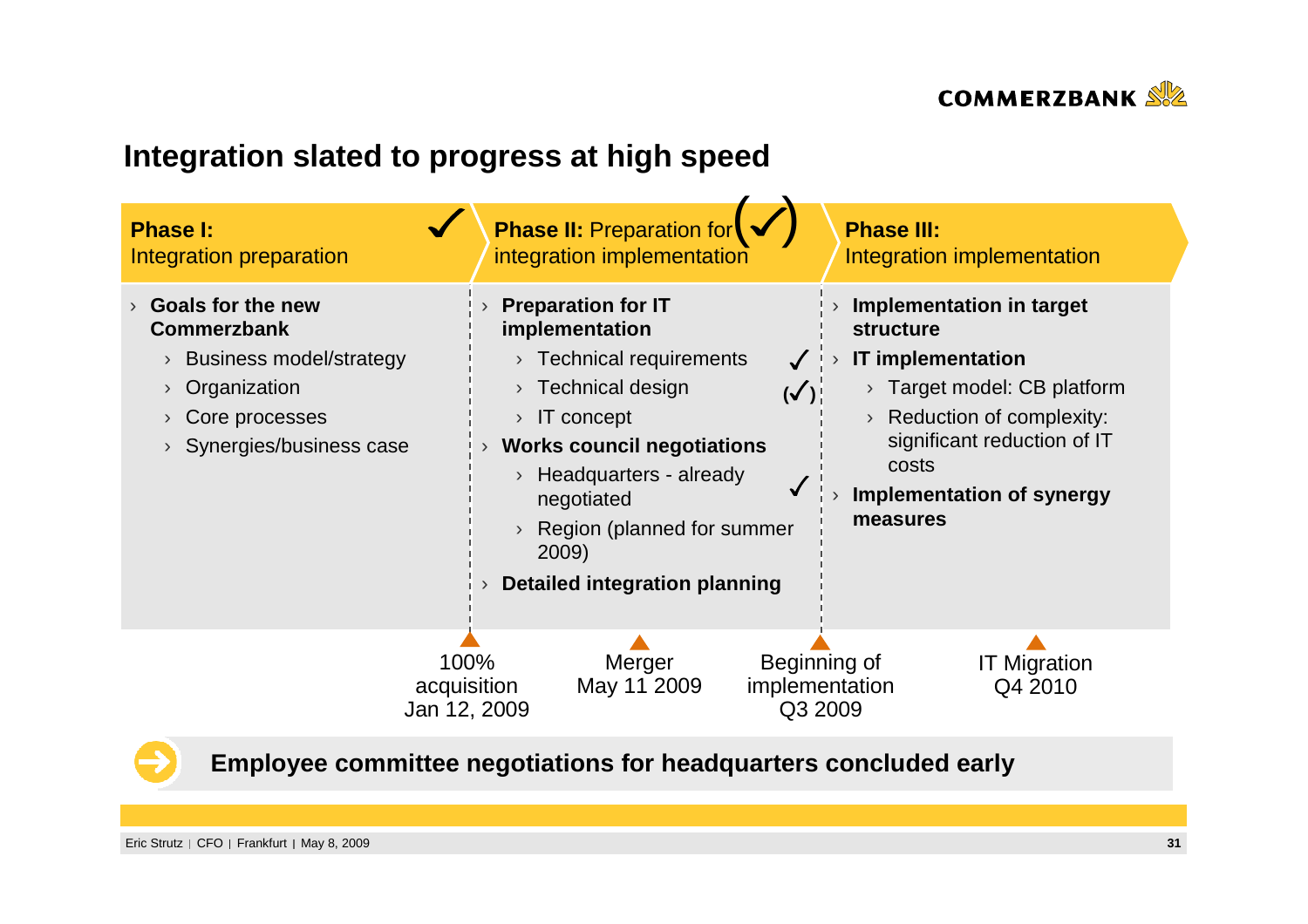

# **"Growing Together" project - next steps**

| headquarters | Staffing of management level 3 and 4 in      | <b>June 2009</b>   |
|--------------|----------------------------------------------|--------------------|
|              | Conclusion of works council negotiations for | planned for summer |
| the region   |                                              | 2009               |
|              |                                              |                    |
|              | Beginning of implementation                  | <b>Summer 2009</b> |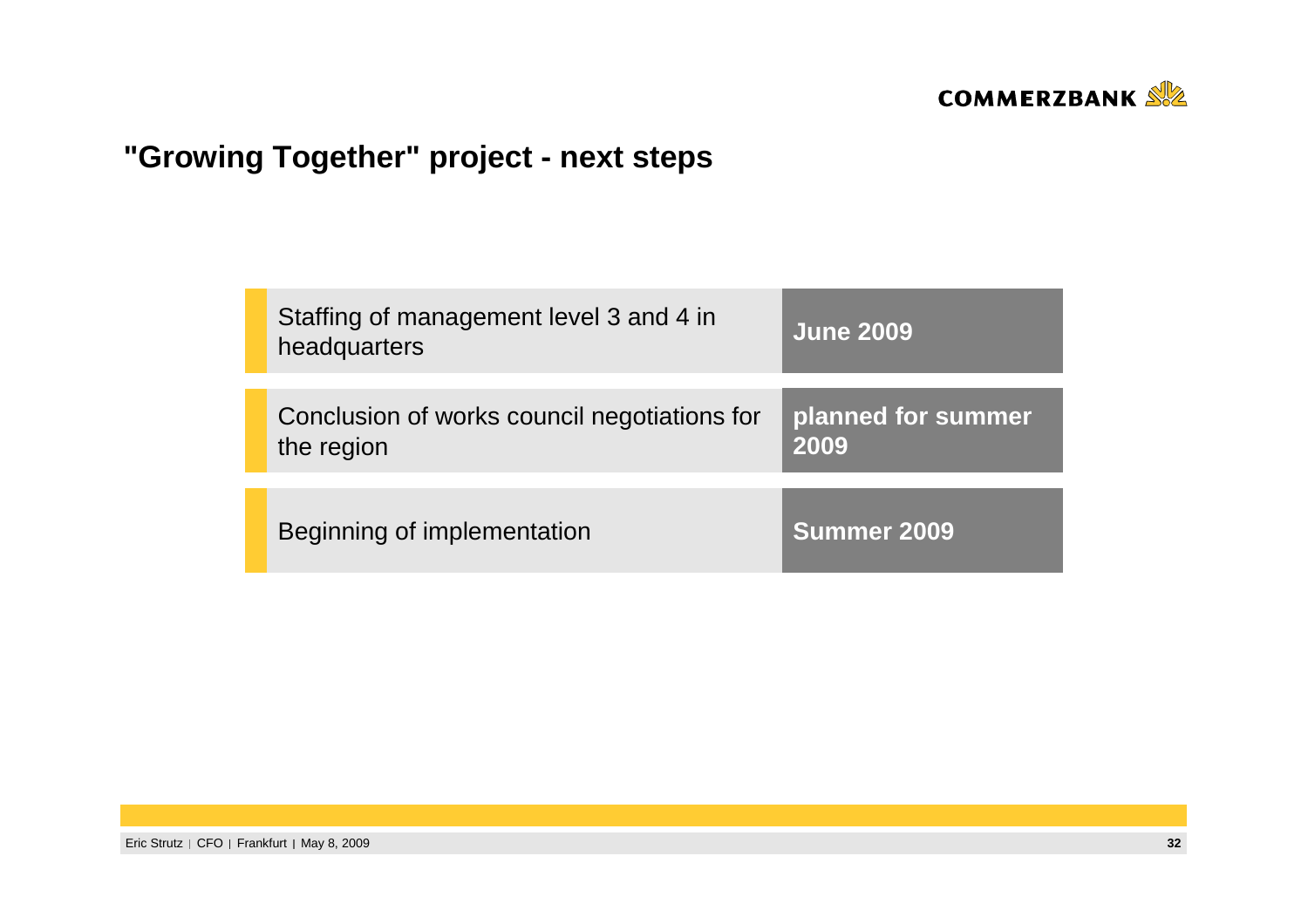

### **Appendix 1: Purchase Price Allocation (PPA) and "Pro-Forma" accounts 2008**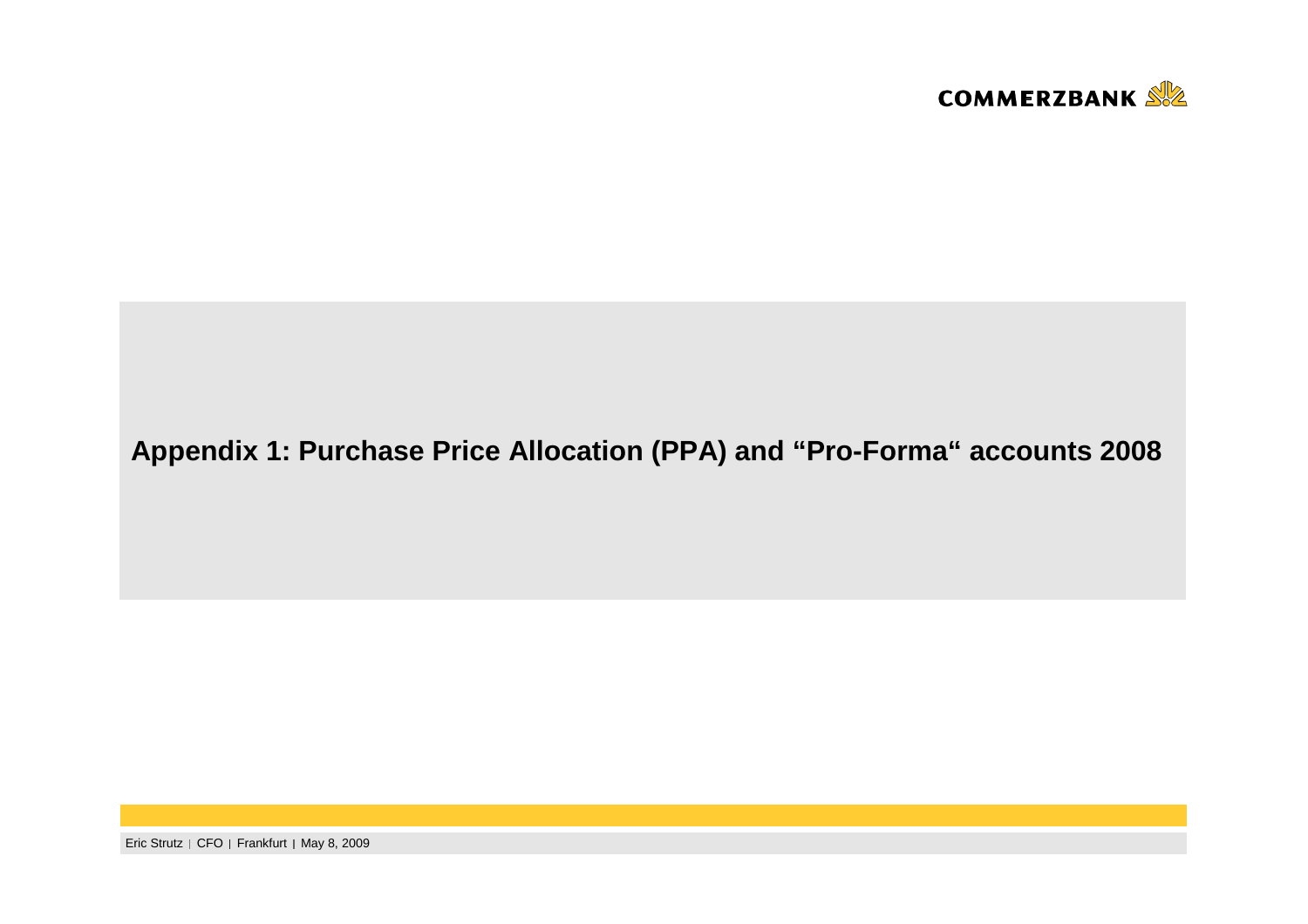

# **Purchase Price Allocation (PPA) and "Pro-Forma" accounts 2008- Acquisition of Dresdner Bank as per January 12, 2009 -**

In the **IFRS-revaluation accounts** of Dresdner Bank:

- all **assets** and **liabilities** are to be newly valued at their **fair value**,
- all **contingent liabilities** not included in the balance sheet up to now are to be reported at **fair value**,
- all **intangible assets** not included in the balance sheet up to now are to be reported at **fair value**,
- on all adjustments **deferred taxes on the assets** as well as the **liabilities side** will be calculated.

### **Consequence:**

As a result, **unrealised losses** and **reserves** of the acquired company will be made transparent (so called "**Purchase Price Allocation**" **(PPA))**.

The figures can be based on **estimates** and can be adjusted for a period of up to **twelve months**. The differing amount / goodwill can therefore change up until the 2009 year end accounts.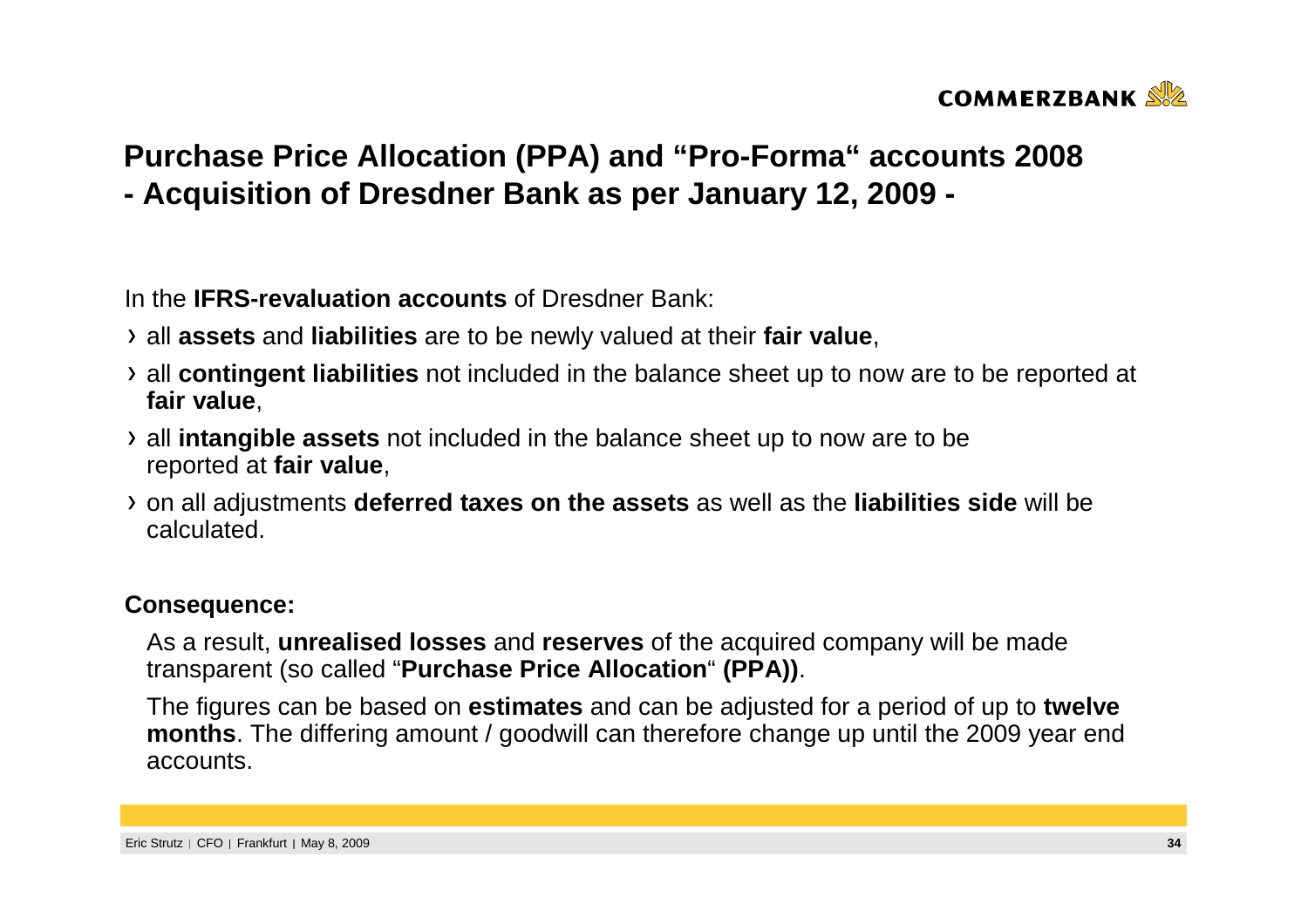

# **Acquisition of Dresdner Bank as per January 12, 2009"pro-forma" accounts 2008 incl. Purchase Price Allocation (PPA)**

Balance sheet / income statement of Commerzbank and Dresdner Bank provide the basisPro-forma reconciliation:

- Consolidation of Schiffsbank
- Sale of cominvest-companies by Commerzbank \*)
- Sale of Oldenburgische Landesbank (OLB) and the "CDO Portfolio" to Allianz by Dresdner Bank \*)
- PPA effects transferred into previous year on a 1:1 basis
- significant consolidations between CoBa and DreBa
- Pro-forma accounts as a previous year comparison for the new Commerzbank

<sup>\*)</sup> no profit from reinvestment assumed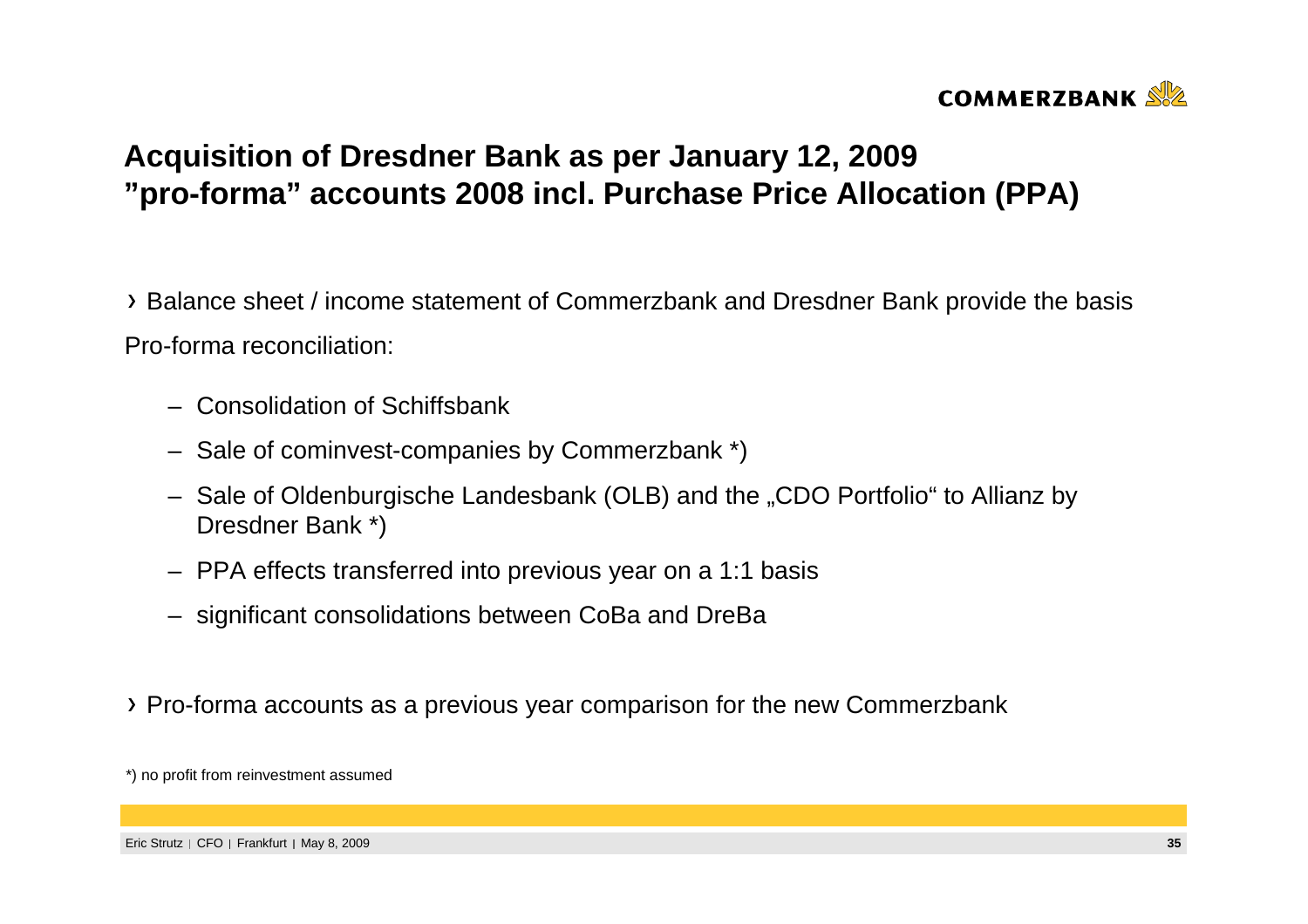## **COMMERZBANK**

# **Transition effects due to Purchase Price Allocation (PPA)Acquisition of Dresdner Bank as per January 12, 2009**

- All effects accounted in the equity of Dresdner Bank
- Purchase price of €4.7bn vs. equity post PPA effects lead to a Goodwill of €0.8bn



€ bn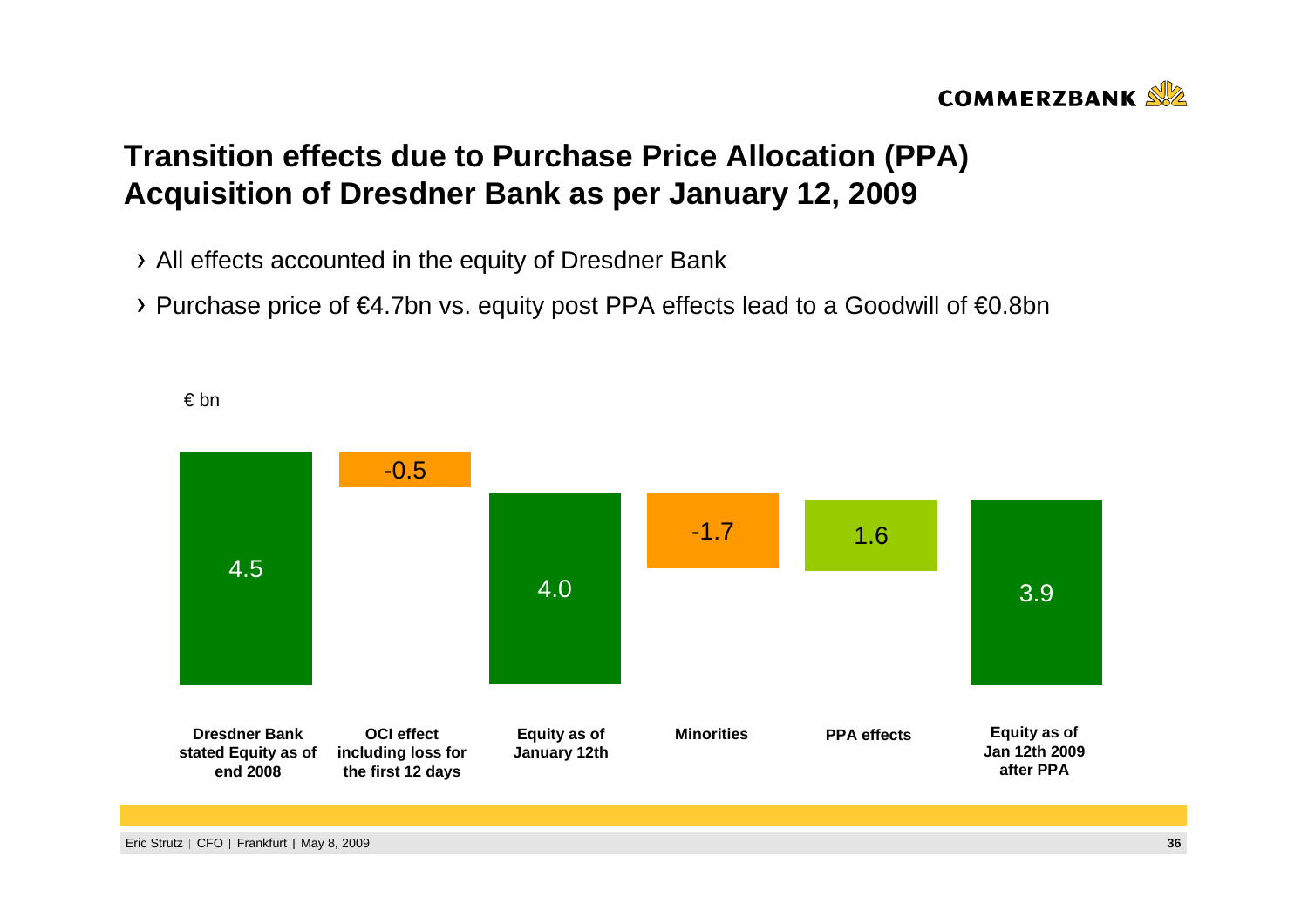

**Appendix 2: Segmental reporting**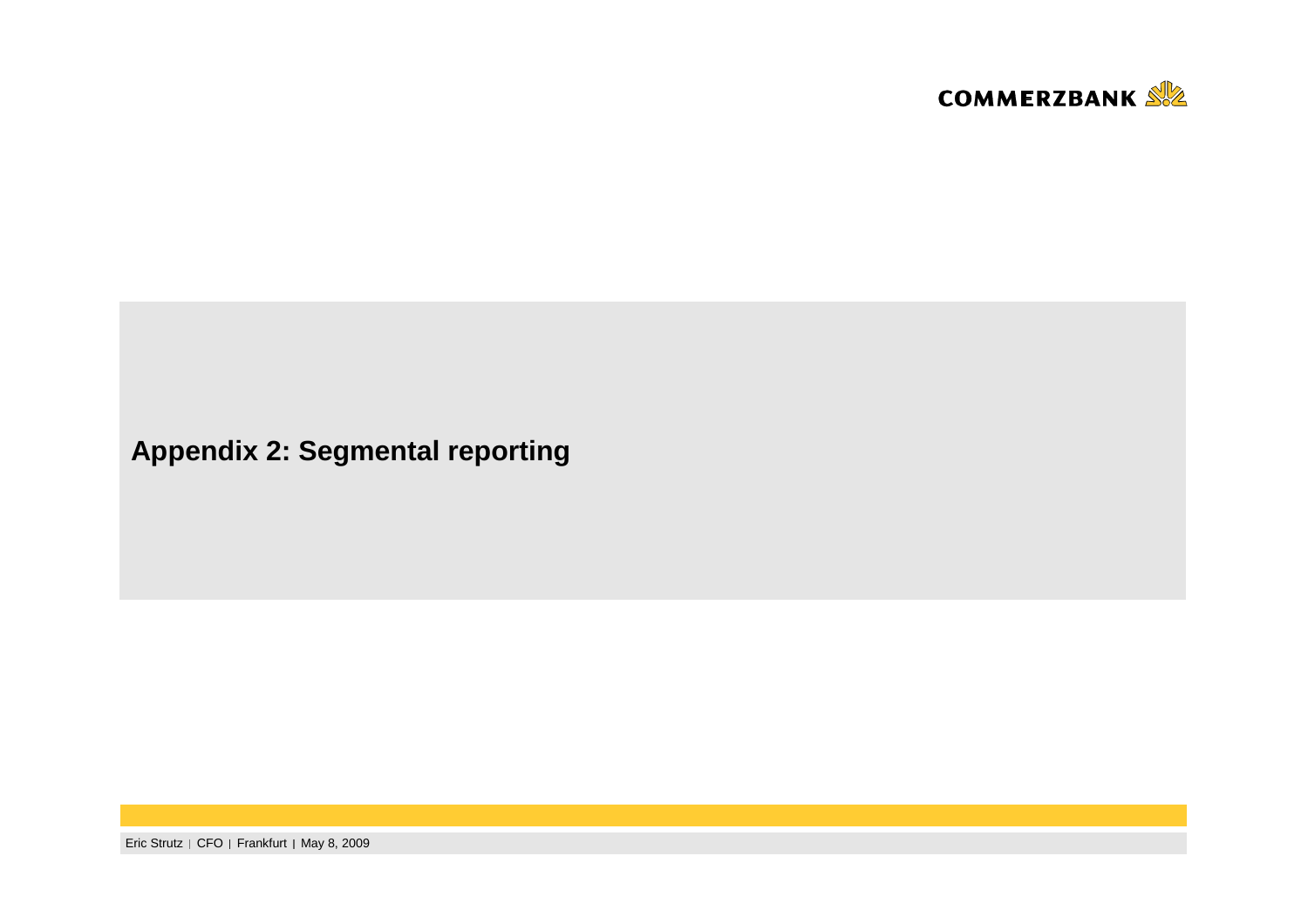

# **Commerzbank Group**

| in $\epsilon$ m                             | Q1 2008  | Q2 2008 | Q3 2008  | Q4 2008  | Q1 2009      |
|---------------------------------------------|----------|---------|----------|----------|--------------|
| Net interest income                         | 1,491    | 1,762   | 1,722    | 2,245    | 1,692        |
| Provision for possible loan losses          | $-191$   | $-488$  | $-898$   | $-1,976$ | $-844$       |
| Net interest income after provisioning      | 1,300    | 1,274   | 824      | 269      | 848          |
| Net commission income                       | 1,180    | 1,205   | 1,227    | 1,064    | 850          |
| Trading profit                              | $-247$   | $-246$  | $-660$   | $-3,476$ | $-523$       |
| Net investment income                       | 467      | 1       | $-283$   | $-104$   | 386          |
| Other result                                | 45       | 52      | $-64$    | $-151$   | $-71$        |
| Revenue before LLP                          | 2,936    | 2,774   | 1,942    | $-422$   | 2,334        |
| Revenue after LLP                           | 2,745    | 2,286   | 1,044    | $-2,398$ | 1,490        |
| Operating expenses                          | 2,275    | 2,417   | 2,491    | 1,937    | 2,081        |
| Operating profit                            | 470      | $-131$  | $-1,447$ | $-4,335$ | $-591$       |
| Regular amortization of goodwill            | $\Omega$ | 0       | 0        | 39       | $\mathbf{0}$ |
| Restructuring expenses                      | 25       | 0       | 0        | $\Omega$ | 289          |
| Pre-tax profit                              | 445      | $-131$  | $-1,447$ | $-4,374$ | $-880$       |
|                                             |          |         |          |          |              |
| Average equity tied up                      | 14,477   | 14,607  | 14,863   | 15,125   | 23,671       |
| Operating return on equity (%)              | 13.0%    | $-3.6%$ | $-38.9%$ |          | $-10.0%$     |
| Cost/income ratio in operating business (%) | 77.5%    | 87.1%   | 128.3%   |          | 89.2%        |
| Return on equity of pre-tax profit (%)      | 10.7%    | $-3.1%$ | $-33.9%$ | $-99.6%$ | $-14.9%$     |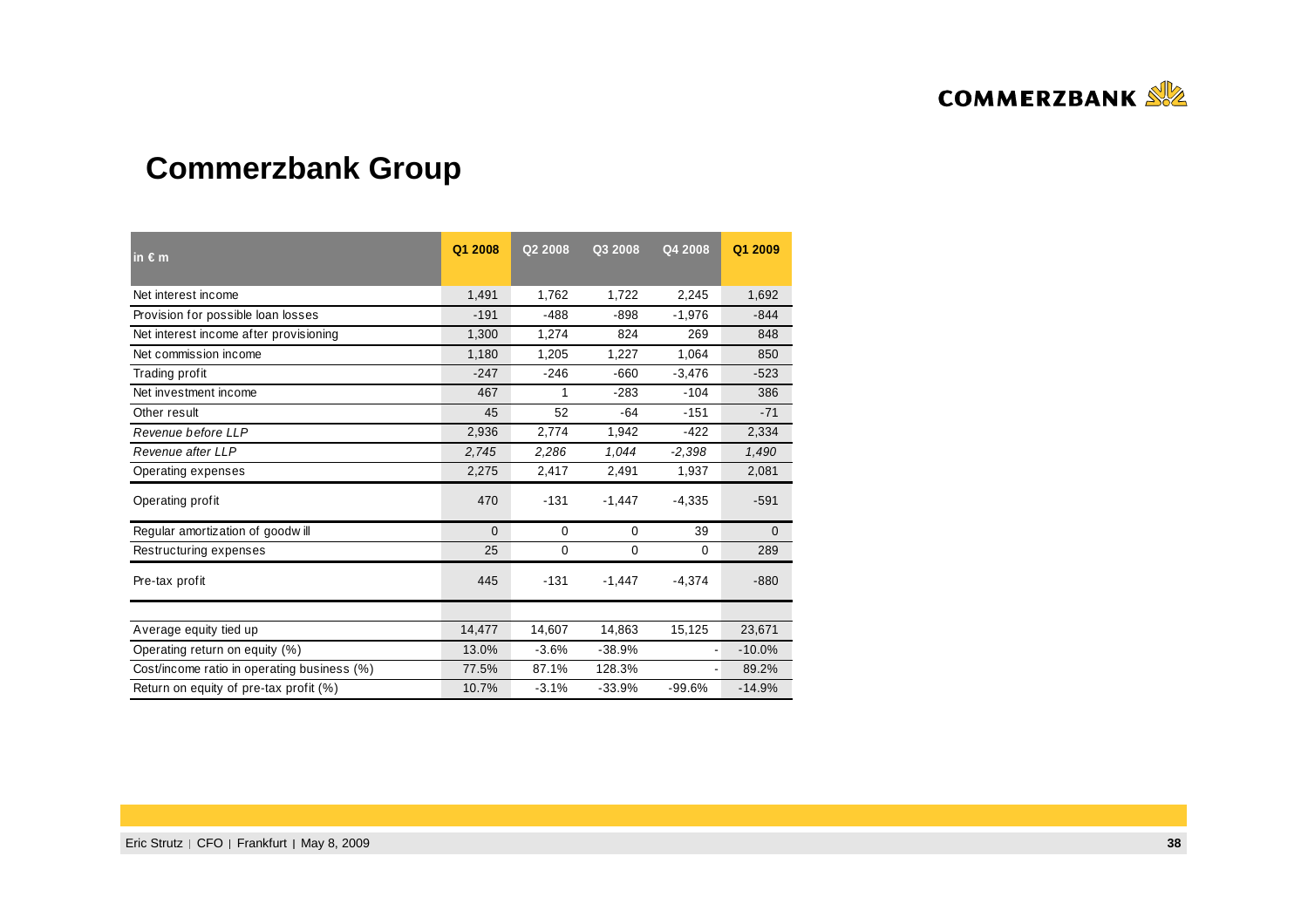

# **Private Customers**

| $in \in m$                                  | Q1 2008  | Q2 2008     | Q3 2008     | Q4 2008  | Q1 2009      |
|---------------------------------------------|----------|-------------|-------------|----------|--------------|
| Net interest income                         | 599      | 613         | 619         | 635      | 594          |
| Provision for possible loan losses          | $-45$    | $-55$       | $-57$       | $-55$    | $-65$        |
| Net interest income after provisioning      | 554      | 558         | 562         | 580      | 529          |
| Net commission income                       | 719      | 681         | 620         | 513      | 502          |
| Trading profit                              | 1        | 1           | $-4$        | 34       | 3            |
| Net investment income                       | $-3$     | $-5$        | $-15$       | $-15$    | $-2$         |
| Other result                                | $-4$     | $-4$        | $-15$       | $-53$    | $-3$         |
| Revenue before LLP                          | 1,312    | 1,286       | 1,205       | 1,114    | 1,094        |
| Revenue after LLP                           | 1,267    | 1,231       | 1,148       | 1,059    | 1,029        |
| Operating expenses                          | 1,003    | 1,037       | 1,000       | 936      | 981          |
| Operating profit                            | 263      | 194         | 149         | 123      | 48           |
| Regular amortization of goodwill            | $\Omega$ | $\mathbf 0$ | $\mathbf 0$ | $\Omega$ | $\mathbf{0}$ |
| Restructuring expenses                      | $-6$     | 1           | $-3$        | $-14$    | 51           |
| Pre-tax profit                              | 269      | 193         | 152         | 137      | $-3$         |
|                                             |          |             |             |          |              |
| Average equity tied up                      | 2,865    | 2,811       | 2,769       | 2,773    | 2,703        |
| Operating return on equity (%)              | 36.7%    | 27.6%       | 21.5%       | 17.7%    | 7.1%         |
| Cost/income ratio in operating business (%) | 76.4%    | 80.6%       | 83.0%       | 84.0%    | 89.7%        |
| Return on equity of pre-tax profit (%)      | 37.6%    | 27.5%       | 22.0%       | 19.8%    | $-0.4%$      |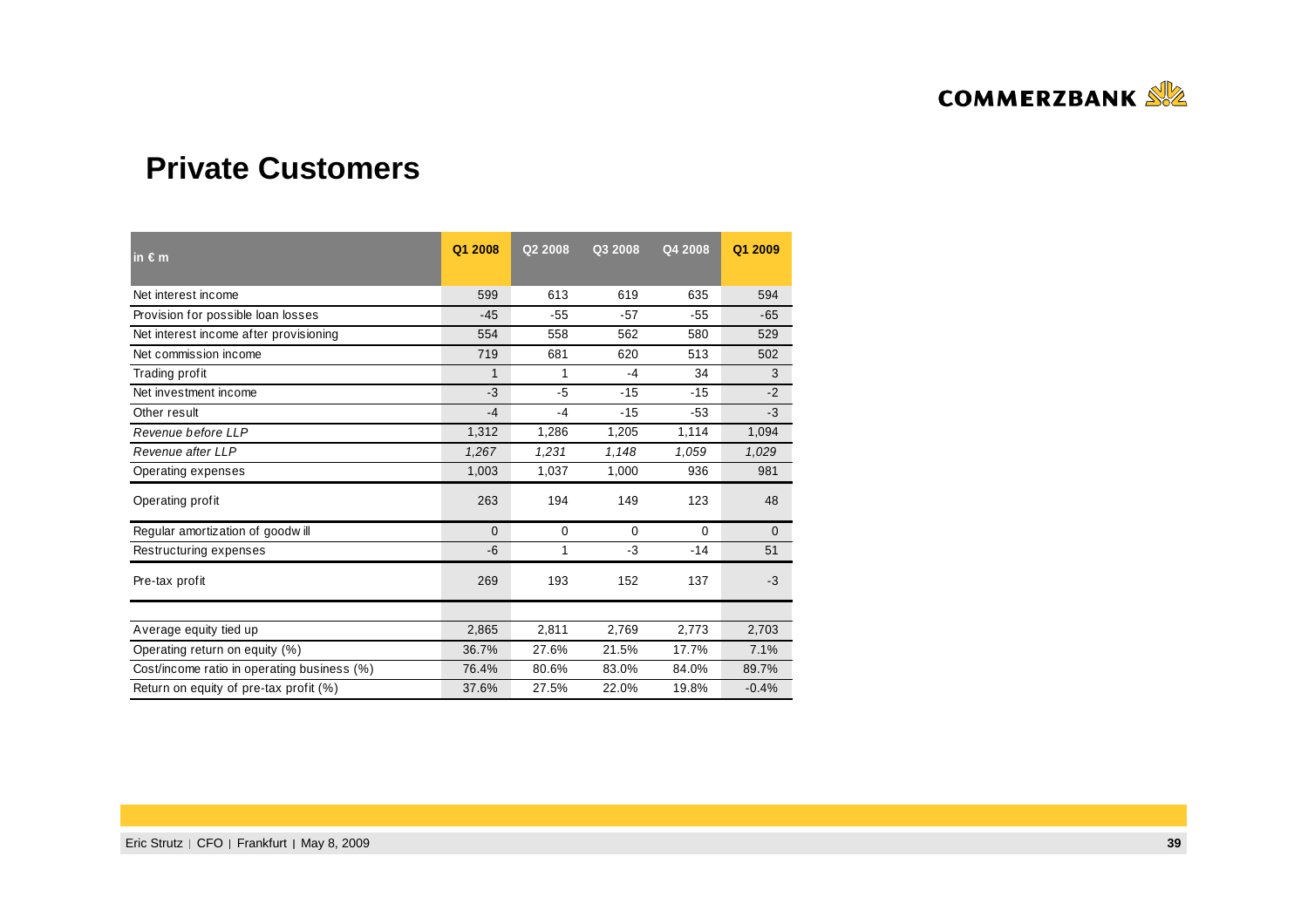

### **Mittelstandsbank**

| $in \in m$                                  | Q1 2008      | Q2 2008     | Q3 2008        | Q4 2008 | Q1 2009      |
|---------------------------------------------|--------------|-------------|----------------|---------|--------------|
| Net interest income                         | 467          | 473         | 528            | 555     | 573          |
| Provision for possible loan losses          | $-10$        | $-33$       | $-89$          | $-423$  | $-90$        |
| Net interest income after provisioning      | 457          | 440         | 439            | 132     | 483          |
| Net commission income                       | 242          | 257         | 222            | 286     | 238          |
| Trading profit                              | 24           | $-2$        | 7              | 15      | 6            |
| Net investment income                       | $-5$         | $-11$       | 1              | $-3$    | $-7$         |
| Other result                                | $\Omega$     | 8           | $\overline{2}$ | $-104$  | $-53$        |
| Revenue before LLP                          | 728          | 725         | 760            | 749     | 757          |
| Revenue after LLP                           | 718          | 692         | 671            | 326     | 667          |
| Operating expenses                          | 337          | 326         | 330            | 276     | 328          |
| Operating profit                            | 381          | 367         | 340            | 50      | 339          |
| Regular amortization of goodwill            | $\Omega$     | $\mathbf 0$ | $\mathbf 0$    | 0       | $\mathbf{0}$ |
| Restructuring expenses                      | $\mathbf{0}$ | 0           | 0              | $-2$    | 17           |
| Pre-tax profit                              | 381          | 367         | 340            | 52      | 322          |
|                                             |              |             |                |         |              |
| Average equity tied up                      | 5,144        | 4,930       | 5,493          | 4,950   | 5,341        |
| Operating return on equity (%)              | 29.6%        | 29.8%       | 24.8%          | 4.0%    | 25.4%        |
| Cost/income ratio in operating business (%) | 46.3%        | 45.0%       | 43.4%          | 36.8%   | 43.3%        |
| Return on equity of pre-tax profit (%)      | 29.6%        | 29.8%       | 24.8%          | 4.2%    | 24.1%        |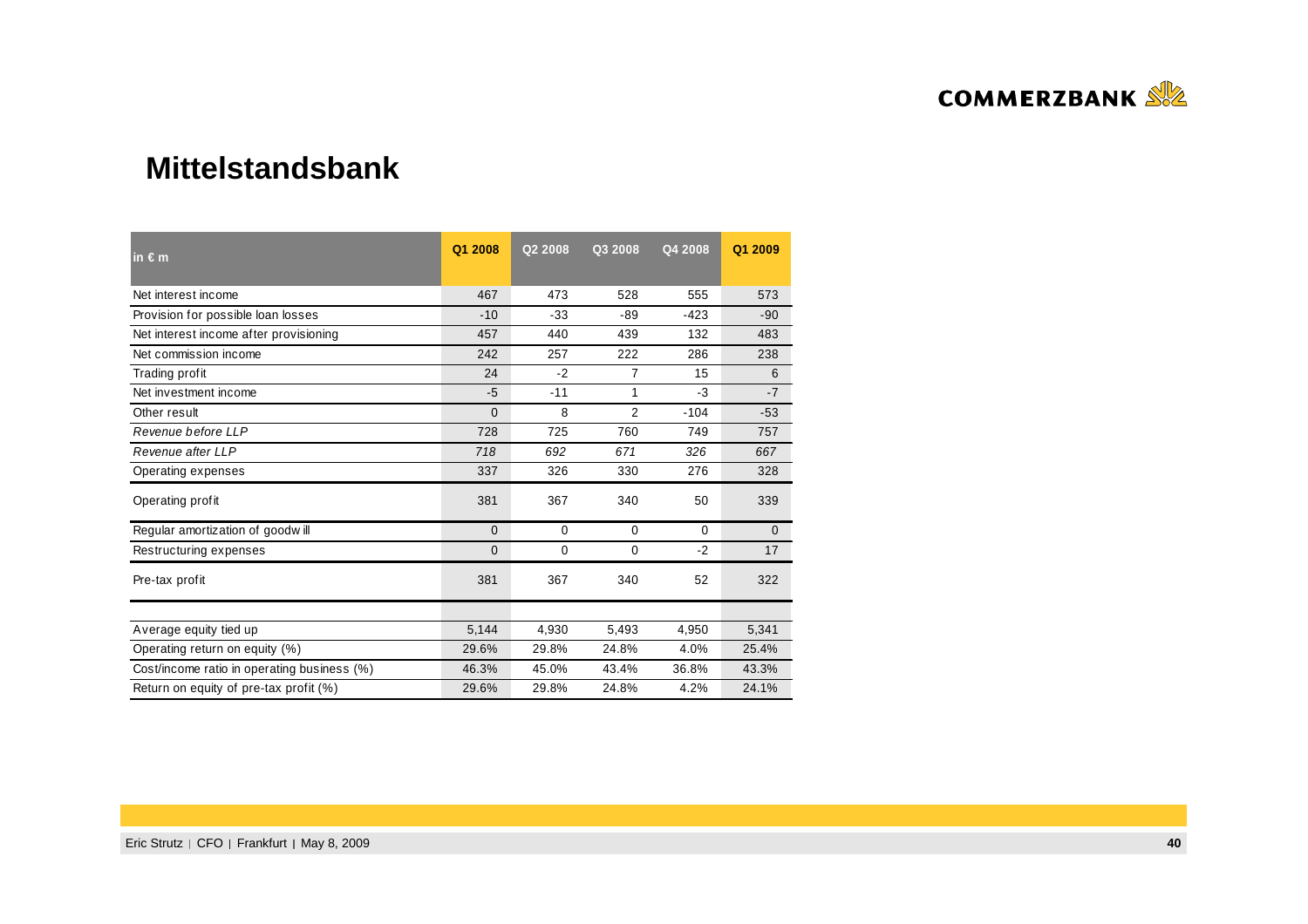

# **Central and Eastern Europe**

| $\ln \epsilon$ m                            | Q1 2008        | Q2 2008        | Q3 2008     | Q4 2008  | Q1 2009      |
|---------------------------------------------|----------------|----------------|-------------|----------|--------------|
| Net interest income                         | 128            | 150            | 211         | 189      | 167          |
| Provision for possible loan losses          | $-17$          | $-25$          | $-71$       | $-76$    | $-173$       |
| Net interest income after provisioning      | 111            | 125            | 140         | 113      | $-6$         |
| Net commission income                       | 47             | 57             | 50          | 46       | 33           |
| Trading profit                              | 36             | 37             | 31          | -6       | 29           |
| Net investment income                       | 39             | 21             | 1           | 8        | $-5$         |
| Other result                                | $\overline{4}$ | $\overline{2}$ | $-1$        | 24       | 6            |
| Revenue before LLP                          | 254            | 267            | 292         | 261      | 230          |
| Revenue after LLP                           | 237            | 242            | 221         | 185      | 57           |
| Operating expenses                          | 107            | 144            | 147         | 163      | 115          |
| Operating profit                            | 129            | 99             | 73          | 22       | $-58$        |
| Regular amortization of goodwill            | $\Omega$       | 0              | 0           | $\Omega$ | $\mathbf{0}$ |
| Restructuring expenses                      | $\Omega$       | $\mathbf{0}$   | $\mathbf 0$ | 0        | $\Omega$     |
| Pre-tax profit                              | 129            | 99             | 73          | 22       | $-58$        |
|                                             |                |                |             |          |              |
| Average equity tied up                      | 1,547          | 1,872          | 1,991       | 1,876    | 1,690        |
| Operating return on equity (%)              | 33.3%          | 21.2%          | 14.7%       | 4.7%     | $-13.7%$     |
| Cost/income ratio in operating business (%) | 42.1%          | 53.9%          | 50.3%       | 62.5%    | 50.0%        |
| Return on equity of pre-tax profit (%)      | 33.3%          | 21.2%          | 14.7%       | 4.7%     | $-13.7%$     |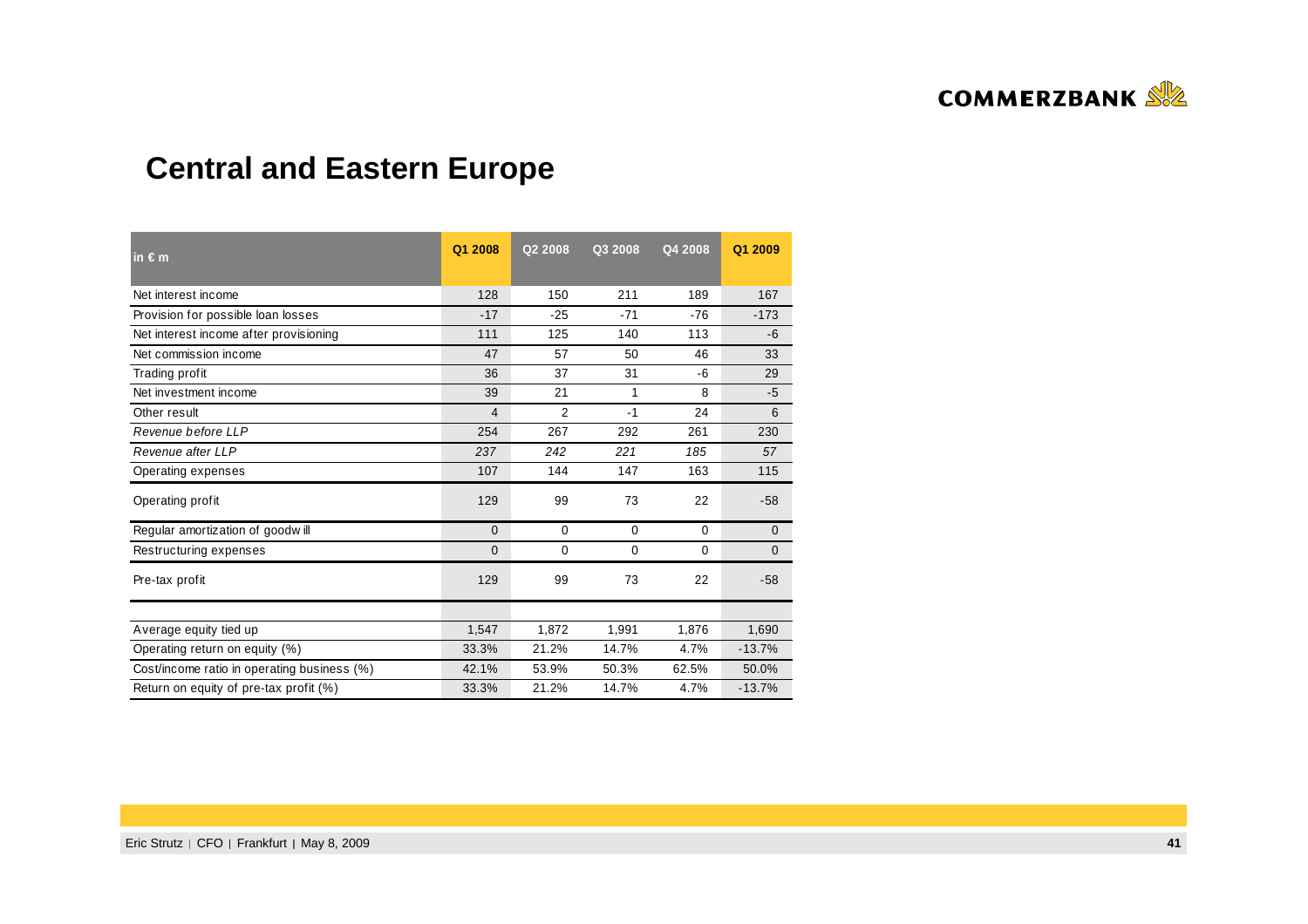

# **Corporates & Markets**

| $in \in m$                                  | Q1 2008        | Q2 2008  | Q3 2008        | Q4 2008  | Q1 2009      |
|---------------------------------------------|----------------|----------|----------------|----------|--------------|
| Net interest income                         | 283            | 260      | 249            | 290      | 219          |
| Provision for possible loan losses          | $-65$          | $-63$    | $-547$         | $-1.241$ | $-327$       |
| Net interest income after provisioning      | 218            | 197      | $-298$         | $-951$   | $-108$       |
| Net commission income                       | 139            | 116      | 207            | 98       | 86           |
| Trading profit                              | $-311$         | $-309$   | $-739$         | $-3,543$ | $-447$       |
| Net investment income                       | $-138$         | $-13$    | $-252$         | $-100$   | $-134$       |
| Other result                                | 16             | 14       | 4              | 62       | $-9$         |
| Revenue before LLP                          | $-11$          | 68       | $-531$         | $-3,193$ | $-285$       |
| Revenue after LLP                           | $-76$          | 5        | $-1,078$       | $-4,434$ | $-612$       |
| Operating expenses                          | 719            | 693      | 768            | 351      | 552          |
| Operating profit                            | $-795$         | $-688$   | $-1,846$       | $-4,786$ | $-1,164$     |
| Regular amortization of goodwill            | $\Omega$       | 0        | 0              | 27       | $\mathbf{0}$ |
| Restructuring expenses                      | 20             | $-1$     | $-1$           | $-2$     | 65           |
| Pre-tax profit                              | $-815$         | $-687$   | $-1,845$       | $-4,811$ | $-1,229$     |
|                                             |                |          |                |          |              |
| Average equity tied up                      | 7,000          | 6,538    | 6,434          | 8,427    | 7,122        |
| Operating return on equity (%)              | $-45.4%$       | $-42.1%$ |                |          | $-65.4%$     |
| Cost/income ratio in operating business (%) | $\blacksquare$ | 1019.1%  | $\blacksquare$ | $-11.0%$ | $-193.7%$    |
| Return on equity of pre-tax profit (%)      | $-46.6%$       | $-42.0%$ |                |          | $-69.0%$     |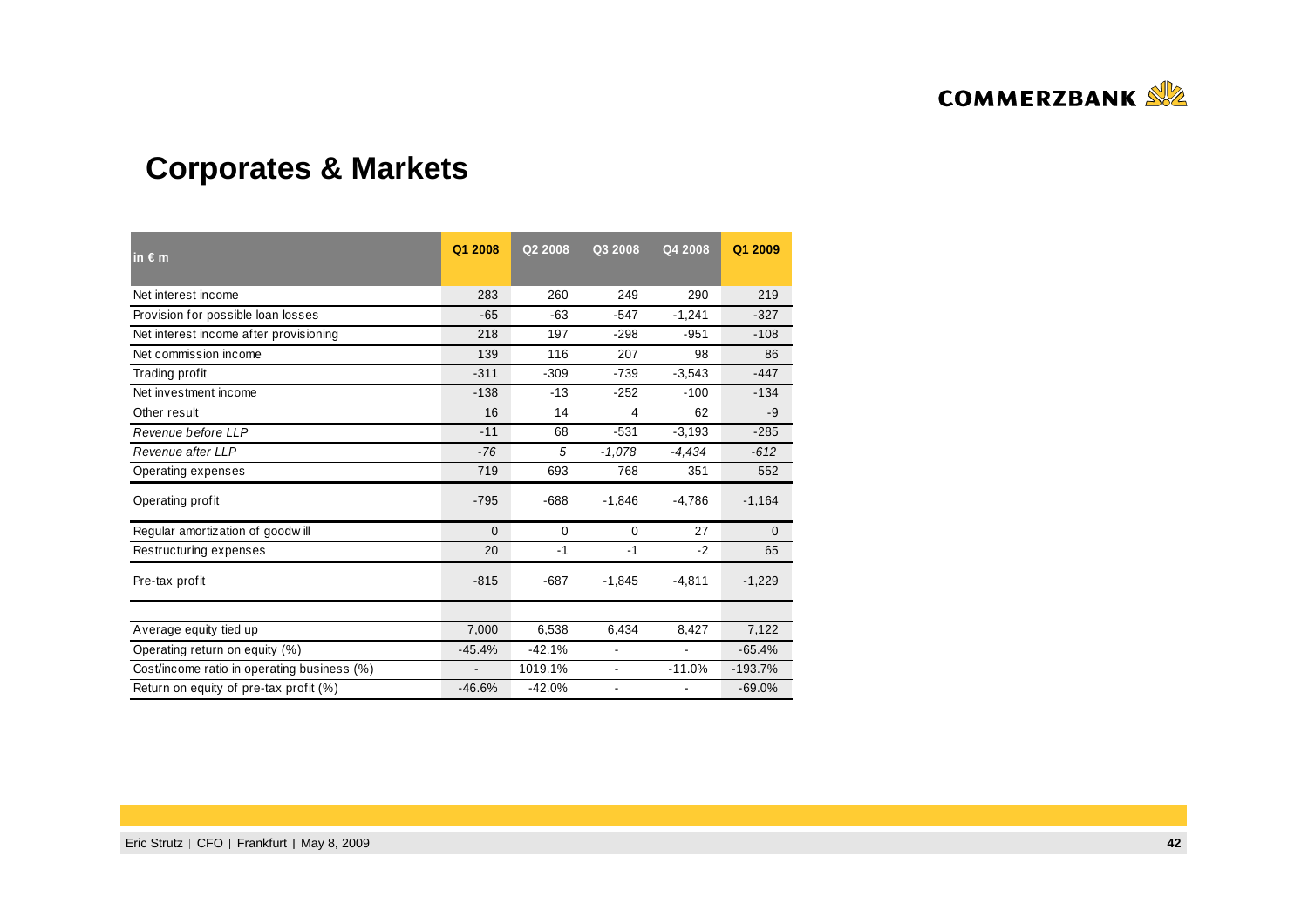

# **Commercial Real Estate**

| in $\epsilon$ m                             | Q1 2008  | Q2 2008     | Q3 2008     | Q4 2008     | Q1 2009      |
|---------------------------------------------|----------|-------------|-------------|-------------|--------------|
| Net interest income                         | 260      | 264         | 271         | 253         | 221          |
| Provision for possible loan losses          | $-62$    | $-309$      | $-103$      | $-192$      | $-189$       |
| Net interest income after provisioning      | 198      | $-45$       | 168         | 61          | 32           |
| Net commission income                       | 115      | 99          | 128         | 99          | 69           |
| Trading profit                              | 20       | 19          | 16          | 0           | 31           |
| Net investment income                       | $-86$    | $-121$      | $-146$      | $-129$      | $-58$        |
| Other result                                | $-2$     | 26          | $-15$       | $-90$       | $-2$         |
| Revenue before LLP                          | 307      | 287         | 254         | 133         | 261          |
| Revenue after LLP                           | 245      | $-22$       | 151         | $-59$       | 72           |
| Operating expenses                          | 131      | 145         | 148         | 96          | 126          |
| Operating profit                            | 113      | $-167$      | 4           | $-154$      | $-54$        |
| Regular amortization of goodwill            | $\Omega$ | $\mathbf 0$ | $\mathbf 0$ | $\Omega$    | $\mathbf 0$  |
| Restructuring expenses                      | 0        | 0           | $\mathbf 0$ | $\mathbf 0$ | $\mathbf{0}$ |
| Pre-tax profit                              | 113      | $-167$      | 4           | $-154$      | $-54$        |
|                                             |          |             |             |             |              |
| Average equity tied up                      | 4,387    | 4,444       | 4,809       | 5,038       | 6,172        |
| Operating return on equity (%)              | 10.3%    | $-15.0%$    | 0.3%        | $-12.2%$    | $-3.5%$      |
| Cost/income ratio in operating business (%) | 42.7%    | 50.5%       | 58.3%       | 72.2%       | 48.3%        |
| Return on equity of pre-tax profit (%)      | 10.3%    | $-15.0%$    | 0.3%        | $-12.2%$    | $-3.5%$      |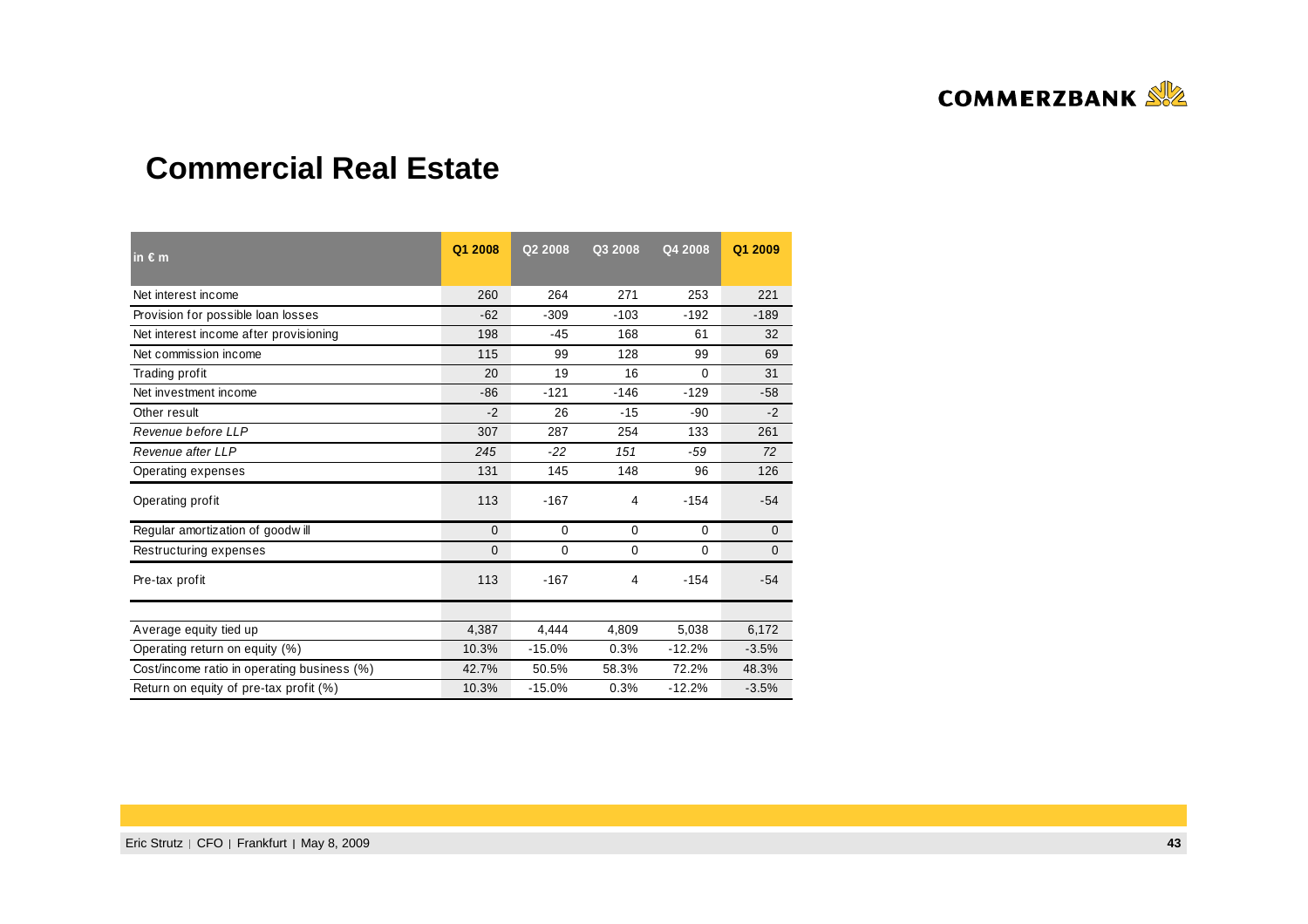

# **Group equity definitions**

| <b>Reconciliation of equity definitions</b>                                                                 |                 |               | <b>Equity basis for RoE</b>             |
|-------------------------------------------------------------------------------------------------------------|-----------------|---------------|-----------------------------------------|
| Equity definitions in $\epsilon$ m                                                                          | <b>Mar 2009</b> | Jan-März 2009 |                                         |
| Subscribed capital                                                                                          | 2.303           | 2.197         |                                         |
| Capital reserve                                                                                             | 6.947           | 6.868         |                                         |
| Retained earnings                                                                                           | 5.913           | 5.905         |                                         |
| Silent participation SoFFin                                                                                 | 8.200           | 8.200         |                                         |
| Reserve from currency translation                                                                           | $-416$          | $-321$        |                                         |
| <b>Investors' Capital without minorities</b>                                                                | 22.947          | 22.849        | Basis for RoE on net profit             |
| Minority interests (IFRS)*                                                                                  | 853             | 822           |                                         |
| <b>Investors' Capital</b>                                                                                   | 23.800          | 23.671        | Basis for operating RoE and pre-tax RoE |
| Change in consolidated companies; goodwill;<br>consolidated net profit minus portion of dividend;<br>others | $-6.843$        |               |                                         |
| Basel II core capital without hybrid capital                                                                | 16.957          |               |                                         |
| Hybrid capital                                                                                              | 4.389           |               |                                         |
| <b>Basel II Tier I capital</b>                                                                              | 21.346          |               |                                         |
| * excluding:<br>- Revaluation reserve                                                                       |                 |               |                                         |

Revaluation reserve - Cash flow hedges - Consolidated profit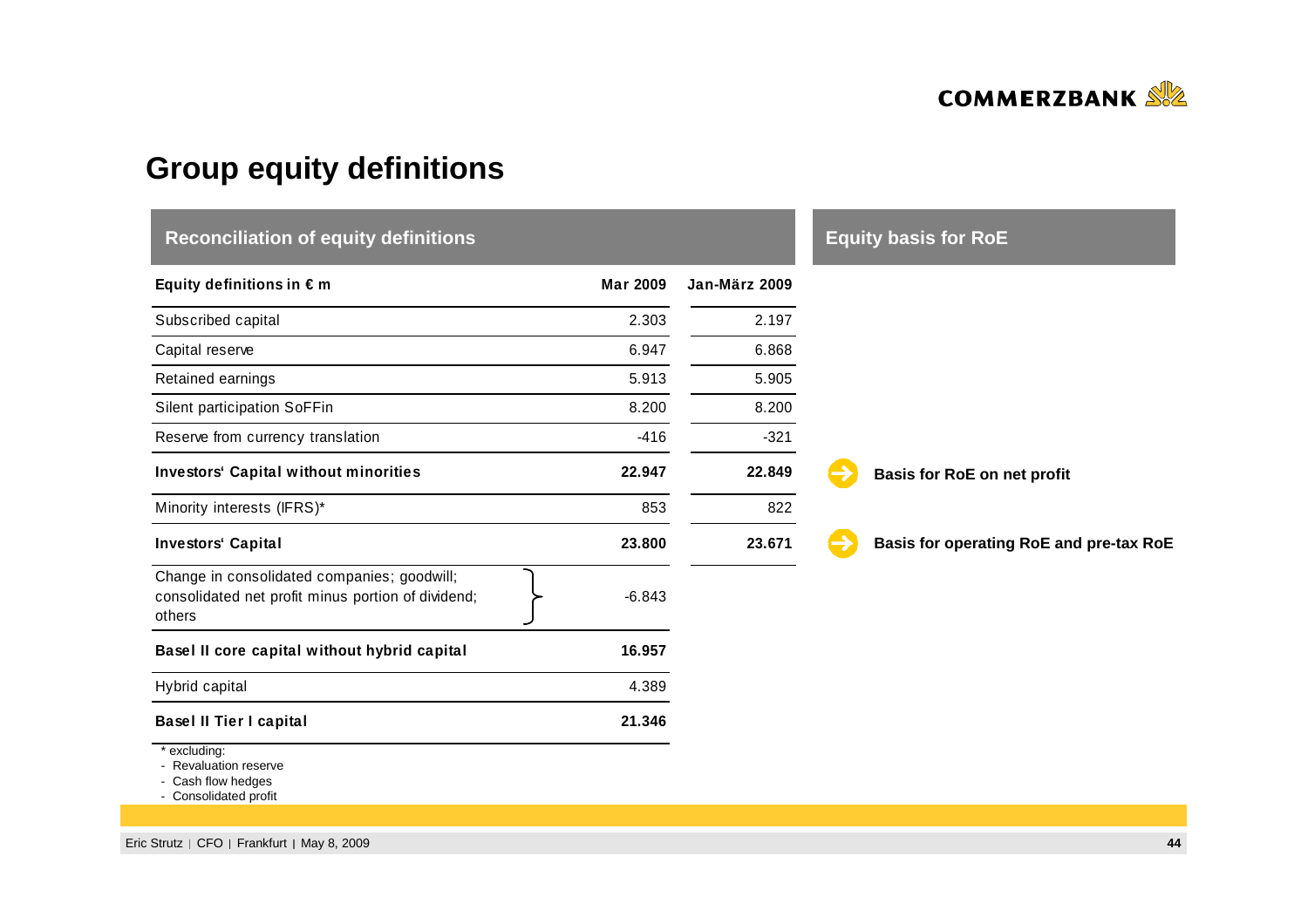

# **Appendix 3: ABS-Portfolio & Leveraged Acquisition Finance (LAF)**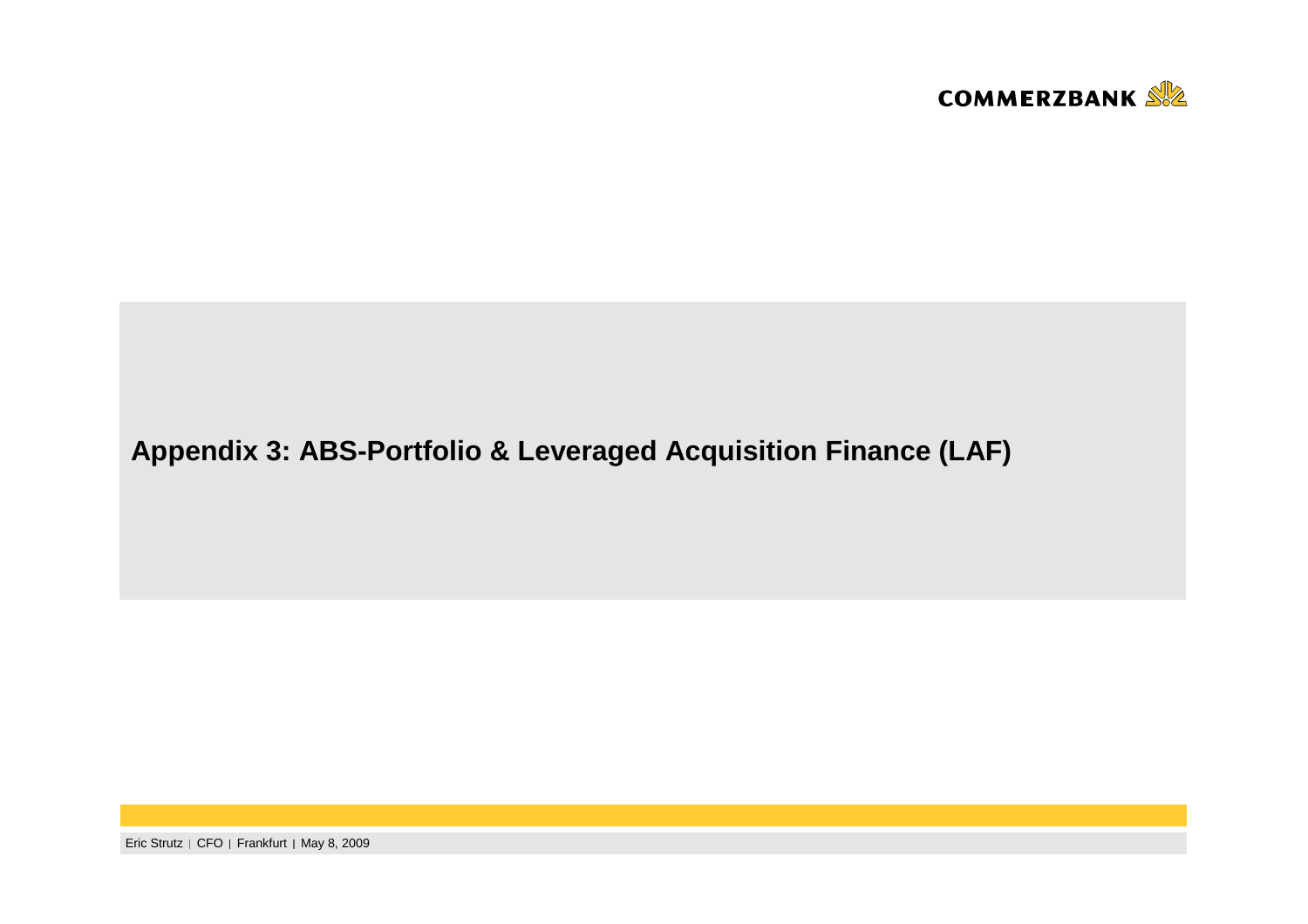

## **Secondary Market ABS**

#### **Breakdown of products & rating distribution – secondary market ABS**As of March 2009 Market values in € bn**4%10%8%BBBAAAAAA**€ 15.0 bn

**BB&worse**

**16%**

#### **Details**

- Government guaranteed ABS constitute the largest subasset class with market values stable at €5.8bn
- Loss drivers: US related assets, Non-US RMBS, CMBS/ CRE CDO and CDO Corporates; markdown ratios of the most critical classes US CDO of ABS and US RMBS currently stand at 75% and 74% respectively

#### **Outlook**

**63%**

Further impact from US related positions expected for 2009 due to unchanged weak economic fundamental situation; other segments will also contribute to this development (e.g. CMBS, Non-US RMBS and CDO Corporates)

| $(in \in m)$          | Nominal values | <b>Market values</b> | Q1-Charges | P&L effect | Effect on revaluation<br>reserve | Mark-down-ratio* |
|-----------------------|----------------|----------------------|------------|------------|----------------------------------|------------------|
| Government guaranteed | 6,032          | 5,850                |            | 0          |                                  | 3%               |
| US CDO of ABS         | 3,304          | 834                  | $-194$     | $-195$     |                                  | 75%              |
| US RMBS               | 2,845          | 734                  | 21         | -88        | 109                              | 74%              |
| Non-US RMBS           | 2,897          | 2,322                | $-154$     | $-96$      | $-58$                            | 20%              |
| CMBS/CRE CDO          | 1,783          | 1,252                | $-173$     | $-93$      | $-80$                            | 30%              |
| <b>CDO Corporates</b> | 2,166          | 1,182                | $-185$     | $-92$      | $-93$                            | 45%              |
| Consumer ABS          | 1,192          | 1,056                | $-22$      | $-23$      |                                  | 11%              |
| SME CDO               | 797            | 701                  | $-27$      | $-18$      | -9                               | 12%              |
| Others                | 1,410          | 1,118                | $-64$      | $-17$      | $-47$                            | 21%              |
| <b>Total</b>          | 22,426         | 15,049               | -791       | $-622$     | $-169$                           | 33%              |

\* Markdown-Ratio = 1-(Market Value / Nominal Value)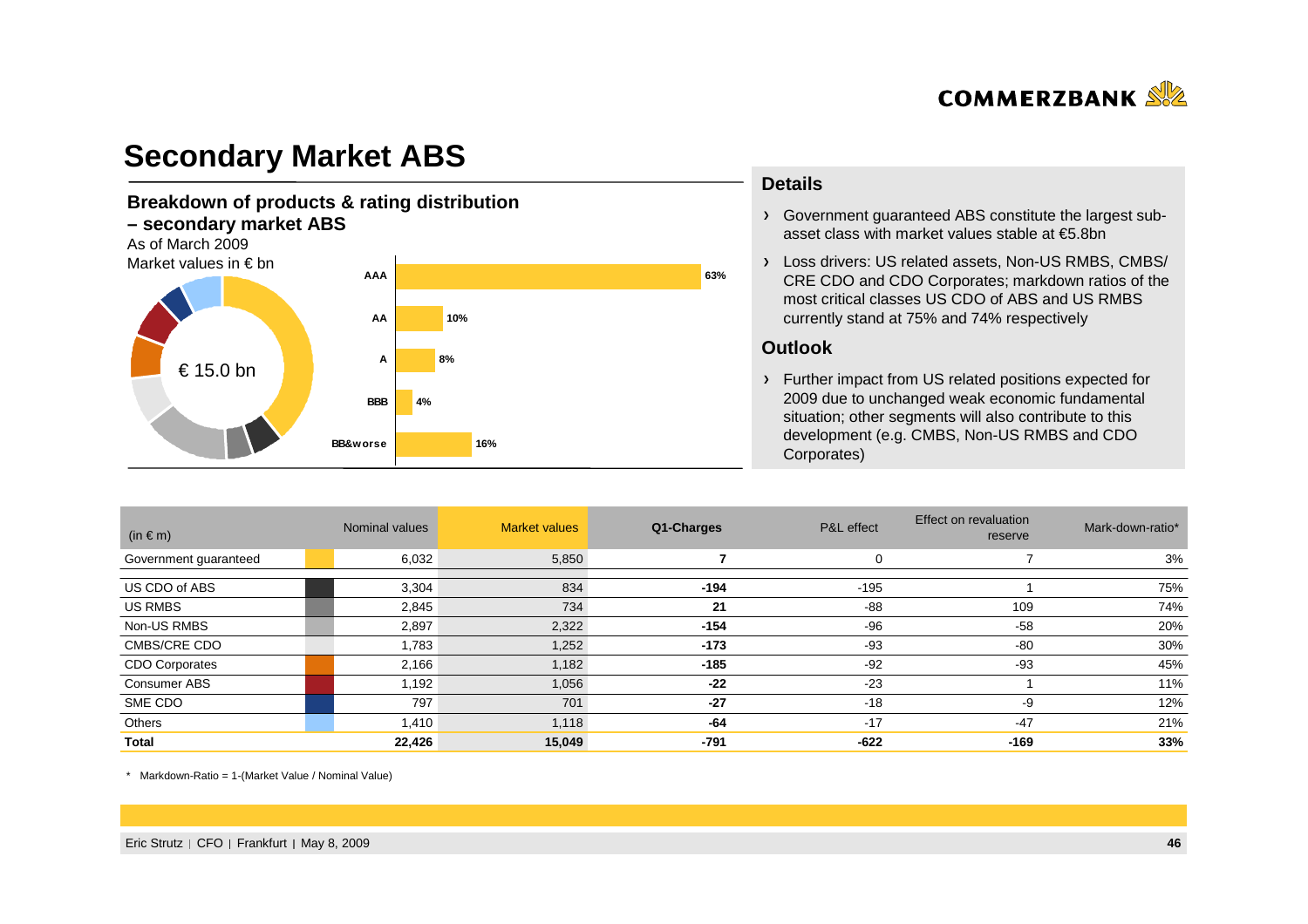

## **Conduits**



#### **Details**

- Majority of exposure refers to own conduits Silvertower(53%) Beethoven (31%) and Kaiserplatz (12%). 4% refers to third party conduits
- Main part of exposure consist of liquidity back-up lines for these conduits (94%), with the remainder stemming from credit enhancement provided by the two banks

#### **Outlook**

- > No losses occurred in Q1 2009 concerning Commerzbank conduits
- **No significant losses expected with regard to conduit business**

| $(in \in m)$               | Nominal values | <b>Market values</b> | Q1-Charges | P&L effect | <b>Effect on revaluation</b><br>reserve | Mark-down-ratio* |
|----------------------------|----------------|----------------------|------------|------------|-----------------------------------------|------------------|
| Corporate Loans            | 2,531          | 2,531                | 0          |            | 0                                       | 0%               |
| <b>Trade Receivables</b>   | 2,651          | 2,651                | 0          |            | O                                       | 0%               |
| Auto Loans/Leases          | 1,376          | 1,376                |            |            |                                         | 0%               |
| <b>Film Receivables</b>    | 984            | 984                  |            |            |                                         | 0%               |
| <b>Equipment Leasing</b>   | 647            | 647                  |            |            |                                         | 0%               |
| Div. Payment Rights        | 493            | 493                  |            |            |                                         | 0%               |
| <b>Capital Commitments</b> | 566            | 566                  |            |            |                                         | 0%               |
| <b>Rated Securities</b>    | 524            | 524                  |            |            |                                         | 0%               |
| <b>Consumer Loans</b>      | 143            | 143                  | 0          |            | $\Omega$                                | 0%               |
| Others                     | 721            | 721                  | o          |            | $\Omega$                                | 0%               |
| Total                      | 10,636         | 10,636               |            |            |                                         | 0%               |

\* Markdown-Ratio = 1-(Market Value / Nominal Value)

\*\* Includes drawn and undrawn back-up lines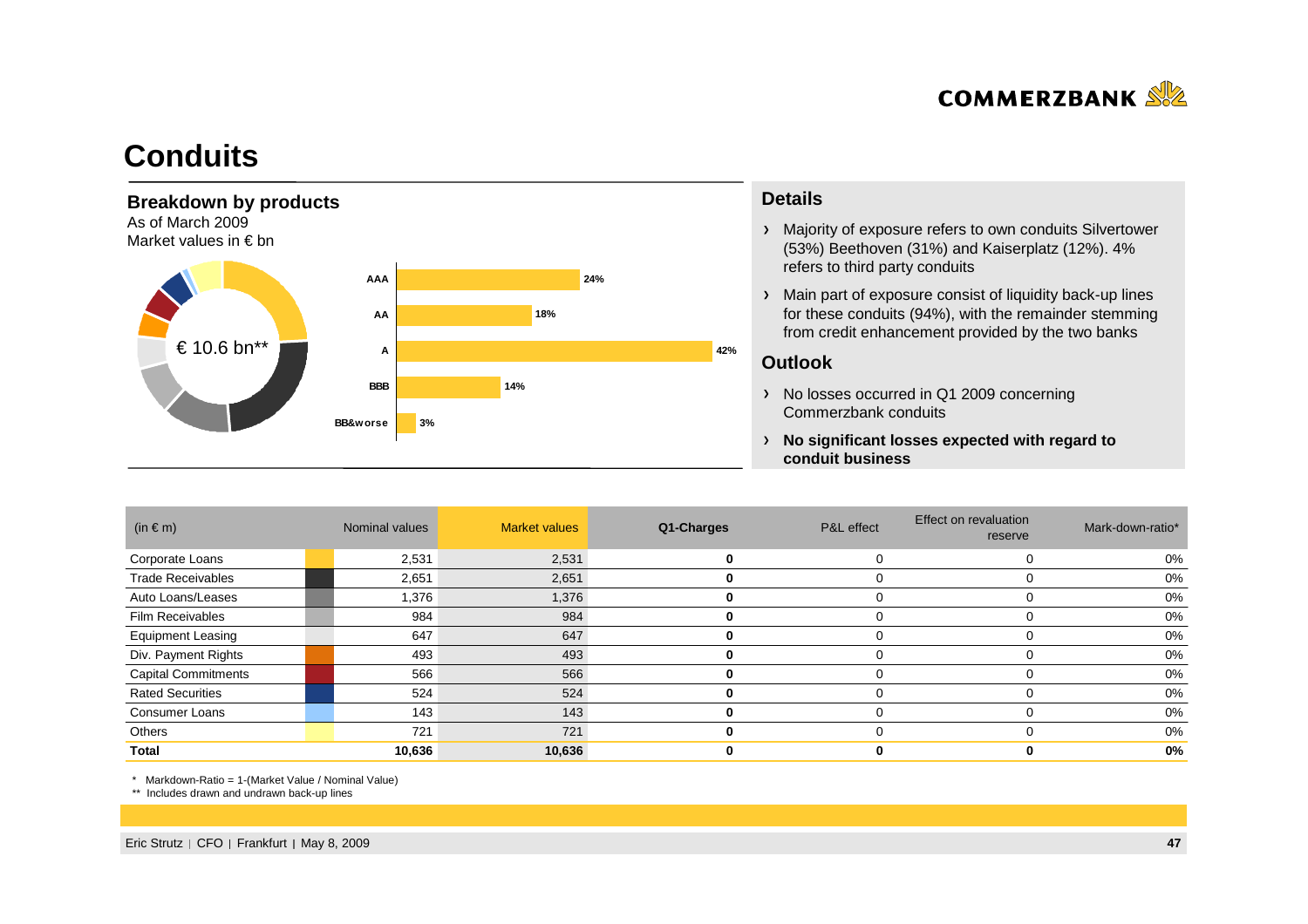

### **ABS Hedge Book**

#### **Monoline asset classes**

As of March 2009Market values in € bn



**Non-Monoline asset classes** 

per Ultimo March 2009Market values in € bn

#### **Details**

- Monoline portfolio stable. About 58% AAA-rated Non-US-RMBS
- > Non-Monoline hedge book increased due to new positions within a Total Return Swap transaction with a major bank

#### **Outlook**

- > Situation and outlook concerning monoline industry has not improved
- > Dresdner is currently negotiating commutations of monoline-hedged positions. P&L effects possible

| $(in \in m)$                  | Nominal values | <b>Market values</b> | Q1-Charges | P&L effect | Effect on revaluation<br>reserve | Markdown-ratio* |
|-------------------------------|----------------|----------------------|------------|------------|----------------------------------|-----------------|
| <b>Monoline asset classes</b> |                |                      |            |            |                                  |                 |
| Non-US RMBS                   | 5,475          | 5,397                | -76        | $-76$      | $\mathbf 0$                      | 1%              |
| US CDO of ABS                 | 3,542          | 1,948                | $-277$     | $-277$     | 0                                | 45 %            |
| Corporate CDO                 | 1,168          | 948                  | $-15$      | $-15$      | 0                                | 19 %            |
| US RMBS                       | 323            | 261                  | -9         | -9         | 0                                | 19 %            |
| Other ABS                     | 680            | 614                  | $-20$      | $-20$      | 0                                | 10 %            |
| CMBS/CRE CDO                  | 208            | 163                  | $-74$      | $-74$      | 0                                | 22 %            |
| Non-Monoline asset classes    |                |                      |            |            |                                  |                 |
| <b>CMBS/CRE CDO</b>           | 490            | 219                  | -1         | $-1$       | 0                                | 55 %            |
| US CDO of ABS                 | 921            | 445                  | 0          | 0          | 0                                | 52 %            |
| Non-US RMBS                   | 365            | 331                  | 0          | 0          | 0                                | 9 %             |
| Corporate CDO                 | 1,057          | 738                  | 0          | $\Omega$   | 0                                | 30 %            |
| Other ABS                     | 446            | 136                  | 0          | $\Omega$   | 0                                | 70 %            |
| <b>Total</b>                  | 14,675         | 11,200               | $-472$     | $-472$     | $\bf{0}$                         | 24 %            |

\* Markdown-Ratio = 1-(Market Value / Nominal Value)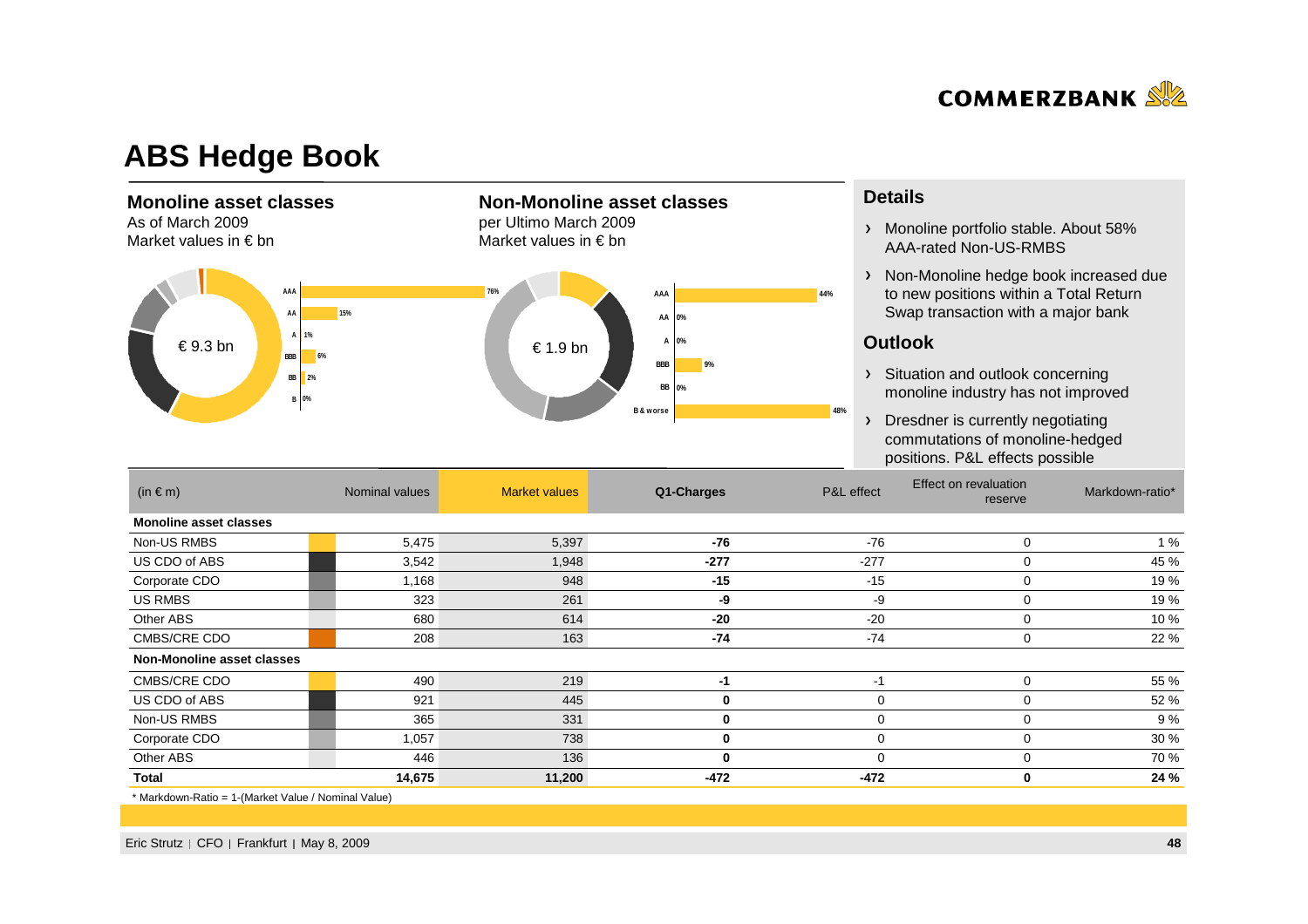

# **Structured Investment Vehicle (SIV) – K2**



#### **Details**

- K2 portfolio decreased due to the termination of liquidity reserves and netting of CDS positions respectively
- ABS assets have good quality with 98% currently being investment grade rated

#### **Outlook**

- Further reduction of K2 portfolio in case of favourable market development
- > Forced liquidation is not planned

| $(in \in bn)$ | Nominal values* | <b>Market values</b> | Q1-Charges** | P&L effect | Effect on revaluation<br>reserve | Markdown-ratio |
|---------------|-----------------|----------------------|--------------|------------|----------------------------------|----------------|
| <b>ABS</b>    |                 | 2.8                  |              |            |                                  | N/A            |
| Non-ABS       |                 | 0.4                  |              |            |                                  | N/A            |
| <b>Total</b>  | 3.2             | 3.2                  | -0.1         | $-0.1$     |                                  | N/A            |

\* Nominal figures not available, market values are used as a proxy

\*\* P&L effect reflects changes of Net Asset Value (NAV) that is calculated as market value of the assets minus present value of the senior and mezzanine liabilities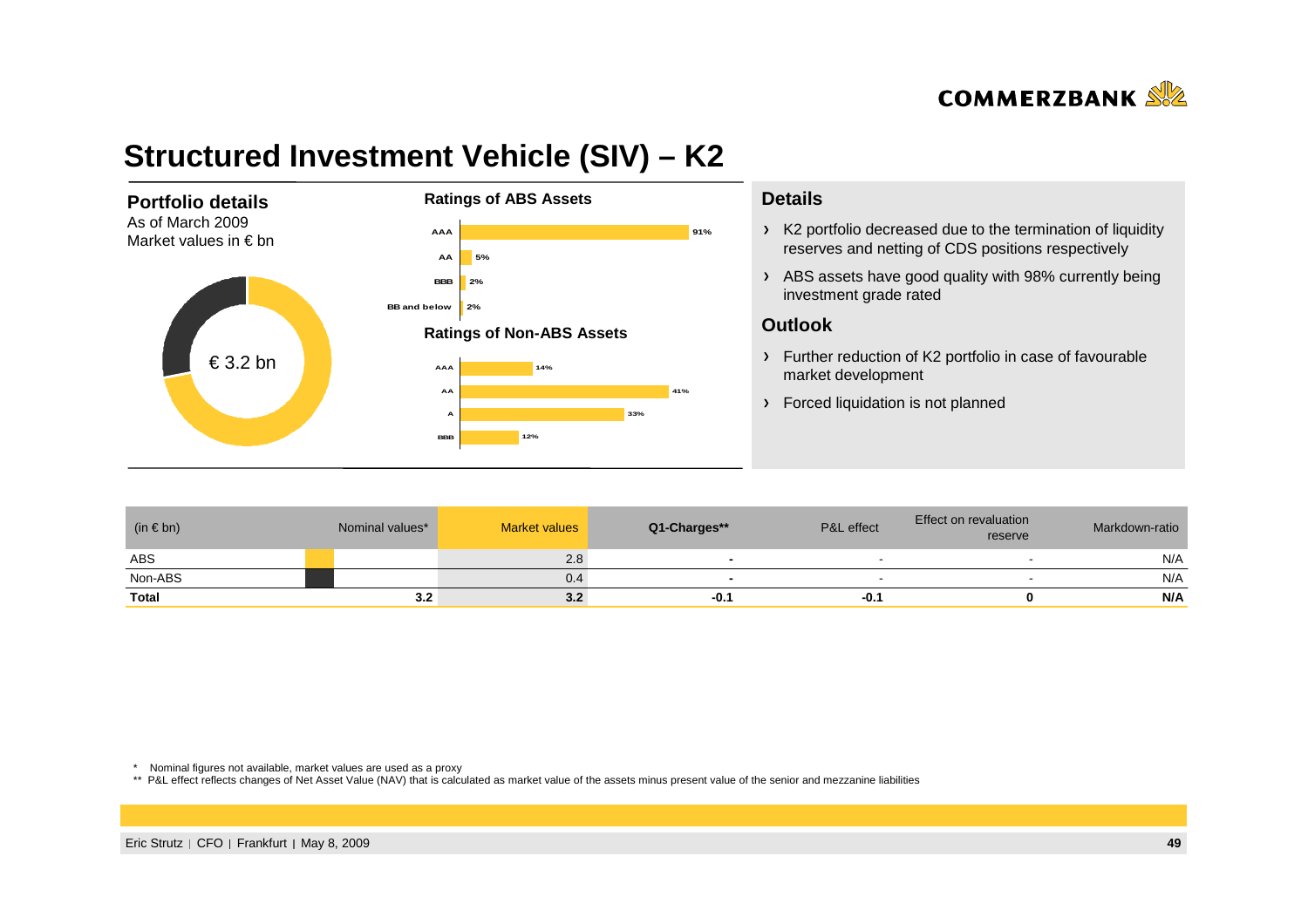

# **Charges on ABS Portfolio in Q1 2009 (Split by P&L lines)**

### **Overview - ABS portfolio**

As of March 2009

| $(in \in m)$                  | Nominal<br>values | <b>Market</b><br>values | <b>P&amp;L-Charges</b> | Provisions | <b>Trading Profit</b> | <b>Net</b><br>investment<br>Income | <b>Others</b> |
|-------------------------------|-------------------|-------------------------|------------------------|------------|-----------------------|------------------------------------|---------------|
| Secondary Market ABS          | 22,426            | 15,049                  | $-622$                 | $-29$      | $-460$                | $-133$                             | $\pmb{0}$     |
| thereof critical portfolio    | 16,394            | 9,199                   | -622                   | $-29$      | $-460$                | $-133$                             | 0             |
| thereof government guaranteed | 6,032             | 5,850                   | 0                      | 0          | 0                     | 0                                  | 0             |
| Conduits**                    | 10,636            | 10,636                  | $\bf{0}$               | 0          | 0                     | $\mathbf 0$                        | 0             |
| thereof critical portfolio    | 4,531             | 4,531                   | 0                      | 0          | 0                     | 0                                  | 0             |
| thereof other conduits        | 6,105             | 6,105                   | 0                      | 0          | 0                     | 0                                  | 0             |
| ABS Hedge book                | 14,675            | 11,200                  | $-472$                 | 0          | $-472$                | $\mathbf 0$                        | $\mathbf 0$   |
| $SIV - K2$ *                  | 3,239             | 3,175                   | $-64$                  | 0          | $-64$                 | $\mathbf 0$                        | $\mathbf 0$   |
| <b>CIRC</b>                   | 820               | 850                     | $-19$                  | 0          | $-19$                 | $\mathbf 0$                        | $\mathbf 0$   |
| Others                        | 595               | 584                     | $-15$                  | $-15$      | 0                     | 0                                  | 0             |
| <b>Total</b>                  | 52,391            | 41,494                  | $-1,192$               | $-44$      | $-1,015$              | $-133$                             | $\bf{0}$      |
| thereof critical portfolio    | 40,254            | 29,539                  | $-1,192$               | $-44$      | $-1,015$              | $-133$                             | 0             |
| thereof other ABS positions   | 12,137            | 11,955                  | 0                      | 0          | 0                     | 0                                  | 0             |

\* Nominal figures not available, market values are used as a proxy

\*\* Includes drawn and undrawn back-up lines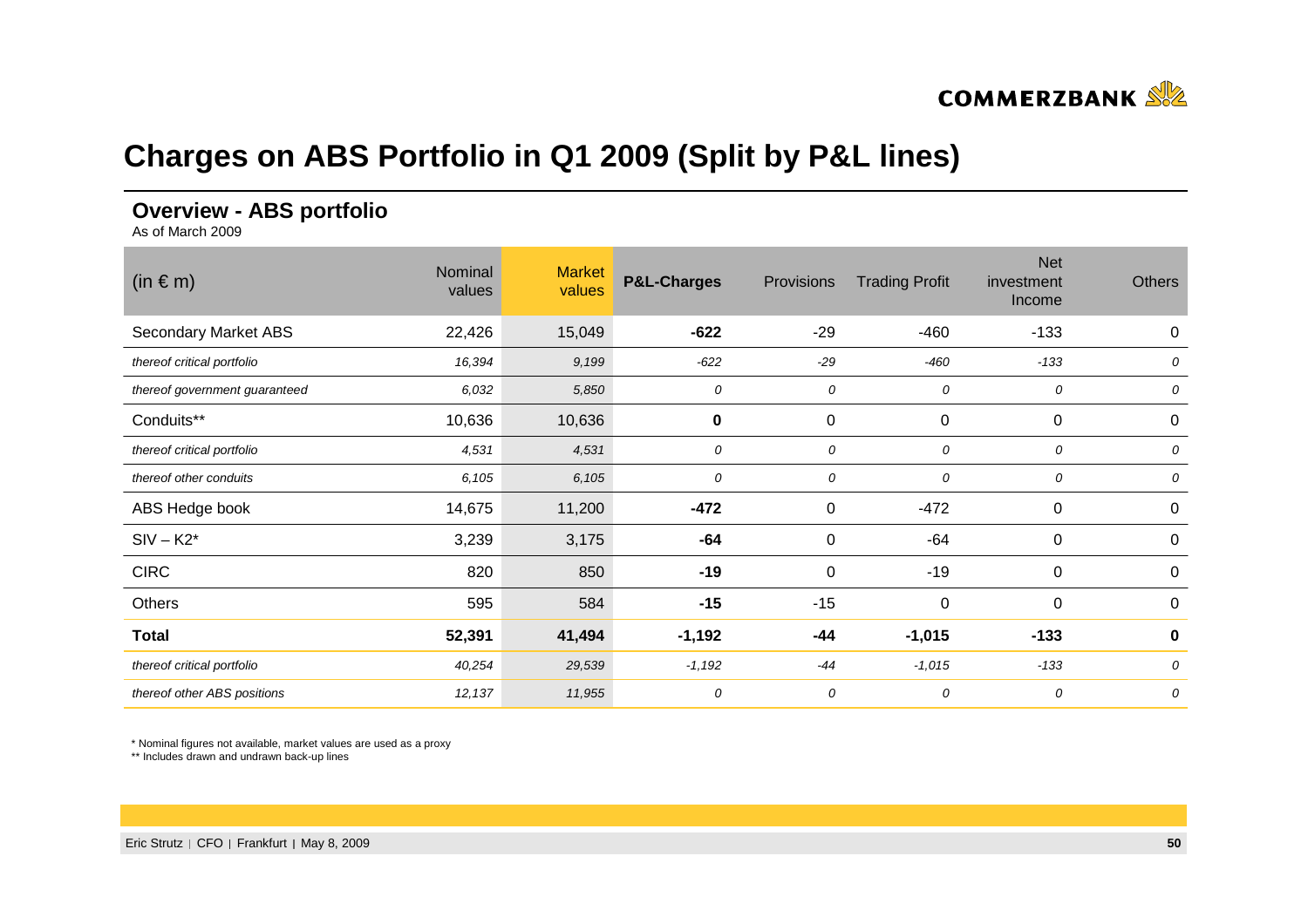

# **Charges on ABS Portfolio in Q1 2009 (Split by segments)**

### **Overview - ABS portfolio**

As of March 2009

| $(in \in m)$                  | Nominal<br>values | <b>Market</b><br>values | <b>P&amp;L-</b><br><b>Charges</b> | PC          | <b>MSB</b>  | <b>CEE</b> | C&M         | <b>CRE</b>  | O&C      |
|-------------------------------|-------------------|-------------------------|-----------------------------------|-------------|-------------|------------|-------------|-------------|----------|
| <b>Secondary Market ABS</b>   | 22,426            | 15,049                  | $-622$                            | $\pmb{0}$   | $-4$        | 0          | $-555$      | $-55$       | -8       |
| thereof critical portfolio    | 16,394            | 9,199                   | $-622$                            | 0           | $-4$        | 0          | $-555$      | $-55$       | -8       |
| thereof government guaranteed | 6,032             | 5,850                   | 0                                 | 0           | 0           | 0          | 0           | 0           | 0        |
| Conduits**                    | 10,636            | 10,636                  | $\pmb{0}$                         | 0           | 0           | 0          | $\mathbf 0$ | $\mathbf 0$ | 0        |
| thereof critical portfolio    | 4,531             | 4,531                   | 0                                 | 0           | 0           | 0          | 0           | 0           | 0        |
| thereof other conduits        | 6,105             | 6,105                   | 0                                 | 0           | 0           | 0          | 0           | 0           | 0        |
| ABS Hedge book                | 14,675            | 11,200                  | $-472$                            | $\mathbf 0$ | 0           | 0          | $-472$      | 0           | 0        |
| $SIV - K2*$                   | 3,239             | 3,175                   | -64                               | $\mathbf 0$ | $\mathbf 0$ | 0          | $-64$       | $\mathbf 0$ | 0        |
| <b>CIRC</b>                   | 820               | 850                     | $-19$                             | 0           | 0           | 0          | $-19$       | 0           | 0        |
| Others                        | 595               | 584                     | $-15$                             | $\mathbf 0$ | $\pmb{0}$   | 0          | $-15$       | 0           | $\Omega$ |
| <b>Total</b>                  | 52,391            | 41,494                  | $-1,192$                          | 0           | $-4$        | 0          | $-1,125$    | $-55$       | -8       |
| thereof critical portfolio    | 40,254            | 29,539                  | $-1,192$                          | 0           | $-4$        | 0          | $-1,125$    | $-55$       | -8       |
| thereof other ABS positions   | 12,137            | 11,955                  | 0                                 | 0           | 0           | 0          | 0           | 0           | 0        |

\* Nominal figures not available, market values are used as a proxy

\*\* Includes drawn and undrawn back-up lines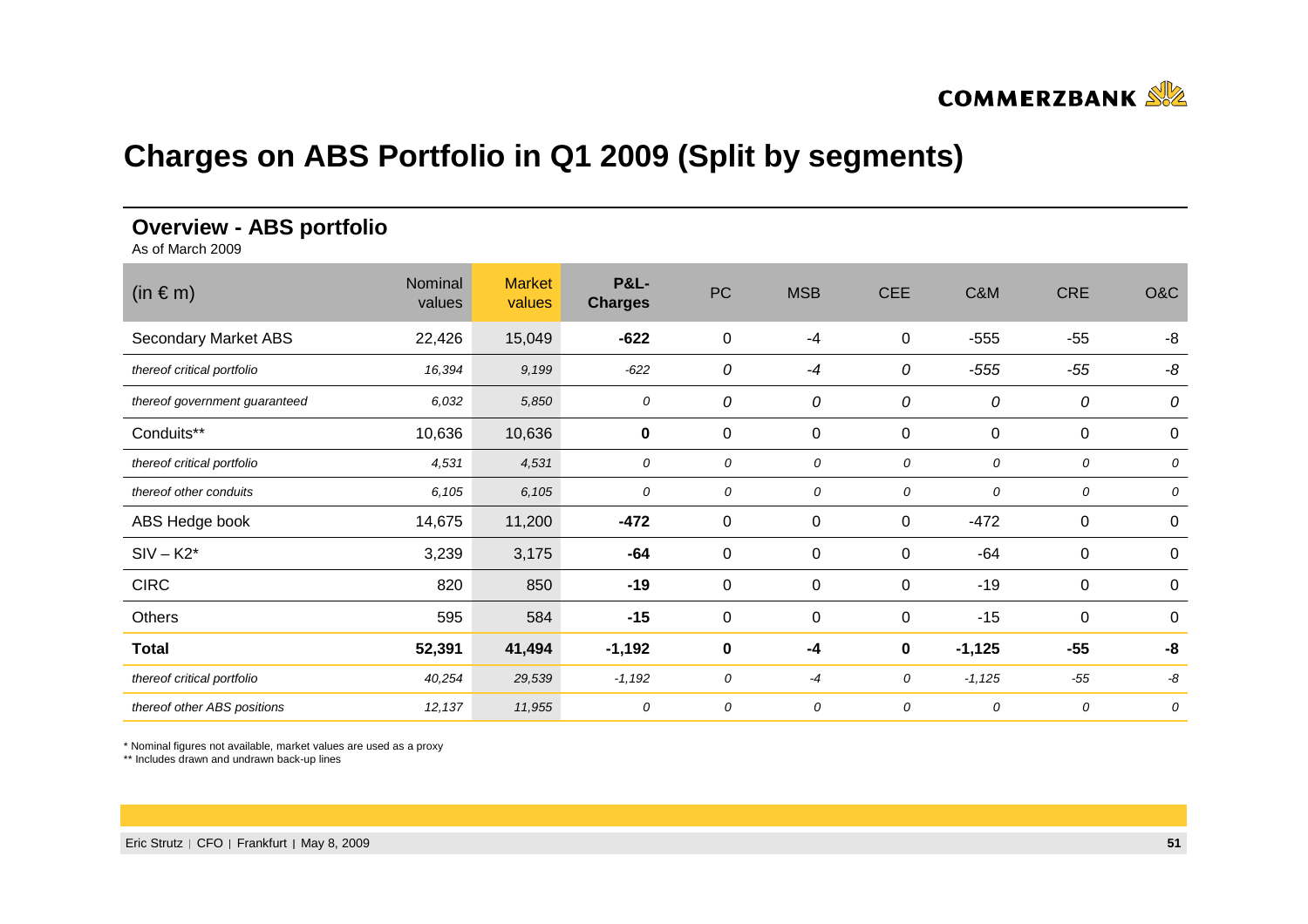

# **Leveraged Acquisition Finance (LAF)**



### **Portfolio details\***

- In Q1 2009 significant specific charges could be avoided in the final hold and underwriting bookthrough active risk management and close customer contact.
- The reduction in volume in the underwriting book is substantially due to the transfer of transactions to the default portfolio (specific provisions per 12/2008 were made).
- 1 In Q1 2009 two CIRCs were restructured / unwound without a loss. Volumes and risk could be reducedsignificantly as a result. Six transactions are still outstanding.

#### **Outlook**

- **x**<br>**b** the high gearing ratios of<br>rtfolio, they are especially<br>tion Due to the high gearing ratios of the companies in the portfolio, they are especially vulnerable to a recession.
- In direct LAF business this can lead to furtherburdens on revenues due to specific provisions.
- > Potential losses concerning CIRCs have been limited due to de-risking measures.
- > For the portfolio financing, downratings, restructurings as well as losses from individual transactions cannot be excluded.

#### \* excluding default portfolio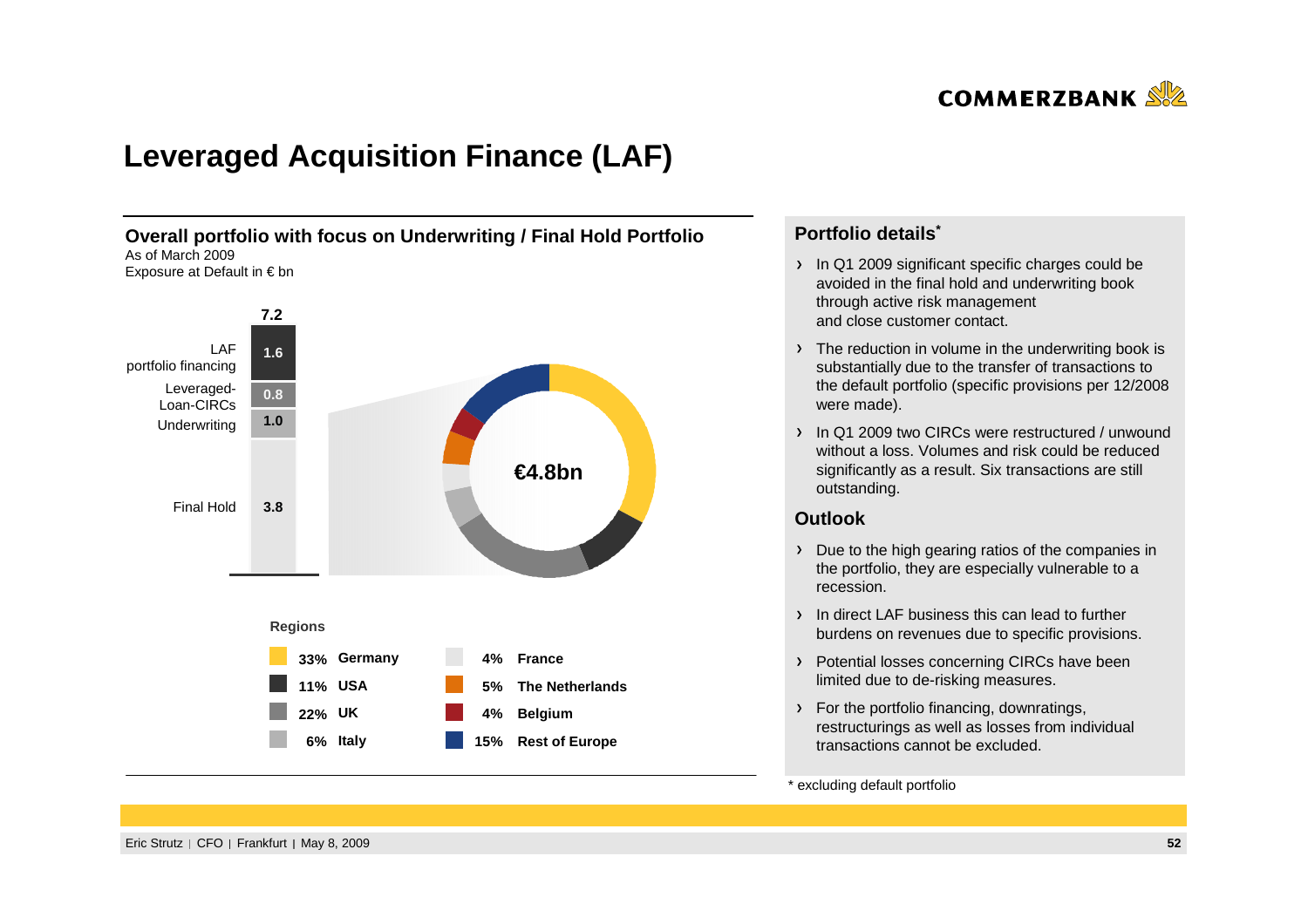

**Notes**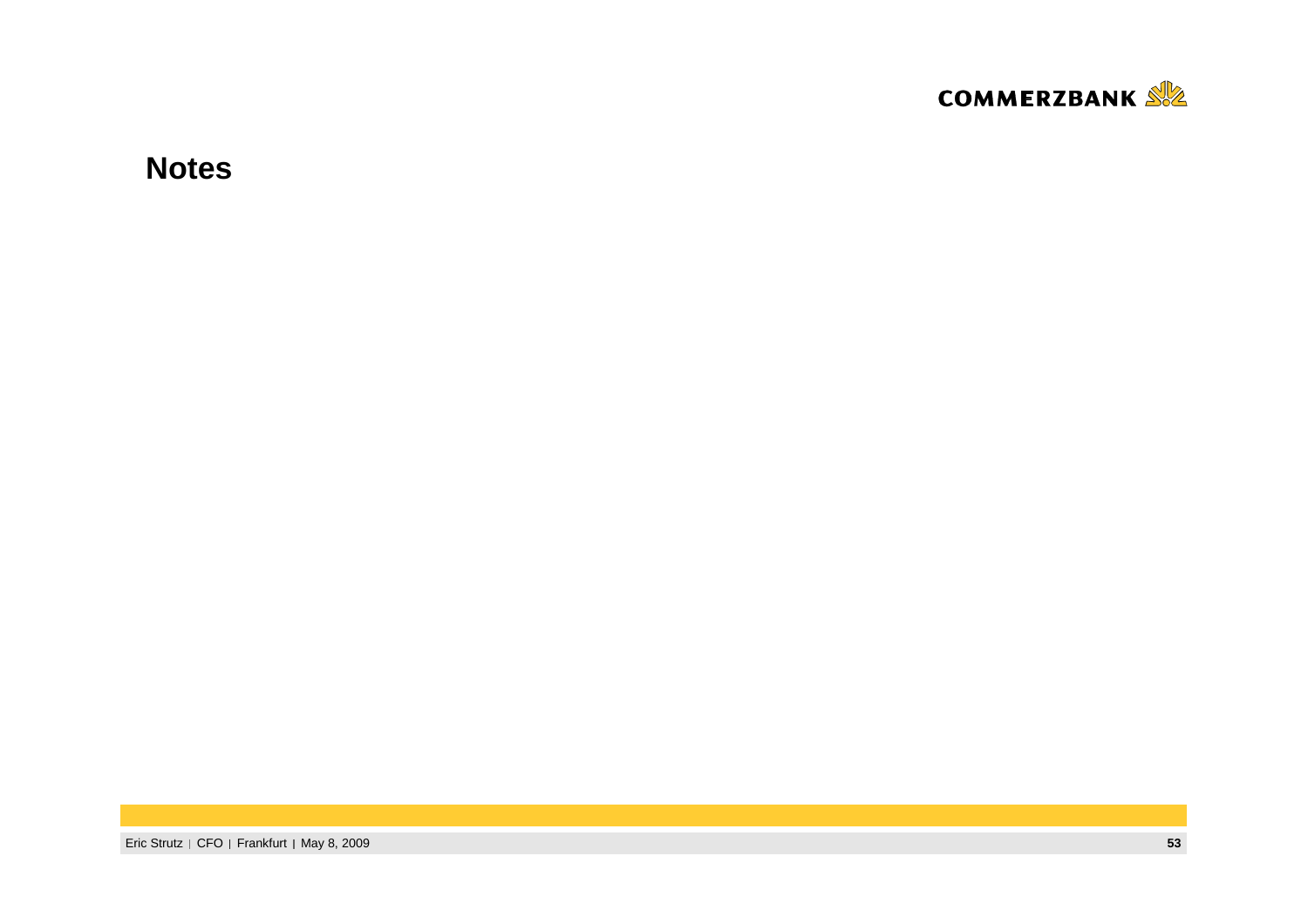

### **For more information, please contact Commerzbank´s IR team:**

**Jürgen Ackermann** (Head of IR) P: +49 69 136 22338M: juergen.ackermann@commerzbank.com

**Sandra Büschken** (Deputy Head of IR) P: +49 69 136 23617M: sandra.bueschken@commerzbank.com

**Michael Klein** P: +49 69 136 24522M: michael.klein@commerzbank.com **Wennemar von Bodelschwingh**P: +49 69 136 43611M: wennemar.vonbodelschwingh@commerzbank.com

**Ute Heiserer-Jäckel** P: +49 69 136 41874M: ute.heiserer-jaeckel@commerzbank.com

**Simone Nuxoll** P: +49 69 136 45660M: simone.nuxoll@commerzbank.com **Stefan Philippi** P: +49 69 136 45231M: stefan.philippi@commerzbank.com

**Karsten Swoboda** P: +49 69 136 22339M: karsten.swoboda@commerzbank.com

### **www.ir.commerzbank.com**